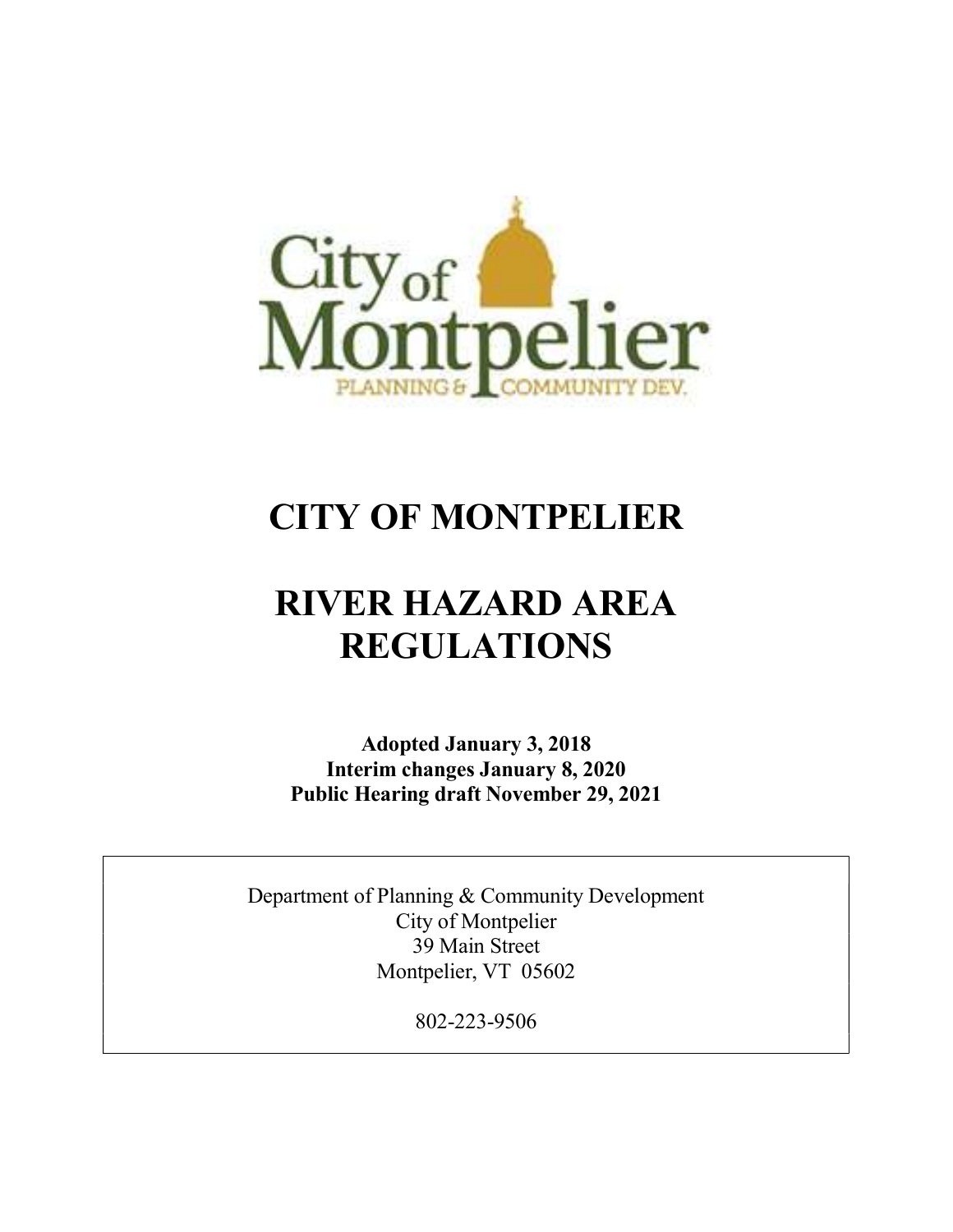#### RIVER HAZARD AREA REGULATIONS SEPARATED FROM ZONING

ADOPTED / AMENDMENTS EFFECTIVE

 January 8, 2020 (interim) January 8, 2020 January 3, 2018 January 24, 2018

### HISTORY OF THE FLOOD HAZARD AREA REGULATIONS IMBEDDED IN ZONING

### ADOPTED AMENDMENTS EFFECTIVE

 January 26, 2011 January 26, 2011 May 14, 2008 May 14, 2008 June 14, 2006 June 14, 2006 August 21, 2002 September 11, 2002 October 26, 1994 November 16, 1994 January 25, 1989 February 15, 1989 April 24, 1985 May 15, 1985 September 26, 1984 October 17, 1984 November 23, 1983 December 14, 1983 January 27, 1982 February 10, 1982 January 27, 1975 March 4, 1975

October 24, 1973 October 31, 1973

RELATED TO FHA DATE

#### ADOPTED EFFECTIVE

#### HISTORY OF MAP AMENDMENTS

AMENDED

January 8, 2020 (River Corridor amendment) January 3, 2018 (Add River Corridor) March 19, 2013 (FHA only)

#### ORIGINAL FLOOD HAZARD AREA MAPS

February 17, 1982

PREPARED BY:

City of Montpelier Planning Commission

City of Montpelier Conservation Commission

and

Mike Miller, AICP CFM Director of Planning & Community Development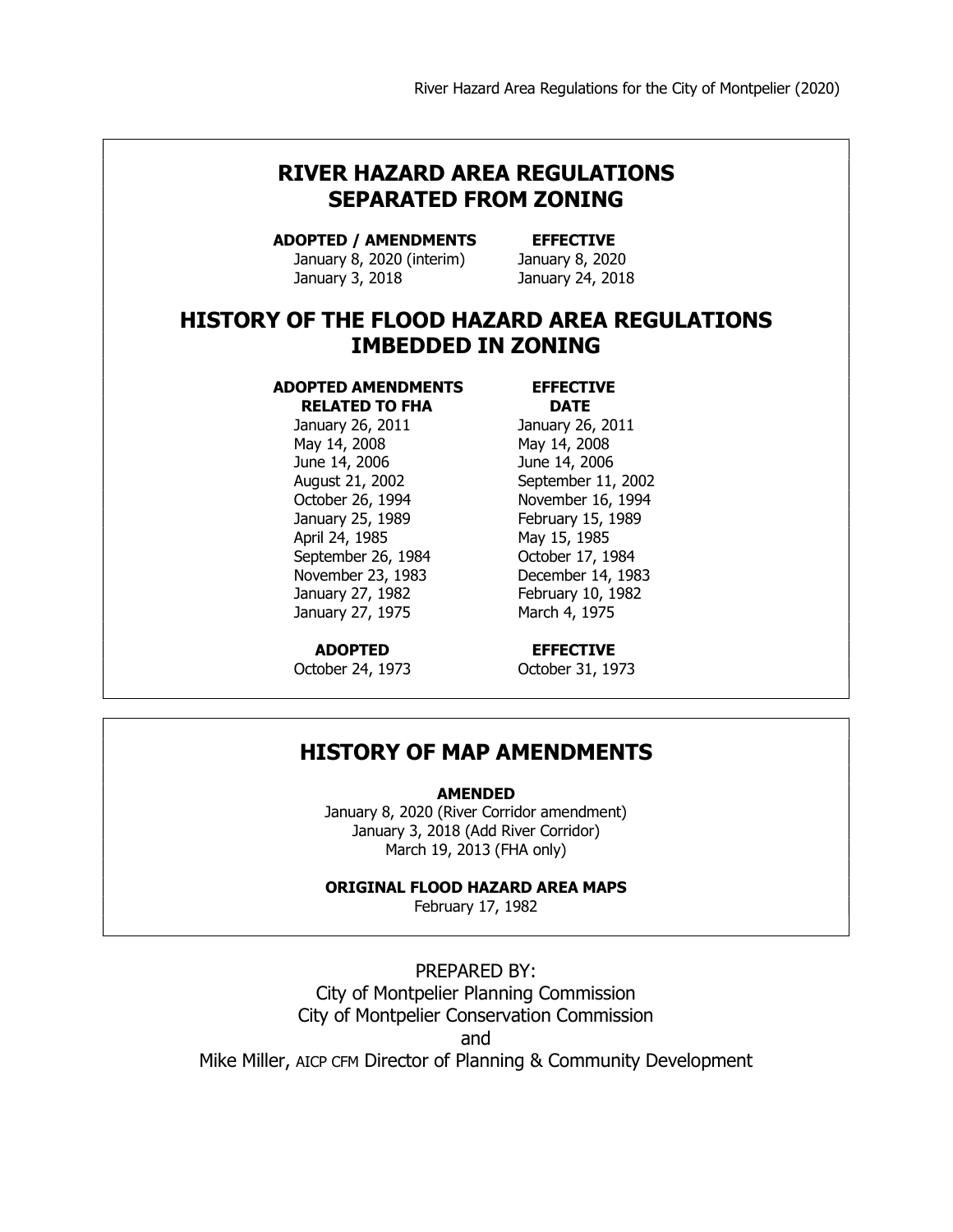### TABLE OF CONTENTS

|                                                                                                                                                              | $\mathbf{1}$            |
|--------------------------------------------------------------------------------------------------------------------------------------------------------------|-------------------------|
|                                                                                                                                                              |                         |
|                                                                                                                                                              |                         |
|                                                                                                                                                              |                         |
|                                                                                                                                                              |                         |
| §104 How do these regulations effect other regulations, permits, and covenants?  2                                                                           |                         |
| §105 Does the issuance of an approval under these regulations remove the need to                                                                             |                         |
|                                                                                                                                                              |                         |
| §106 Do decisions made under these regulations apply to the property or the owner                                                                            |                         |
|                                                                                                                                                              |                         |
| §108 What if a court rules a portion of these regulations is unconstitutional?  2                                                                            |                         |
|                                                                                                                                                              |                         |
|                                                                                                                                                              |                         |
| §111 What process is used to adopt, amend, or repeal these regulations?                                                                                      | $\overline{\mathbf{3}}$ |
|                                                                                                                                                              | $\overline{\mathbf{3}}$ |
|                                                                                                                                                              |                         |
|                                                                                                                                                              | $\overline{3}$          |
| §122 What activities require review and approval under these regulations?<br>§123 What effect do these regulations have on development in existence prior to |                         |
|                                                                                                                                                              | $\overline{3}$          |
| §124 If an application is made while these regulations are being adopted or revised,                                                                         |                         |
| which regulations are applied?                                                                                                                               |                         |
| §125 If an application is made while the River Corridor map is being changed, which                                                                          | 4                       |
| §126 If an application is made while the FIRM maps are being changed, which maps                                                                             |                         |
|                                                                                                                                                              | 4                       |
|                                                                                                                                                              |                         |
|                                                                                                                                                              | $\overline{4}$          |
|                                                                                                                                                              |                         |
| <b>Part 2. Administration.</b>                                                                                                                               |                         |
|                                                                                                                                                              |                         |
| §201 Who is responsible for the administration of these regulations? 5                                                                                       |                         |
|                                                                                                                                                              |                         |
|                                                                                                                                                              |                         |
| §204 What duties and powers does the Administrative Officer have?  5                                                                                         |                         |
|                                                                                                                                                              |                         |
| §211 Who appoints or removes members of the Development Review Board? 6                                                                                      |                         |
|                                                                                                                                                              |                         |
| §213 How shall the Development Review Board conduct its business?  6                                                                                         |                         |
|                                                                                                                                                              |                         |
|                                                                                                                                                              |                         |
| §223 Can the City charge applicants for technical reviews of applications?                                                                                   |                         |
|                                                                                                                                                              |                         |
|                                                                                                                                                              |                         |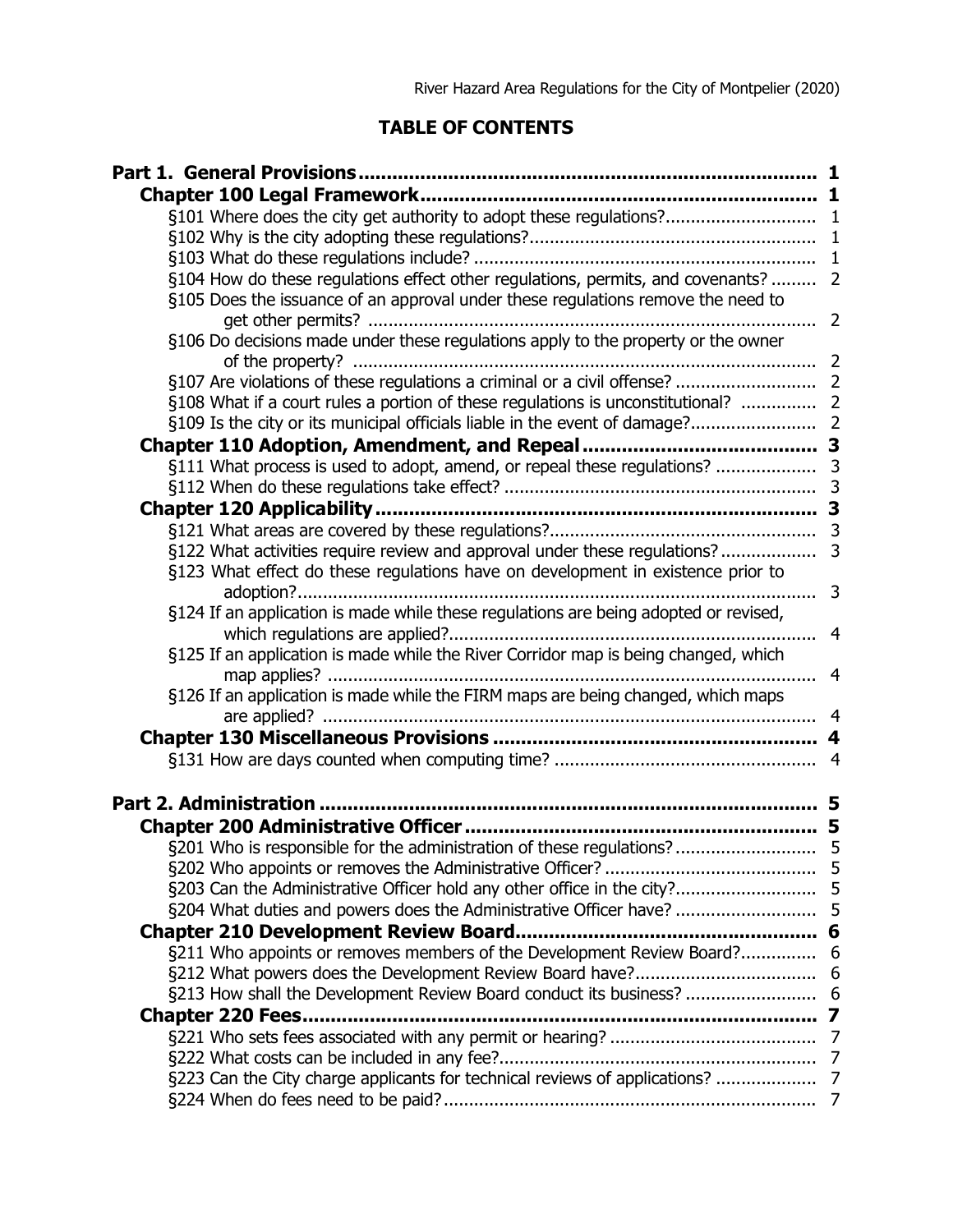| §232 Who else is required to receive copies of permits and decisions? 8             |    |
|-------------------------------------------------------------------------------------|----|
|                                                                                     |    |
|                                                                                     |    |
|                                                                                     |    |
|                                                                                     |    |
|                                                                                     |    |
|                                                                                     | 10 |
| Chapter 300 Appeals of a Decision of the Administrative Officer                     | 10 |
|                                                                                     | 10 |
| §302 What is the deadline for appeal of a decision of the Administrative Officer?   | 10 |
|                                                                                     | 10 |
|                                                                                     |    |
|                                                                                     |    |
|                                                                                     | 10 |
|                                                                                     | 10 |
|                                                                                     | 11 |
|                                                                                     | 11 |
|                                                                                     | 12 |
| §310 Can the Development Review Board decision be appealed?                         | 12 |
|                                                                                     | 12 |
|                                                                                     | 12 |
|                                                                                     | 13 |
|                                                                                     | 13 |
| §324 What are the standards that need to be met in order to receive a waiver?       | 13 |
|                                                                                     | 13 |
| §331 If an application cannot meet the requirements of these regulations, can a     |    |
|                                                                                     | 13 |
|                                                                                     | 13 |
|                                                                                     | 14 |
| §334 What are the standards that need to be met in order to receive a variance?  14 |    |
| §335 If a variance is issued are there any conditions that are applied?             | 16 |
| Chapter 340 Appeals of Development Review Board Decisions                           | 16 |
|                                                                                     | 16 |
| §342 Is there a deadline for filing an appeal to the Environmental Court?           | 16 |
|                                                                                     | 16 |
|                                                                                     | 17 |
| §345 How does someone file an appeal to the Environmental Court?                    | 17 |
| §346 Can other interested persons join the appeal after it has been filed?          | 17 |
|                                                                                     |    |
|                                                                                     | 18 |
|                                                                                     | 18 |
|                                                                                     | 18 |
| §402 Who is responsible for investigating complaints and enforcing violations?      | 18 |
|                                                                                     | 18 |
| §404 When filing a complaint, what information must be included?                    | 18 |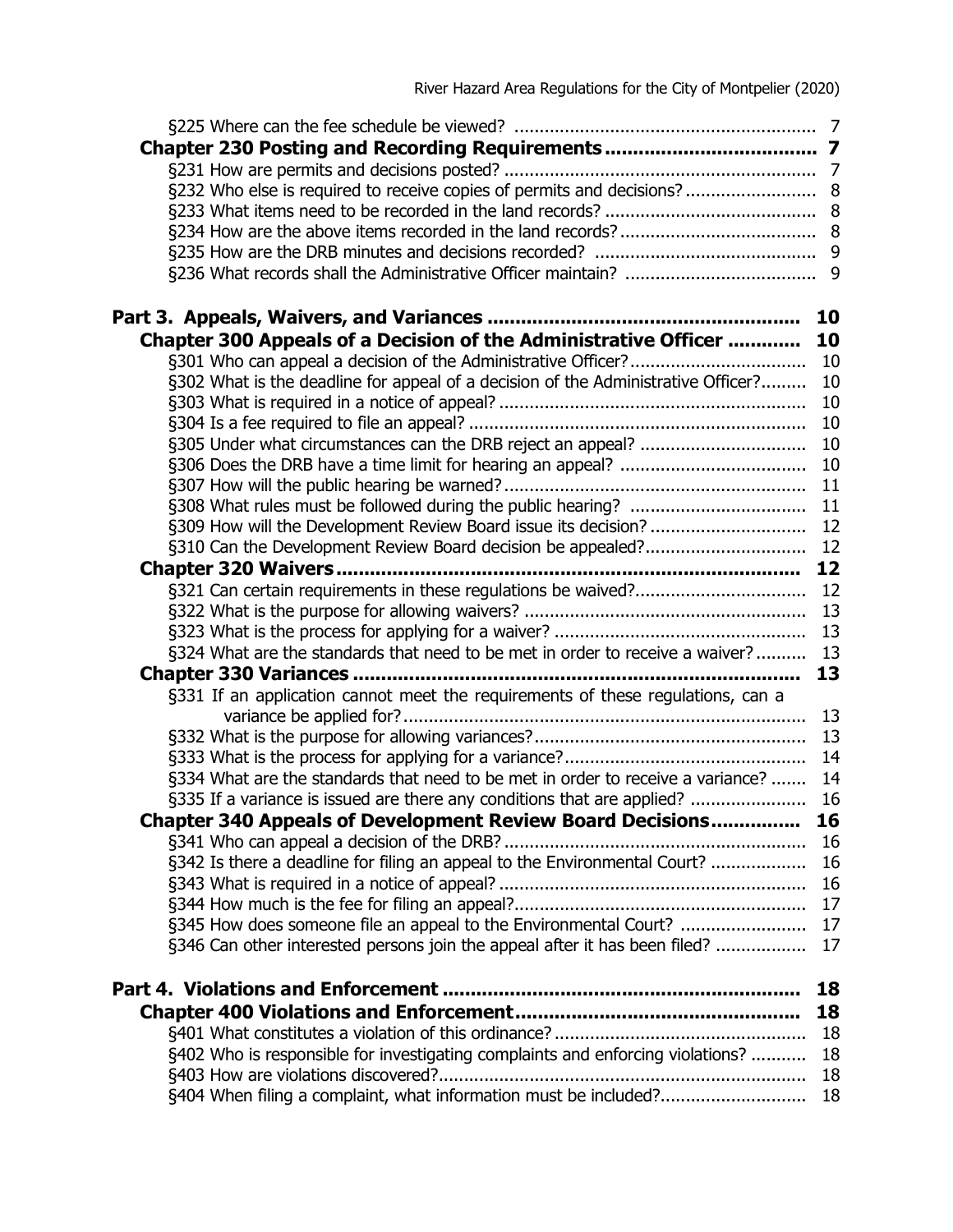| §406 Can the Administrative Officer enter private property to investigate complaints? | 19 |
|---------------------------------------------------------------------------------------|----|
|                                                                                       | 19 |
|                                                                                       | 19 |
| §408 If a violation is found, does a property owner have a period of time to respond  |    |
|                                                                                       | 19 |
| §409 What if the property owner cannot fix the violation within seven days?           | 19 |
|                                                                                       | 20 |
| §411 What if the violation occurred a long time ago and was never identified?         | 21 |
|                                                                                       | 21 |
|                                                                                       | 22 |
| <b>Chapter 500 River Hazard Area Development Permit Procedures </b>                   | 22 |
| §501 Are permits required for all development in the River Hazard Area?               | 22 |
| §502 What activities are included in the definition of development?                   | 22 |
| §503 What information is required in an application for a River Hazard Area           |    |
|                                                                                       | 23 |
| §504 How will an applicant know if they have submitted sufficient information with    |    |
|                                                                                       | 24 |
| §505 How much time does the Administrative Officer have to act on a permit            |    |
|                                                                                       | 24 |
| §506 What happens if the Administrative Officer fails to act on a permit application  |    |
|                                                                                       | 24 |
| §507 What is the process for Vermont Agency of Natural Resources review of the        |    |
|                                                                                       | 25 |
| §508 What determinations need to be made by the Administrative Officer regarding      |    |
|                                                                                       | 25 |
| §509 What are the standards that need to be met in order for the Administrative       |    |
|                                                                                       | 26 |
| §510 If the applicant cannot meet some requirement in these regulations, can a        |    |
|                                                                                       | 26 |
| §511 What if the applicant is applying for a Letter of Map Amendment (LOMA) or        |    |
| Letter of Map Revision (LOMR) associated with the application?                        | 26 |
| §512 How shall the Administrative Officer make his or her decision on the             |    |
|                                                                                       | 26 |
| §513 Are there any conditions attached to River Hazard Area Development permits?      |    |
|                                                                                       | 27 |
|                                                                                       | 27 |
|                                                                                       | 28 |
| §516 How long is the River Hazard Area Development permit valid for?                  | 28 |
| §517 What happens to a project that has a permit that is deemed expired?              | 28 |
| §518 What if a permit was issued based on incorrect information?                      | 29 |
|                                                                                       | 29 |
| <b>Chapter 520 Certificate of River Hazard Compliance Procedures </b>                 |    |
| §521 Is it legal to use a structure or land without a Certificate of River Hazard     |    |
|                                                                                       | 29 |
| §522 What information is required in an application for a Certificate of River Hazard |    |
|                                                                                       | 29 |
| §523 How will an applicant know if they have submitted sufficient information with    |    |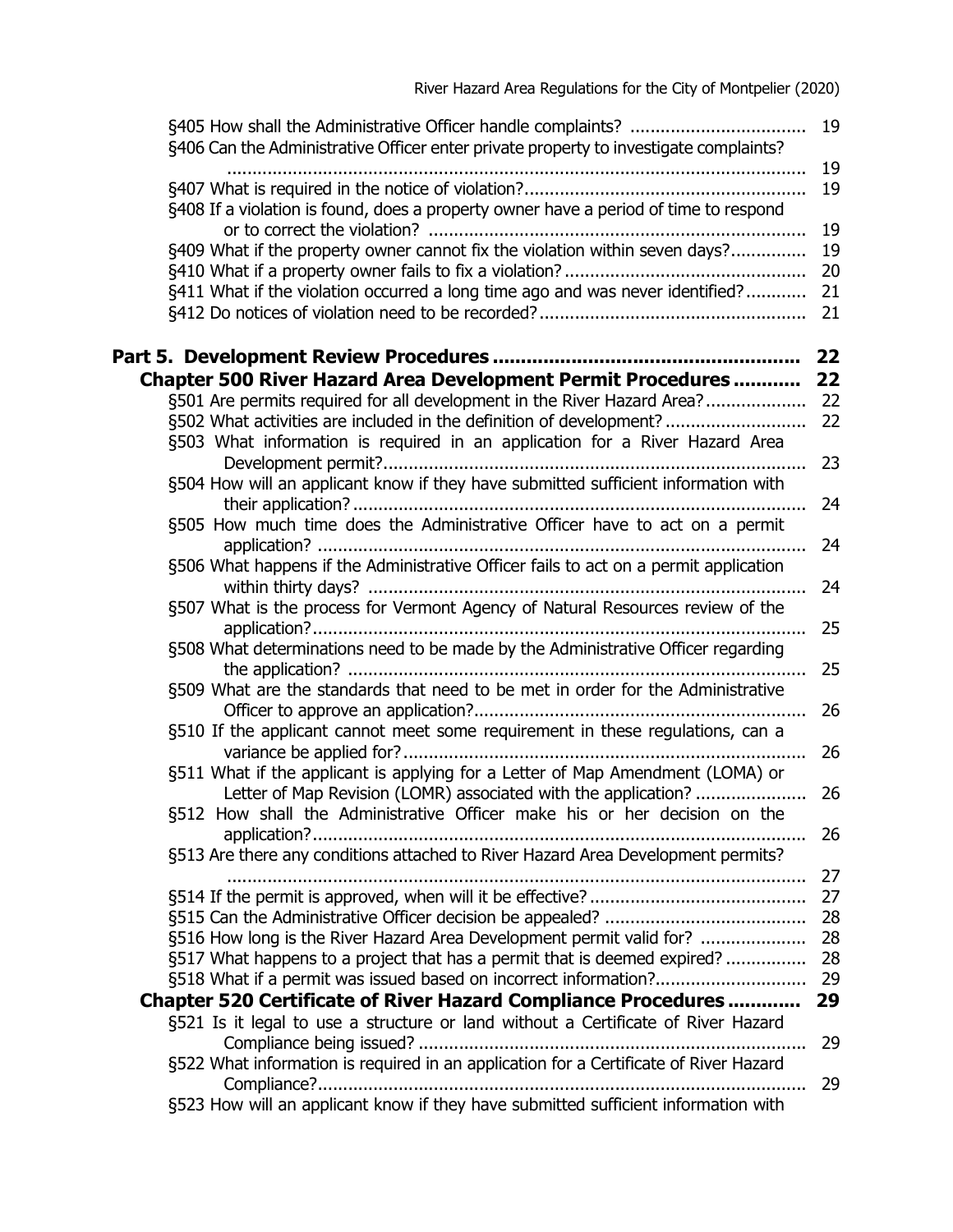|                                                                                                   | 29       |
|---------------------------------------------------------------------------------------------------|----------|
| §524 How much time does the Administrative Officer have to act on a certificate                   | 30       |
| §525 What happens if the Administrative Officer fails to act on an application within             |          |
| §526 How shall the Administrative Officer make his or her decision on the                         | 30       |
|                                                                                                   | 30       |
|                                                                                                   | 31       |
|                                                                                                   |          |
|                                                                                                   | 32       |
| §601 How does the Administrative Officer determine the boundaries of the Flood                    | 32       |
|                                                                                                   | 32       |
| §602 What if a building is only partly in the Flood Hazard Area?                                  | 32       |
| §603 What if a property owner believes the FEMA FIRM map is incorrect and believes                |          |
|                                                                                                   | 32       |
|                                                                                                   | 32       |
| §611 How does the Administrative Officer determine the River Corridor district                    |          |
|                                                                                                   | -32      |
|                                                                                                   | - 33     |
| Chapter 620 Non-conforming Structure Determination                                                | 33       |
|                                                                                                   | 33       |
| §623 How are non-conforming structures in the Flood Hazard Area handled?                          | 33<br>33 |
| §624 How are non-conforming structures in the River Corridor handled?                             | 34       |
| Chapter 630 Substantial Improvement/Damage Determination                                          | 35       |
|                                                                                                   |          |
|                                                                                                   |          |
|                                                                                                   | 35       |
| §634 Are there improvements that don't count towards 'substantial improvement'?                   | 36       |
| §635 What happens if the project will substantially improve a structure?                          | 36       |
| §636 What happens in the case of an addition to a non-conforming structure?                       | 36       |
| §637 What happens if the project will involve a structure that has been substantially<br>damaged? | 37       |
| §638 Are there rules to be met if the structure is not substantially                              |          |
|                                                                                                   | 37       |
| <b>Chapter 640 Base Flood (and Design Flood) Elevation Determination </b>                         | 37       |
| §641 Who is responsible for determining the base flood elevation?                                 | 37       |
| §642 How accurate do base flood elevation measurements need to be?                                | 38       |
|                                                                                                   | 38       |
| §644 The regulations discuss Design Flood Elevations. What are they?                              | 38       |
|                                                                                                   |          |
| Chapter 700 General Uses & Structures Review Criteria                                             | 39<br>39 |
|                                                                                                   |          |
| Chapter 710 Specific Uses & Structures Review Criteria                                            | 39       |
|                                                                                                   |          |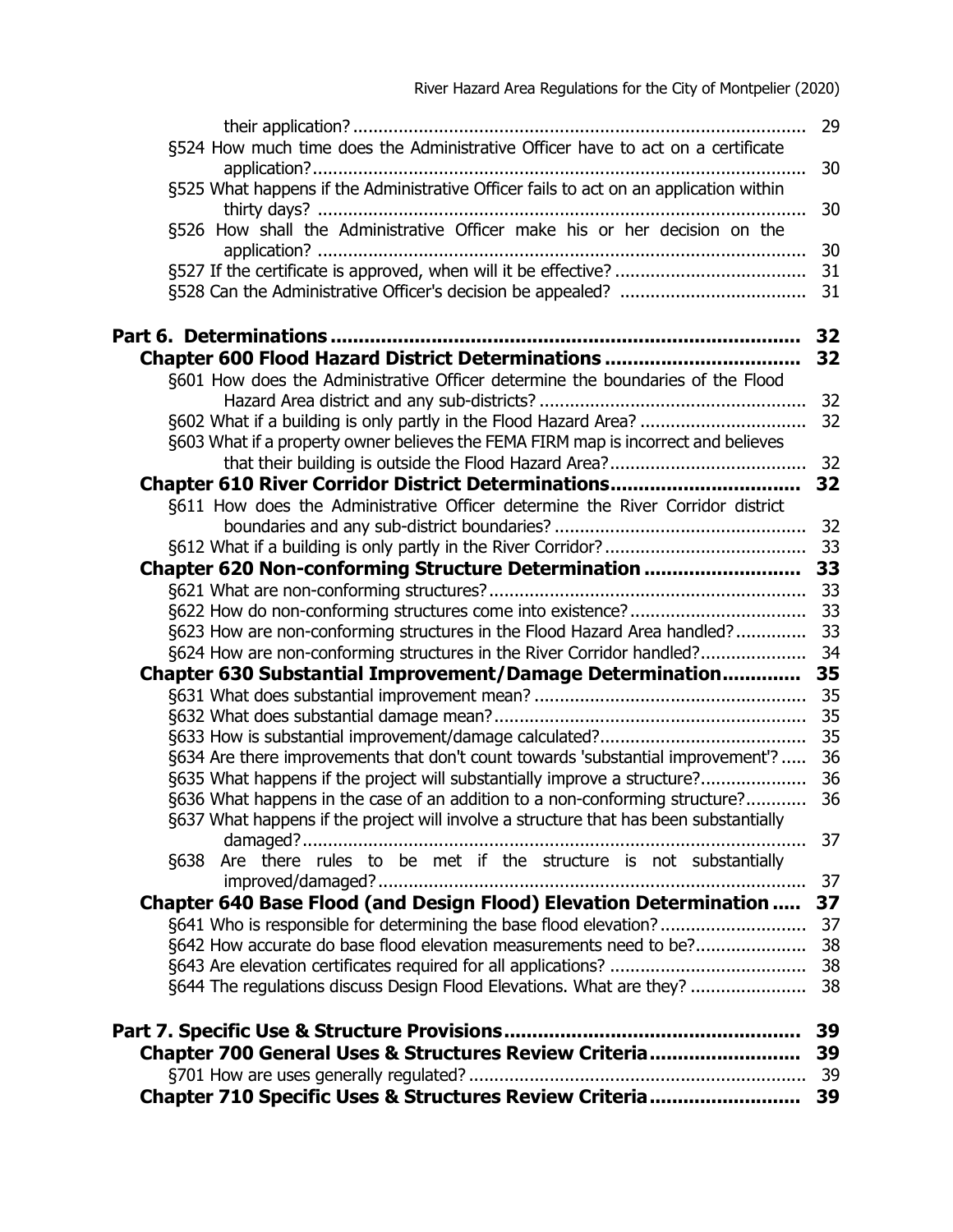| §716 Mining, Dredging, Filling, Grading, Paving, Excavation and Drilling | 41<br>41<br>41<br>42<br>42<br>43<br>43 |
|--------------------------------------------------------------------------|----------------------------------------|
|                                                                          | 43                                     |
|                                                                          | 45                                     |
| Chapter 800 Flood Hazard Area District & Sub-District Standards          | 45<br>45                               |
|                                                                          | 46                                     |
|                                                                          | 47                                     |
|                                                                          | 47                                     |
|                                                                          | 49                                     |
|                                                                          | 49                                     |
|                                                                          | 50                                     |
| Chapter 900 Letters of map amendment and revision                        | 50                                     |
| §901 General Information Regarding LOMAs, LOMR-Fs, and LOMRs  50         |                                        |
|                                                                          | 51                                     |
|                                                                          | 51                                     |
|                                                                          | 52                                     |
|                                                                          | 53<br>53                               |
|                                                                          |                                        |

NOTE: Throughout these regulations are references to enabling language in statute. They appear as [§4404] at the end of a provision. Anyone interested in viewing the enabling rules can examine them at referenced section of Title 24 of the Vermont Statutes Annotated.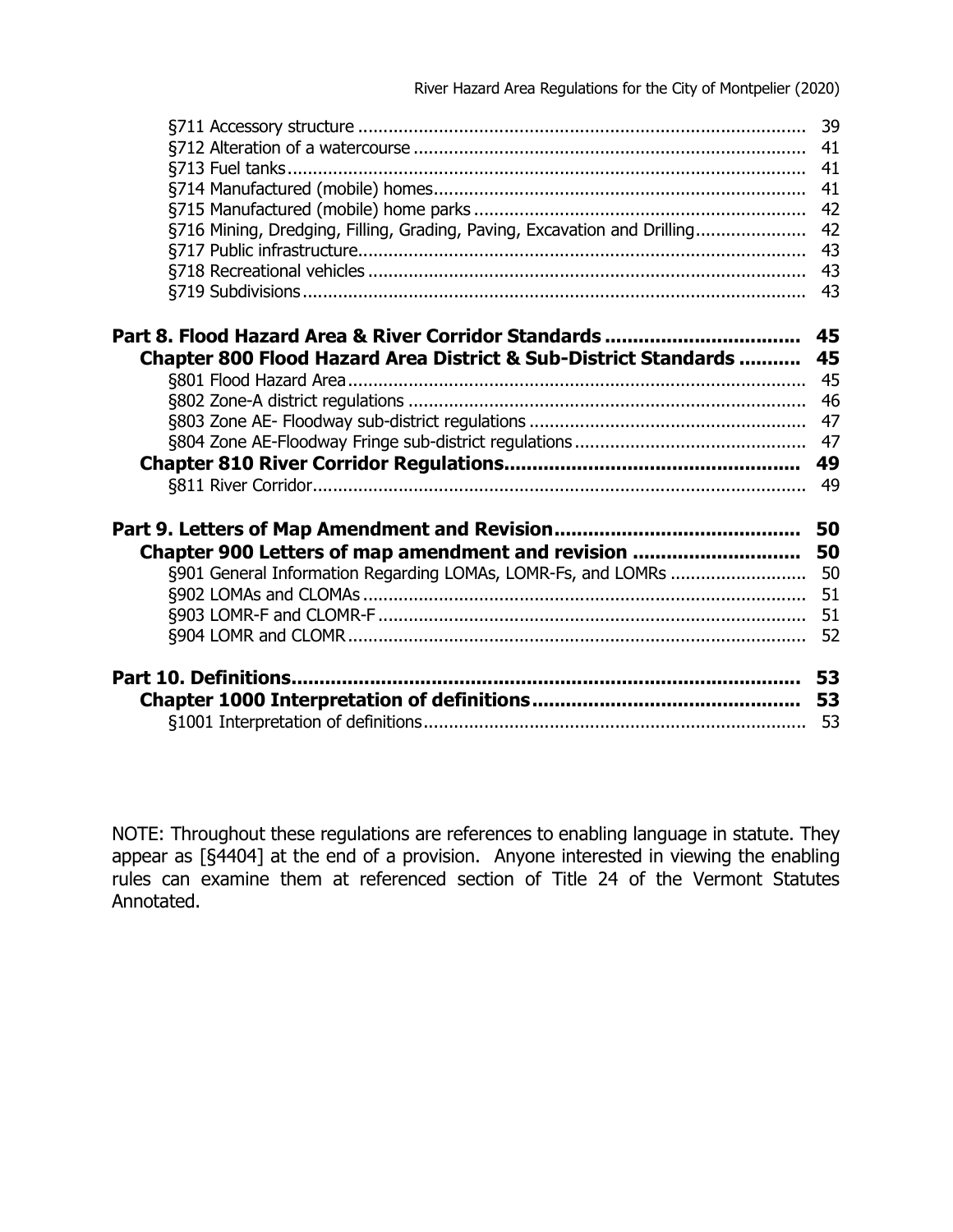River Hazard Area Regulations for the City of Montpelier (2020)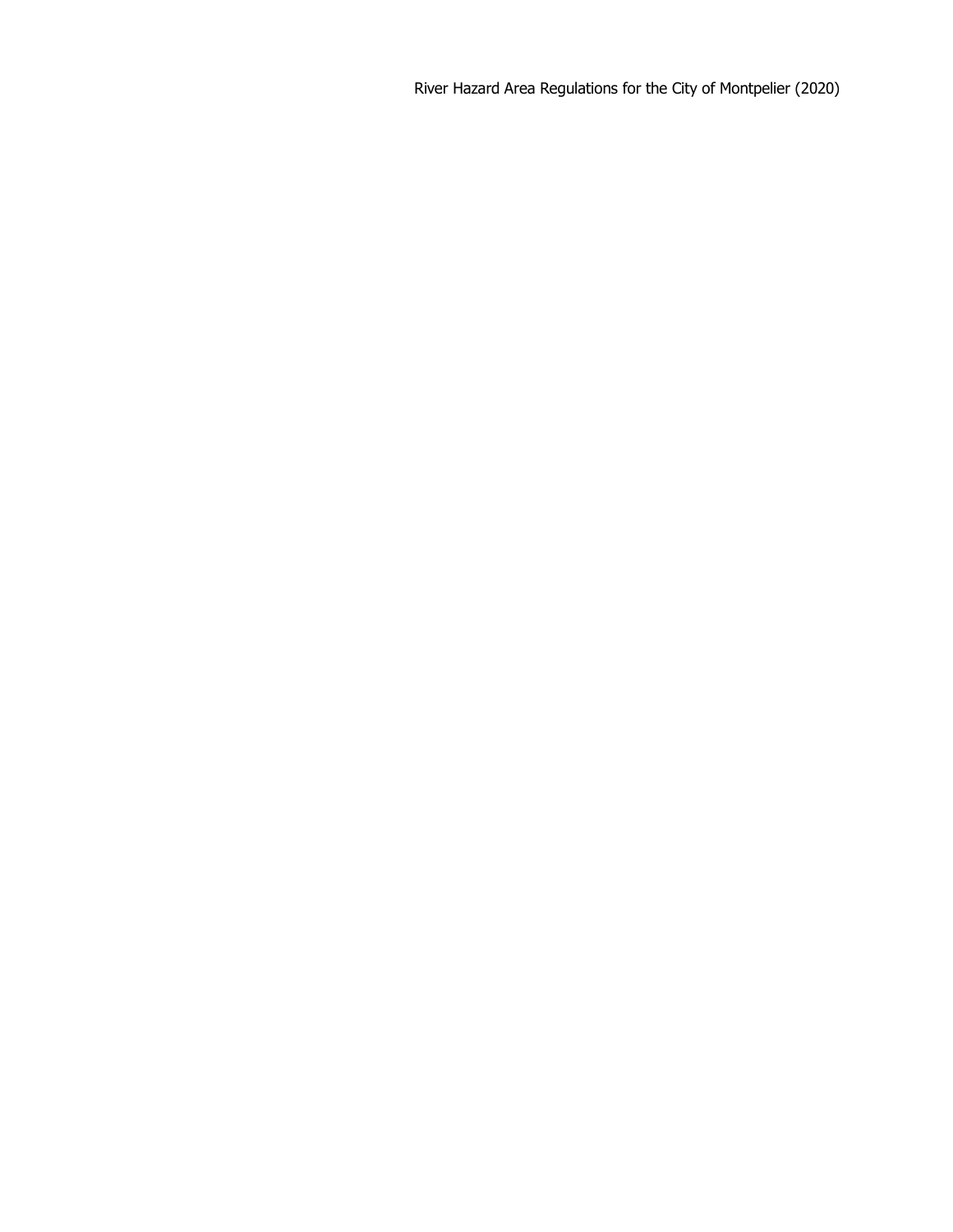### PART 1. GENERAL PROVISIONS

### Chapter 100. Legal Framework

#### Section 101 Where does the City get authority to adopt these regulations?

- 101.A These River Hazard Area regulations are established as authorized in Title 24 of the Vermont Statutes Annotated (hereinafter abbreviated V.S.A.) §4402(9).
- 101.B These regulations have been enacted in accordance with the provisions of §4424(2) of the Vermont Municipal and Regional Planning and Development Act (24 V.S.A. Chapter ll7 hereinafter referred to as "the Act") and the Charter of the City of Montpelier.

#### Section 102 Why is the City adopting these regulations?

- 102.A The City is adopting these regulations for the following reasons:
	- (1) To detail the simplest possible procedures that will allow the City to develop in a manner that is consistent with the general policies outlined in the Master Plan Montpelier, Vermont;
	- (2) To minimize and prevent loss of life and property, the disruption of commerce, the impairment of the tax base, and the extraordinary public expenditures and demands on public services that result from flooding and erosion hazards;
	- (3) To ensure the design and construction of development in the River Hazard Areas are accomplished in a manner that minimizes or eliminates the potential for flood and loss or damage to life and property in a Flood Hazard Area or that minimizes the potential for fluvial erosion and loss or damage to life and property in a River Corridor;
	- (4) To manage all Flood Hazard Areas designated pursuant to 10 V.S.A. §753;
	- (5) To make the City of Montpelier as well as its residents and property owners eligible for federal flood insurance, federal disaster recovery funds, and hazard mitigation funds as may be available.
	- (6) To further the purposes of the Act described under 24 V.S.A. §4302 and to be in accordance with the policies set forth therein. [§4401]

#### Section 103 What do these regulations include?

103.A These regulations include:

- (1) This text;
- (2) The most recent Flood Insurance Rate Maps, (hereinafter referred to as the FIRM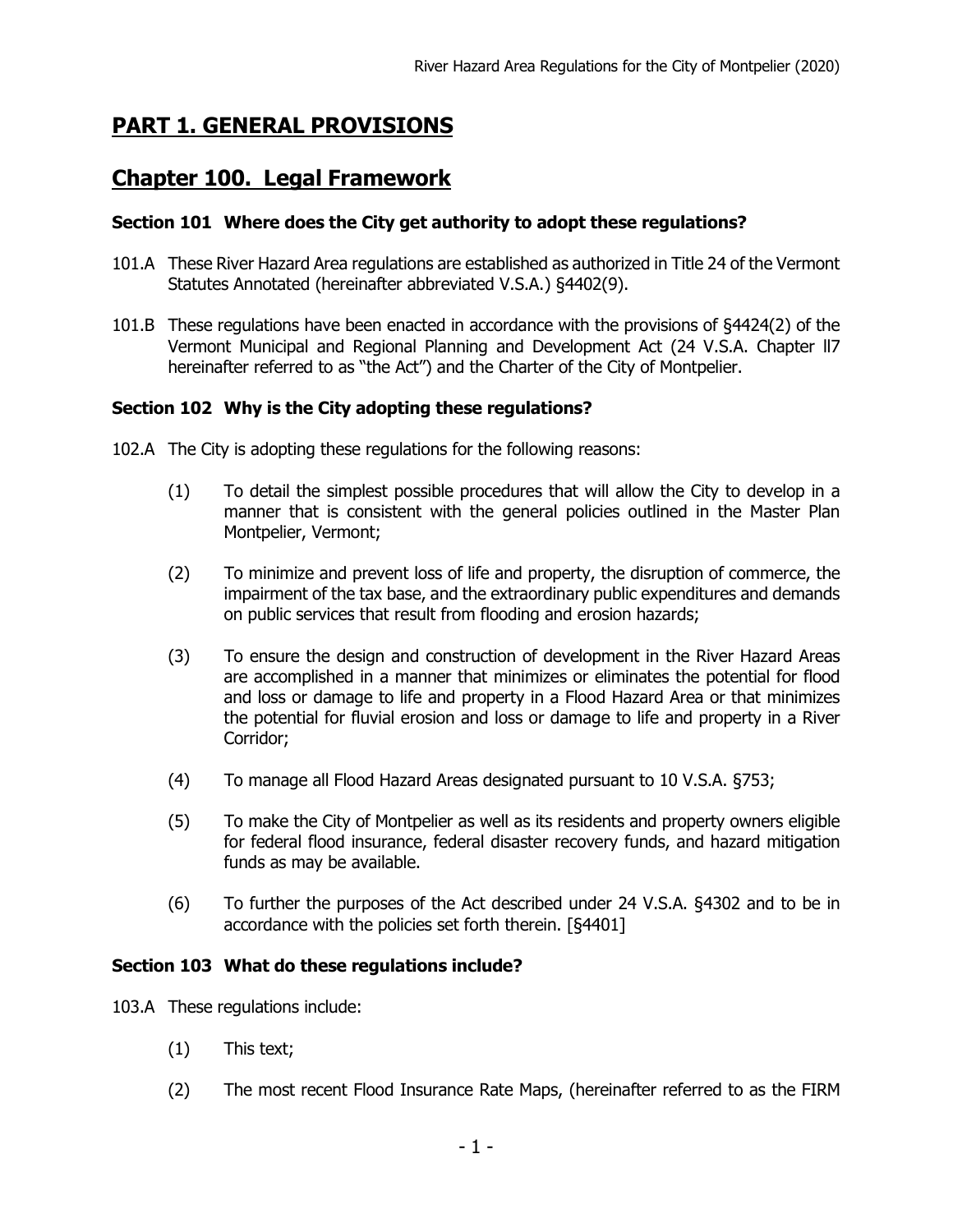maps) as published by the Federal Emergency Management Agency (hereinafter FEMA) that pertain to the City of Montpelier and any corresponding FEMA Flood Insurance Studies; and

(3) The City of Montpelier River Corridors Map adopted in conjunction with this text.

#### Section 104 How do these regulations effect other regulations, permits, and covenants?

- 104.A These regulations shall not repeal, abrogate, or impair any other land use controls including but not limited to statutes, regulations, rules, ordinances, permits, easements, deed restrictions, and covenants.
- 104.B The provisions of these regulations, however, shall be minimum requirements and shall therefore take precedence over any concurrent and less restrictive controls. [§4413(c)]

#### Section 105 Does the issuance of an approval under these regulations remove the need to get other permits?

105.A The issuance of a permit under these regulations does not relieve the applicant from the obligation of obtaining any other local permits or necessary approvals by local, state, or federal law.

#### Section 106 Do decisions made under these regulations apply to the property or the owner of the property?

- 106.A All permits and decisions in these regulations are made with respect to property location and these permits and decisions run with the property.
- 106.B Enforcement of violations of these regulations is applied to the owner of the property where the violation occurs and said violations will run with the property.

#### Section 107 Are violations of these regulations a criminal or a civil offense?

107.A Violations of these regulations shall be considered a civil offense for the purposes of enforcement through the Judicial Bureau.

#### Section 108 What if a Court rules that a portion of these regulations is unconstitutional?

108.A The provisions of these regulations are severable, therefore, if a court of competent jurisdiction holds any provision or the application thereof to any person or circumstance unconstitutional or invalid, the remainder of these regulations shall not be affected.

#### Section 109 Is the City or its municipal officials liable in the event of damage?

109.A These regulations do not imply that land outside of the areas covered by these regulations will be free from flood or fluvial damages.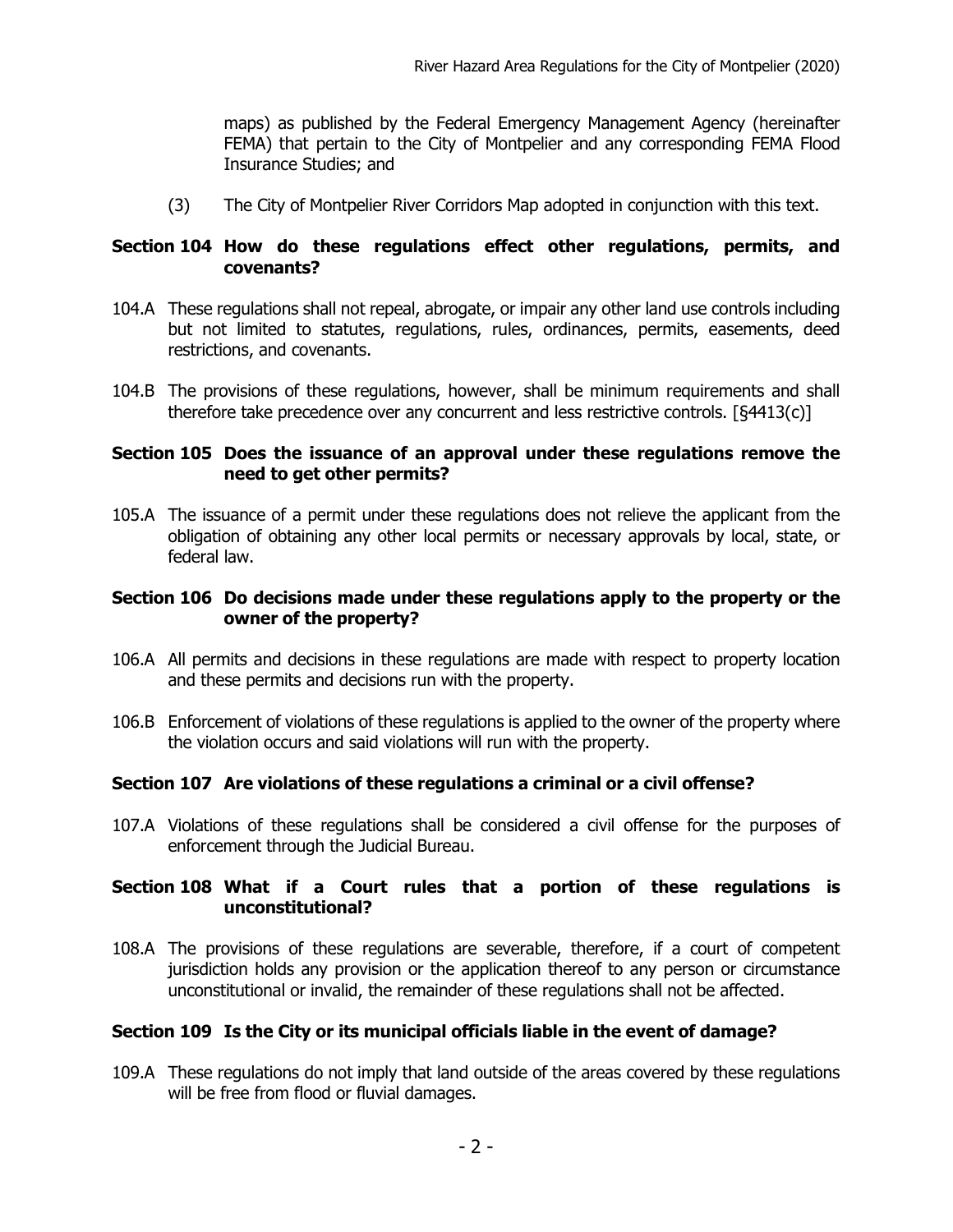109.B These regulations shall not create liability on the part of the City of Montpelier, or any municipal official or employee thereof, for any flood or fluvial damages that result from the reliance on these regulations, or any administrative decision lawfully made hereunder.

### Chapter 110. Adoption, Amendment, and Repeal

#### Section 111 What process is used to adopt, amend, or repeal these regulations?

111.A These regulations may be adopted, amended, or repealed according to the requirements and procedures established in the Act for preparation of bylaws (§4441) and adoption of bylaws (§4442).

#### Section 112 When do these regulations take effect?

111.A These regulations shall be effective twenty one (21) days after adoption (by majority vote of the City Council) and shall remain in effect until repealed or amended in accordance with the Act.  $[64442(c)(1)]$ 

### Chapter 120. Applicability

#### Section 121 What areas are covered by these regulations?

- 121.A These regulations shall apply **only** to areas identified as:
	- (1) Areas of special flood hazard (hereinafter referred to as the Flood Hazard Area) on the Washington County, Vermont FIRM Maps; and
	- (2) River Corridors as identified on the City of Montpelier River Corridors Map. [§4411(b)(3)(G)]
- 121.B The Flood Hazard Areas and River Corridors shall collectively be referred to as River Hazard Areas.

#### Section 122 What activities require review and approval under these regulations?

122.A Unless specifically exempted herein, development (as defined in Part 5 of these regulations) shall not commence within the River Hazard Area except in compliance with these regulations. [§4449(a)(1)]

#### Section 123 What effect do these regulations have on development in existence prior to adoption?

123.A All uses and structures legally in existence as of the effective date of these regulations are allowed to continue indefinitely.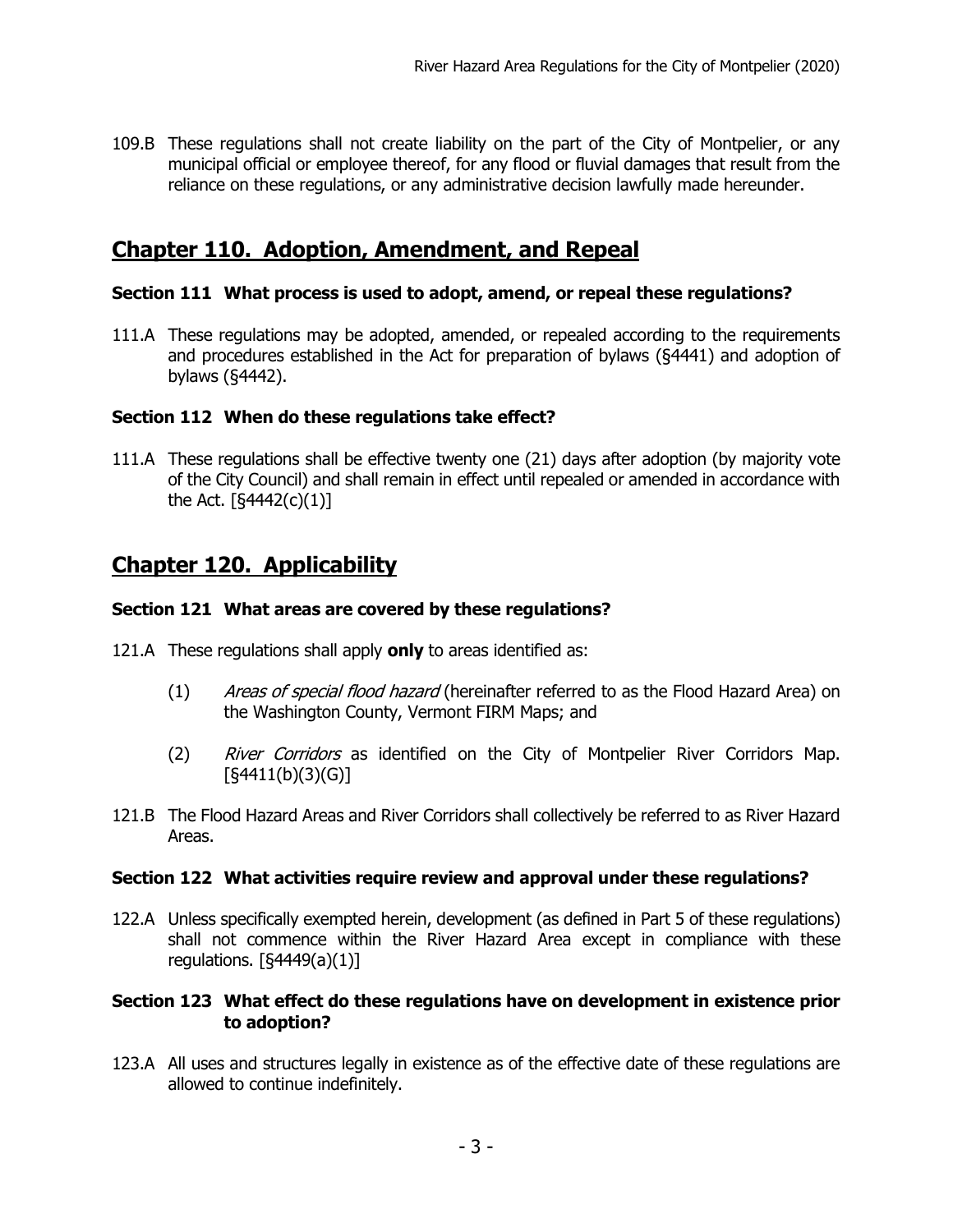123.B Any subsequent development related to pre-existing structures and uses shall be subject to applicable requirements of these regulations.

#### Section 124 If an application is made while these regulations are being adopted or revised, which regulations are applied?

124.A Once the public notice for the first public hearing of the City Council is published, applications shall be administered in accordance with the provisions laid out in §4449(d) of the Act.

#### Section 125 If an application is made while the River Corridor map is being changed, which map applies?

- 125.A The current River Corridor map remains in effect until the proposed map is under consideration by the City Council through the normal amendment process laid out in Chapter 110.
- 125.B Applications made during the amendment process, therefore, follow the rules laid out in Section 124.

#### Section 126 If an application is made while the FIRM maps are being changed, which maps are applied?

- 126.A Any amended FIRM maps and flood insurance studies shall become effective on the effective date printed on the maps and studies.
	- (1) FIRM maps and other official amendments to the maps (e.g. Letters of Map Amendments) will update automatically without action by the City Council.
- 126.B The maps that are in effect at the time of application are used throughout the application process.

### Chapter 130. Miscellaneous Provisions

#### Section 130 How are days counted when computing time?

130.A Where an event is required or permitted by these regulations to occur before, on, or after a specified period of time measured from another event, the first day shall not be counted and the final day shall be counted in calculating the period. [§4303a]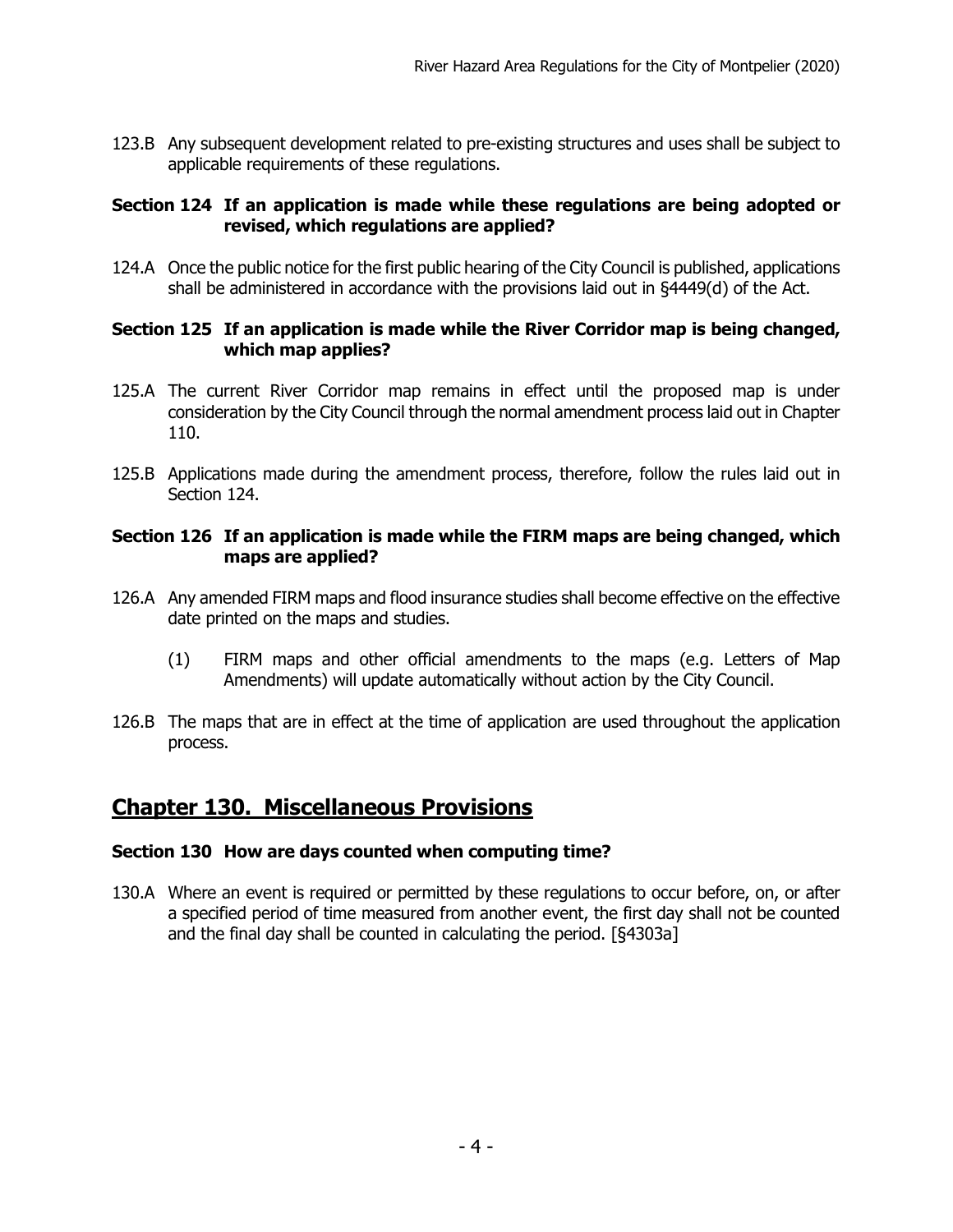### PART 2. ADMINISTRATION

### Chapter 200. Administrative Officer

#### Section 201 Who is responsible for the administration of these regulations?

- 201.A These regulations shall be administered by the River Hazard Area Administrative Officer, hereinafter referred to as the Administrative Officer. [§4448(a)]
- 201.B In the absence, disability, or conflict of interest of the Administrative Officer, an acting Administrative Officer may be appointed to administer these regulations. [§4448(b)]
	- (1) An acting Administrative Officer shall be treated the same as the Administrative Officer with respect to these regulations and shall fulfill all responsibilities and adhere to all limitations laid out herein.

#### Section 202 Who appoints or removes the Administrative Officer?

202.A The Administrative Officer shall be appointed and may be removed by the City Manager in accordance with the City Charter §1007.

#### Section 203 Can the Administrative Officer hold any other office in the City?

203.A The Administrative Officer may hold any other office in the municipality except for membership on the Development Review Board.

#### Section 204 What duties and powers does the Administrative Officer have?

- 204.A The Administrative Officer has the duty to manage and enforce these regulations literally and shall not have the power to permit any development that is not in conformance with these regulations. [§4448(a)]
- 204.B The Administrative Officer shall have the power to hear and decide applications for River Hazard Area Development permits under Chapter 500 of these regulations [§4449(a)(1)].
- 204.C The Administrative Officer shall have the power to hear and decide applications for Certificates of River Hazard Compliance under Chapter 520 of these regulations.  $[§4449(a)(2)]$
- 204.D The Administrative Officer has the duty to investigate complaints and has the power to pursue violations of these regulations through procedures set forth under Chapter 400 of these regulations. [§4452]
- 204.E The Administrative Officer should provide forms required to obtain any municipal permit or other municipal authorization required under these regulations or any other regulations or ordinances that relate to the regulation of development within the City of Montpelier. [§4448(c)]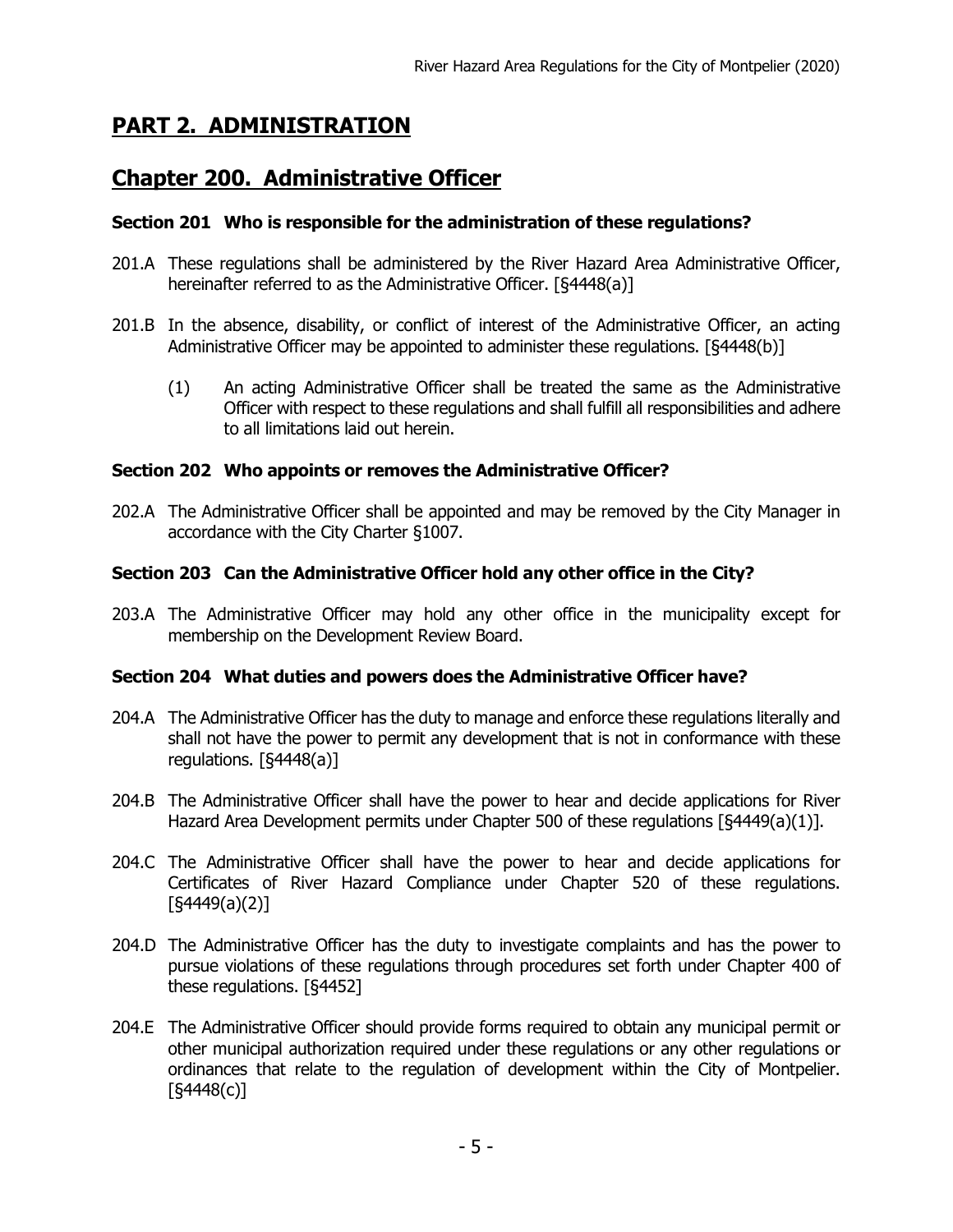- 204.F The Administrative Officer has the duty to inform any person applying for a River Hazard Area Development permit that the person should contact the Regional Permit Specialist employed by the Vermont Agency of Natural Resources in order to assure timely action on any related state and federal permits; nevertheless, the applicant retains the obligation to identify, apply for, and obtain relevant state and federal permits. [§4448(c)]
	- (1) The Administrative Officer has the power to require applicants to submit a Vermont Agency of Natural Resources Project Review Sheet within the application process in order to assure timely action on any related state and federal permits.
- 204.G The Administrative Officer is responsible for any other duties as assigned within these regulations which may not be specifically outlined above.

### Chapter 210 Development Review Board

#### Section 211 Who appoints or removes members of the Development Review Board?

211.A The members of the Development Review Board, hereinafter abbreviated DRB, shall be appointed and may be removed by the City Council in accordance with the City Charter §806.

#### Section 212 What powers does the Development Review Board have?

- 212.A The DRB shall have all powers set forth in the Act to administer the provisions of these regulations, including, but not limited to, the power to:
	- (1) Consider decisions of the Administrative Officer upon appeal under Chapter 300 of these regulations. [§4460(e)(10)]
	- (2) Consider requests for a waiver under Chapter 320 of these regulations. [§4460(e)(6)]
	- (3) Consider requests for a variance under Chapter 330 of these regulations. [§4460(e)(11)]

#### Section 213 How shall the Development Review Board conduct its business?

- 213.A The DRB shall adopt rules of procedure and perform its functions in conformance with the Act [§4461] and Vermont's Open Meeting Law [1 V.S.A. §§310-314].
- 213.B The DRB shall keep minutes of its proceedings, showing the vote of each member upon each question and shall keep records of its examinations and other official actions.
- 213.C For each case heard and decided, the DRB shall make written findings of fact and conclusions of law.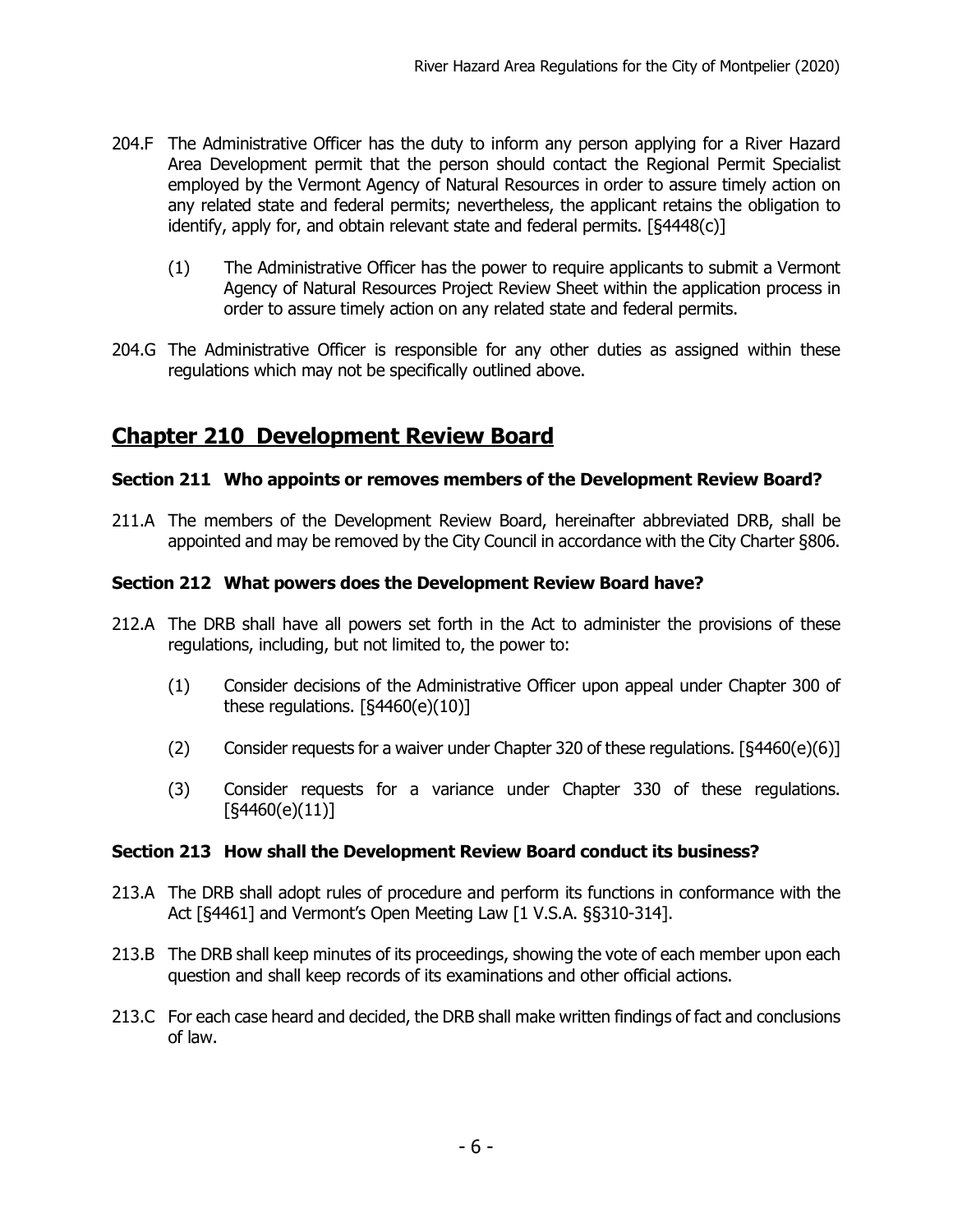### Chapter 220. Fees

#### Section 221 Who sets fees associated with any permit or hearing?

- 221.A The City Council may prescribe reasonable fees to be charged with respect to the administration of these regulations and for the administration of development reviews. [§4440(b)]
- 221.B The City Council may establish reasonable fees for filing of notices of appeal and for other acts as it deems proper.  $[§4440(c)]$
- 221.C The fee schedule may be altered or amended only by resolution of the City Council.

#### Section 222 What costs can be included in any fee?

- 222.A These fees may include the costs of posting and publishing notices and holding public hearings and the cost of conducting periodic inspections during the installation of public improvements. [§4440(b)]
- 222.B An applicant may be charged the cost of the recording fees as required by law.  $[§4449(c)(2)]$

#### Section 223 Can the City charge applicants for technical reviews of applications?

223.A The fee schedule may include a process and provisions that require applicants to pay for reasonable costs of an independent technical review of their applications. [§4440(d)]

#### Section 224 When do fees need to be paid?

- 224.A As established in the fee schedule, these fees may be payable by the applicant upon submission of the application or prior to issuance of the permit. [§4440(b)]
- 224.B For appeals and variances, the payment of the fee shall be a condition for filing the notice. [§4440(c)]

#### Section 225 Where can the fee schedule be viewed?

225.A The schedule of fees shall be posted in the offices of the Municipal Clerk and Administrative Officer.

### Chapter 230. Posting and Recording Requirements

#### Section 231 How are permits and decisions posted?

231.A Notice of the issuance of a River Hazard Area Development permit, Certificate of River Hazard Compliance, or decision by the DRB, must be posted on a form prescribed by the City within view of the public right of way most nearly adjacent to the subject property until the time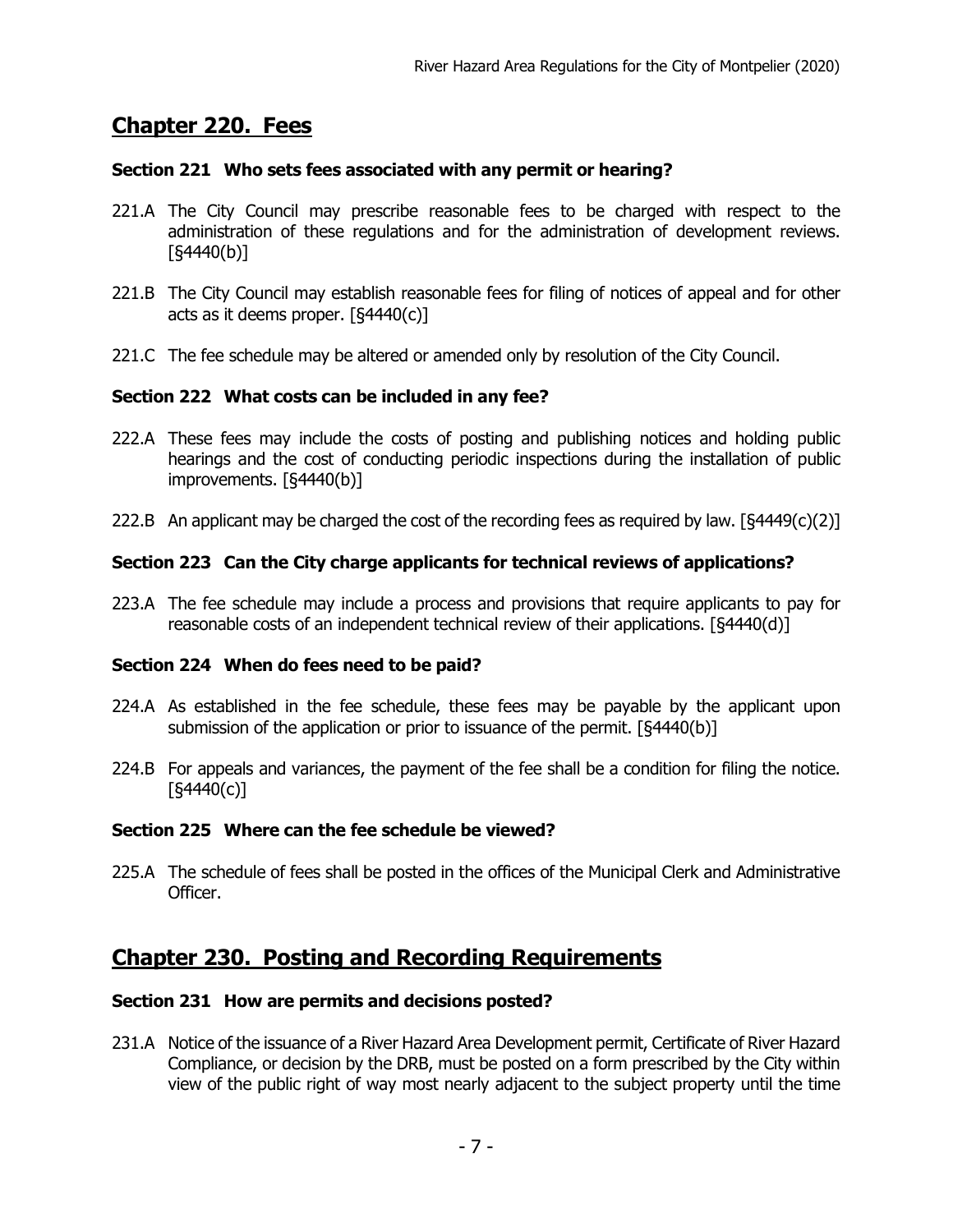for appeals has passed.  $[§4449(b)(2)]$ 

- 231.B Within three (3) days following the issuance of a River Hazard Area Development permit, Certificate of River Hazard Compliance, or decision by the DRB, the Administrative Officer shall post a copy of the permit or approval in the City Clerk's Office until the expiration of the appeal period. [§4449(b)(2)]
- 231.C Each posting shall contain a statement of the period of time within which an appeal may be taken and a description as to where a full description of the project and approval can be found. [§4449(b)]

#### Section 232 Who else is required to receive copies of permits and decisions?

232.A Within three (3) days following the issuance of a River Hazard Area Development permit the Administrative Officer shall deliver a copy of the permit to the City Assessor. [§4449(b)(1)]

#### Section 233 What items need to be recorded in the land records?

233.A The following issuances shall be recorded in the City land records:

- (1) River Hazard Area Development permits including all associated approvals (including variances);
- (2) Certificate of River Hazard Compliance;
- (3) Results of any appeals;
- (4) Notices of violation; and
- (5) Notices of denial of an application.  $[§4449(c)(1)(A)]$

#### Section 234 How are the above items recorded in the land records?

- 234.A Within thirty (30) days after the issuance of any of the items listed above, the Administrative Officer shall deliver the original, or a legible copy, of the issuance to the City Clerk for recording in the municipal land records.  $[64449(c)(1)]$
- 234.B Any issuance delivered for recording shall list:
	- (1) As grantor, the owner of record title to the property at the time of issuance;
	- (2) As grantee, the municipality issuing the permit, certificate, or notice  $-$  i.e. the City of Montpelier;
	- (3) The municipal office where the original, or a true, legible copy of the issuance may be examined;
	- (4) Whether an appeal of such issuance was taken; and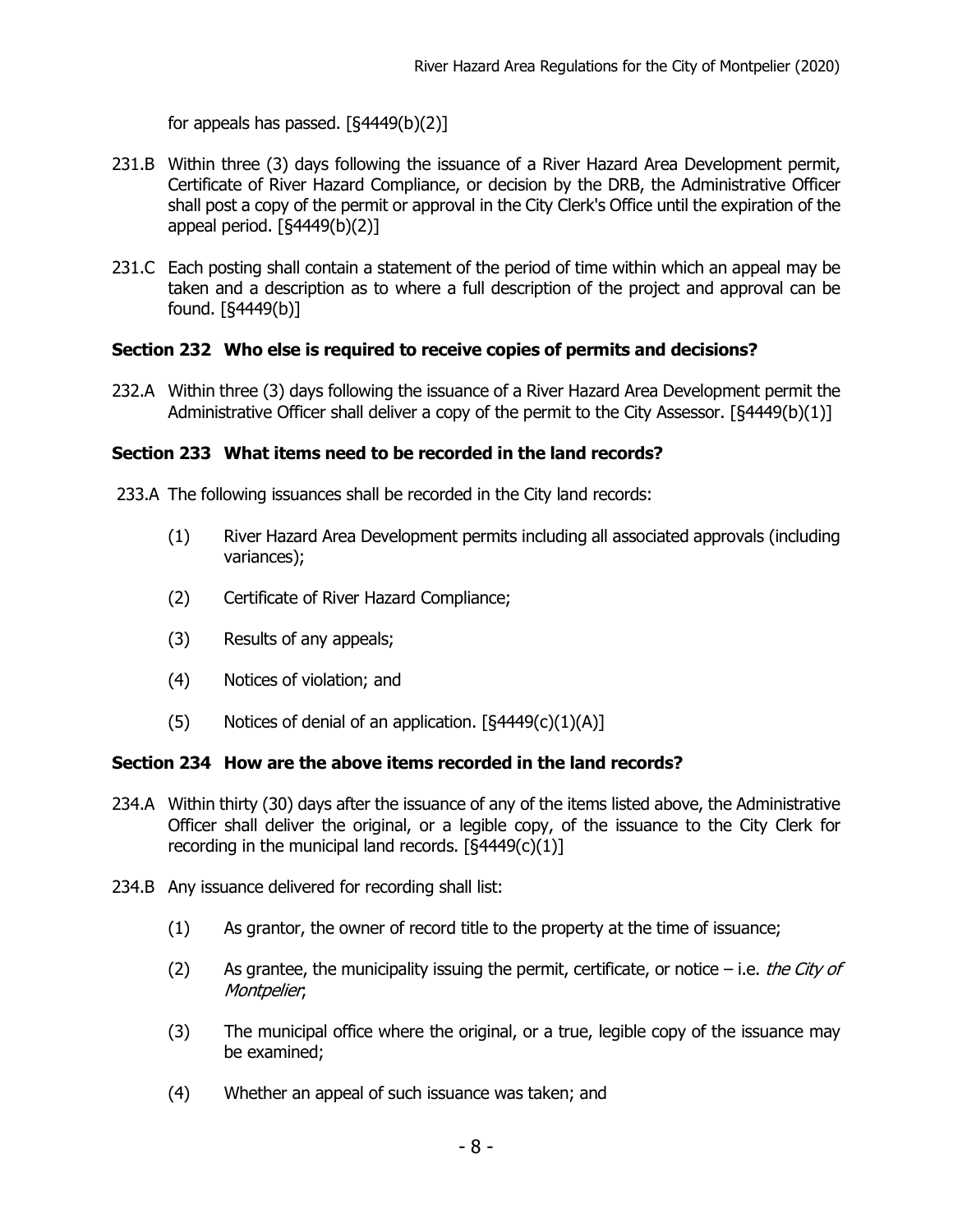(5) The tax map lot number or other description identifying the lot. [24 V.S.A. §1154(c)]

#### Section 235 How are the DRB minutes and decisions recorded?

235.A The DRB minutes and decisions shall be maintained in the City Clerk's Office together with all other records of the DRB. [§4461(a)]

#### Section 236 What records shall the Administrative Officer maintain?

- 236.A The Administrative Officer shall maintain a record of development including:
	- (1) A file of a copy of any municipal permits, which have been submitted to the City Clerk for recording in the land records, in a location where all municipal land use permits shall be kept. [§4449(c)(1)(B)]
	- (2) Copies of all evidence presented, public notices, hearing minutes, findings of fact and other material collected by the Administrative Officer or DRB in the process of reviewing an application.
	- (3) For any permits issued within the Flood Hazard Area:
		- a. A record of all permits issued;
		- b. A copy of all elevation certificates;
		- c. Any FEMA Letters (LOMA, LOMR, or LOMR-F) associated with the permit;
		- d. All flood proofing certifications required under these regulations; and
		- e. All variance actions, including justification for their issuance.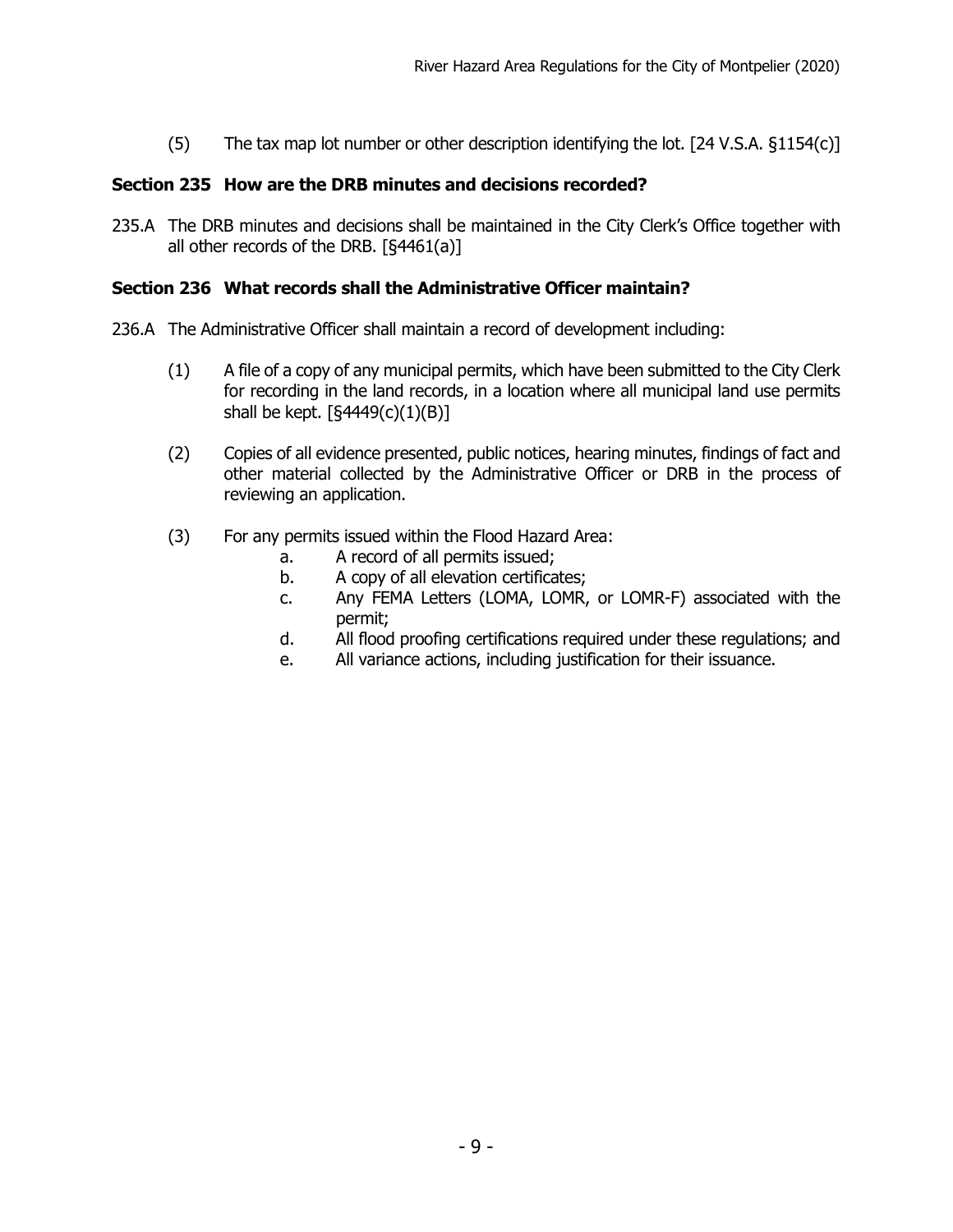## PART 3. APPEALS, WAIVERS, AND VARIANCES

### Chapter 300. Appeals of a Decision of the Administrative Officer

#### Section 301 Who can appeal a decision of the Administrative Officer?

301.A The applicant or an interested person may appeal any decision or act taken by the Administrative Officer. [§4465]

#### Section 302 What is the deadline for appeal of a decision of the Administrative Officer?

302.A A written notice of appeal must be filed with the DRB within fifteen (15) days of the act or decision [§4465].

#### Section 303 What is required in a notice of appeal?

303.A A notice of appeal shall be in writing and include [§4466]:

- (1) The name and address of the appellant;
- (2) A brief description of the decision or act with respect to which the appeal is taken;
- (3) A reference to applicable regulation provisions;
- (4) The relief requested by the appellant; and
- (5) The alleged grounds why such relief is believed proper under the circumstances.

#### Section 304 Is a fee required to file an appeal?

304.A If a fee has been established under Chapter 220 of these regulations, then payment of that fee is required for filing the notice of appeal. [§4464(a)(3)]

#### Section 305 Under what circumstances can the DRB reject an appeal?

- 305.A The DRB may reject an appeal if the DRB determines that the issues raised by the appellant have been decided in an earlier appeal or involve substantially or materially the same facts by, or on behalf of, the same appellant. [§4470(a)]
	- (1) In these cases the DRB may make their decision without a hearing but shall render a decision and findings of fact within ten (10) days of the filing of the notice of appeal. [§4470(a)]

#### Section 306 Does the DRB have a time limit for hearing the appeal?

306.A The DRB shall hold a public hearing within sixty (60) days of receiving a notice of appeal. [§4468]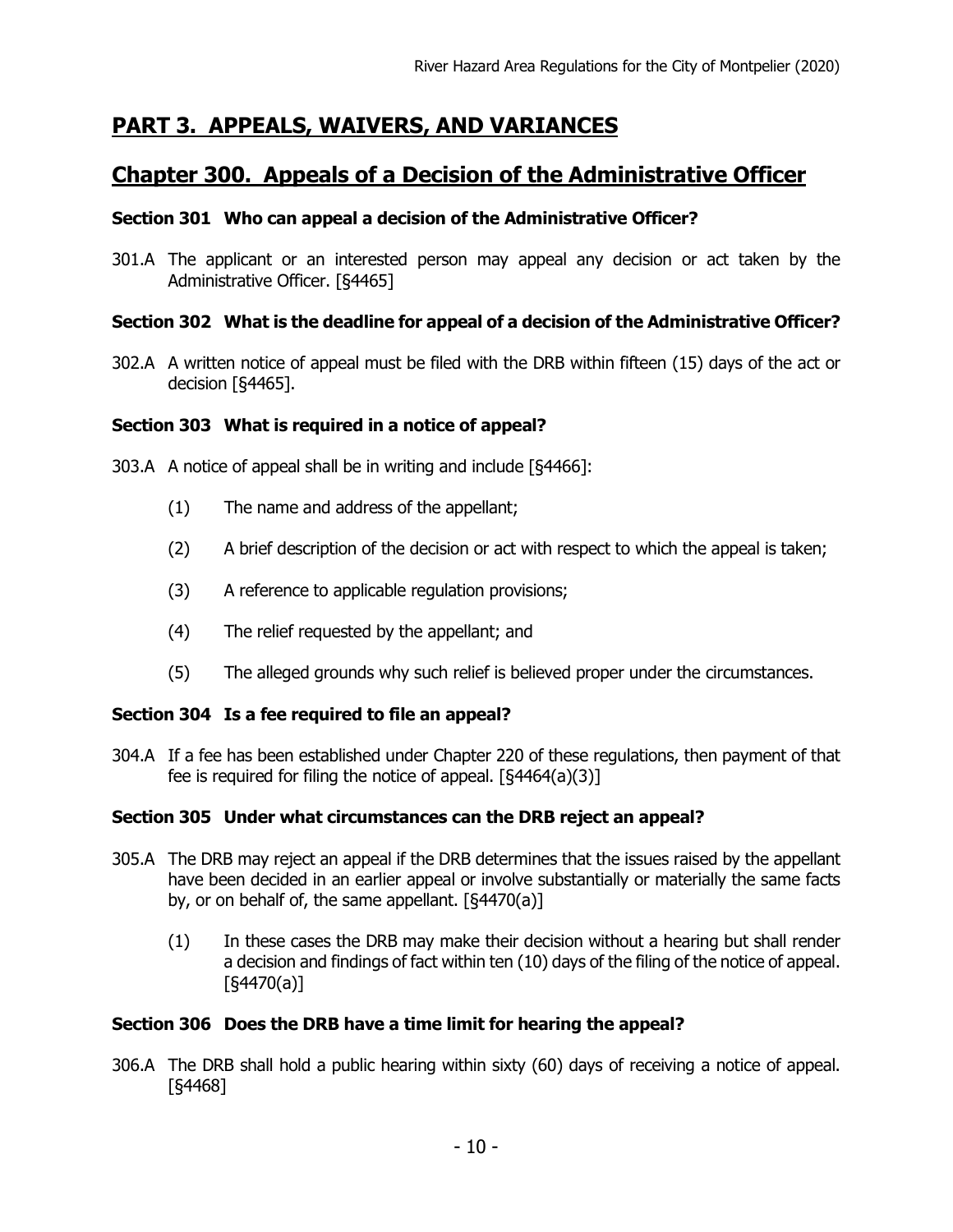#### Section 307 How will the public hearing be warned?

- 307.A The Administrative Officer shall provide public notice not less than fifteen (15) days prior to the date of the public hearing.
- 306.B The public notice shall include the date, place, and purpose of such hearing.
- 307.C The public notice shall be:
	- (1) Mailed to the appellant and applicant;
	- (2) Published in a newspaper of general circulation in the City;
	- (3) Posted in three or more public places within the municipality including;
		- a. the City Clerk's Office; and
		- b. Within view from the public right of way most nearly adjacent to the property for which the application is made; and
	- (4) Provided to the owners of all properties adjoining the property subject to development without regards to the public right of way.
		- a. The notification shall include a description of the proposed project and shall be accompanied by information that clearly informs the recipient where additional information may be obtained, and that participation in the local proceedings is a prerequisite to the right to take any subsequent appeal.
		- b. The Administrative Officer is responsible for notifying adjoining landowners either by certified mail, return receipt requested, or by written notice hand delivered or mailed to the last known address supported by a sworn certificate of service. [§§4464, 4468]

#### Section 308 What rules must be followed during the public hearing?

- 308.A All hearings of an appeal shall be open to the public.
- 308.B In any hearing, there shall be an opportunity for each person wishing to establish status as an interested person (as defined in Part 10) to demonstrate that the criteria set forth in the definition are met.
- 308.C The DRB shall keep a written record of the name, address, and participation of the persons. [§4461(b)]
- 308.D Any interested person may appear and be heard in person or be represented by an agent at the public hearing. [§4468]
- 308.E The rules of evidence applicable at any hearing under appeal shall be the same as the rules of evidence applicable in contested cases in hearings before administrative agencies [§4468]. These rules of evidence are found in 3 V.S.A. §810.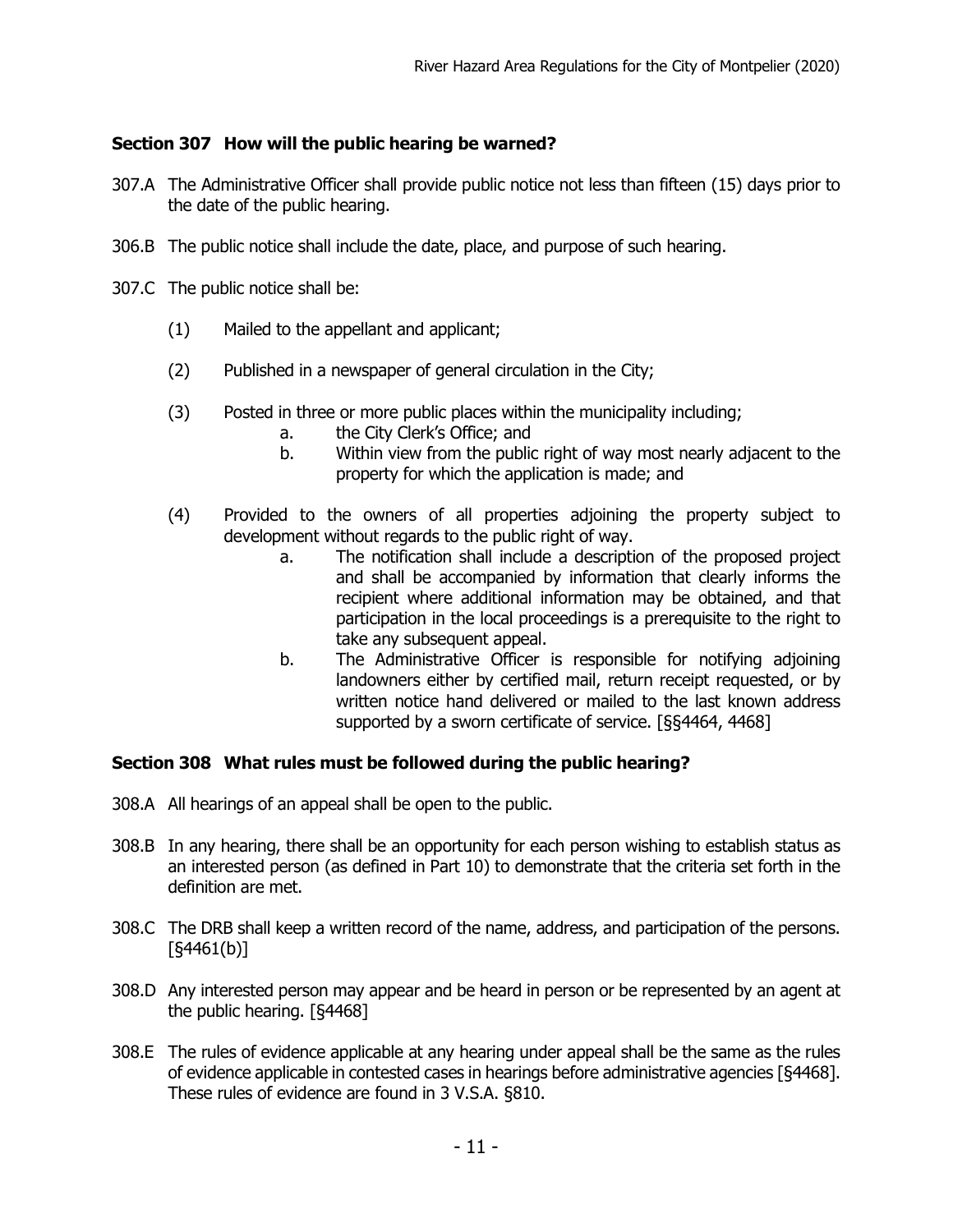- 308.F In most cases the Administrative Officer is the defendant in the appeal before the DRB. In those cases the Administrative Officer must not act as a staff member during the hearing or deliberations.
- 308.G Any hearing may be adjourned by the DRB from time to time, pending submission of additional information, provided, however, that the date and place of the next hearing shall be announced at the hearing.  $[§§4468, 4464(b)(1)]$
- 308.H The DRB should close the hearing promptly after all parties have submitted requested information.

#### Section 309 How will the Development Review Board issue its decision?

- 309.A The DRB decision shall be issued within forty-five (45) days after the close of the hearing and a failure of the DRB to issue a decision within the required period shall be deemed approval.
	- (1) Applicants wishing to exercise their right to have an application deemed approved shall appeal the lack of action by the DRB to the Environmental Court.
- 309.B The decision must be in writing and shall include a statement of the factual bases on which the DRB has made its conclusions and a statement of conclusions.  $[64464(b)(1)]$
- 309.C In rendering a decision in favor of the applicant, the DRB may attach reasonable conditions and safeguards, as it deemed necessary to implement the purposes of the Act, these regulations, and the municipal plan then in effect. [§4464(b)(2)]
- 309.D Copies of the DRB decision shall be sent to the appellant and applicant (both by certified mail), every interested person who was heard at the hearing and the Administrative Officer.
- 309.E The DRB decision will be posted and recorded in accordance with Chapter 230 of these regulations.

#### Section 310 Can the Development Review Board decision be appealed?

310.A Appeals from the decisions of the DRB may be made to the Environmental Court, as per Chapter 340. [§4771]

### Chapter 320. Waivers

#### Section 321 Can certain requirements in these regulations be waived?

- 321.A An applicant may request a waiver for regulations that expressly allow for waivers.
- 321.B Each regulation that allows a waiver shall establish standards that must be met in order to receive approval of the request.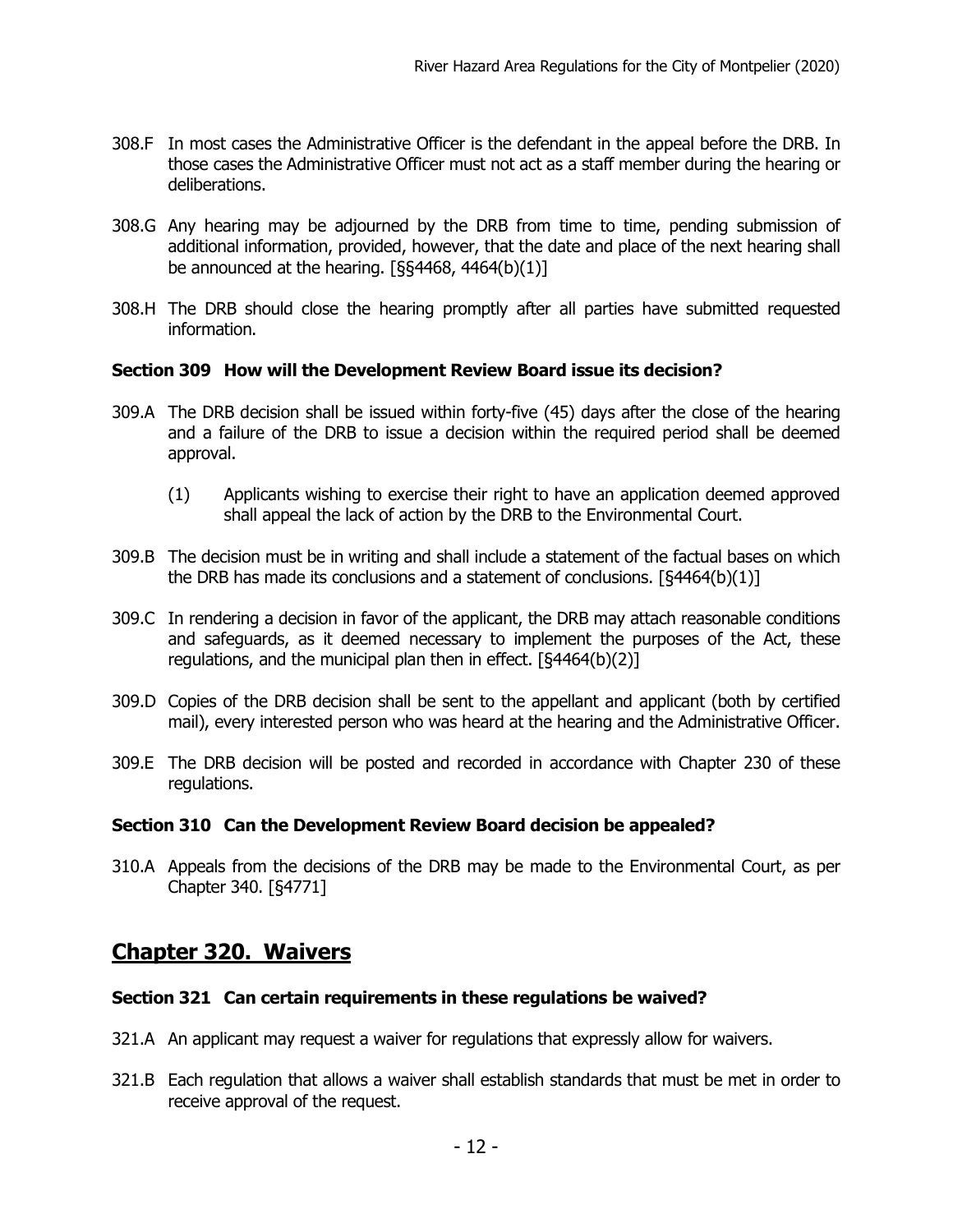#### Section 322 What is the purpose for allowing waivers?

- 322.A In order to create an efficient process, these River Hazard Area regulations were designed to allow permits to be issued administratively.
- 322.B Waivers are allowed in order to provide some flexibility in meeting standards but this flexibility requires a more careful review to ensure public safety is not threatened and that neighborhoods are not unduly affected.

#### Section 323 What is the process for applying for a waiver?

- 323.A Waivers shall follow the same procedures as appeals which are described in Chapter 300.
- 323.B Applicants for a waiver shall provide sufficient information to demonstrate compliance with the requirements established in the specific waiver provisions.

#### Section 324 What are the standards that need to be met in order to receive a waiver?

324.A Waiver standards are contained under the sections where the specific waiver provisions are established.

### Chapter 330. Variances

#### Section 331 If an application cannot meet the requirements of these regulations, can a variance be applied for?

- 331.A An applicant may request relief from a provision(s) of these River Hazard Area Regulations through the granting of a variance by the DRB. [§4469]
- 331.B Variances to allow uses that are not allowed in the applicable district are not permissible.

#### Section 332 What is the purpose for allowing variances?

- 332.A The purpose of a variance is to address a hardship, related to the physical characteristics of a particular lot, which hampers the owner from enjoying the same property rights accorded to others in the River Hazard Area district.
- 332.B An applicant cannot request rights that have not been accorded to all others in the same district; in no case, therefore, shall the DRB grant a variance for a use which is not allowed in the respective district.
- 332.C Because a variance results in a deviation from the City Plan and regulations, variances are allowed only in narrow circumstances.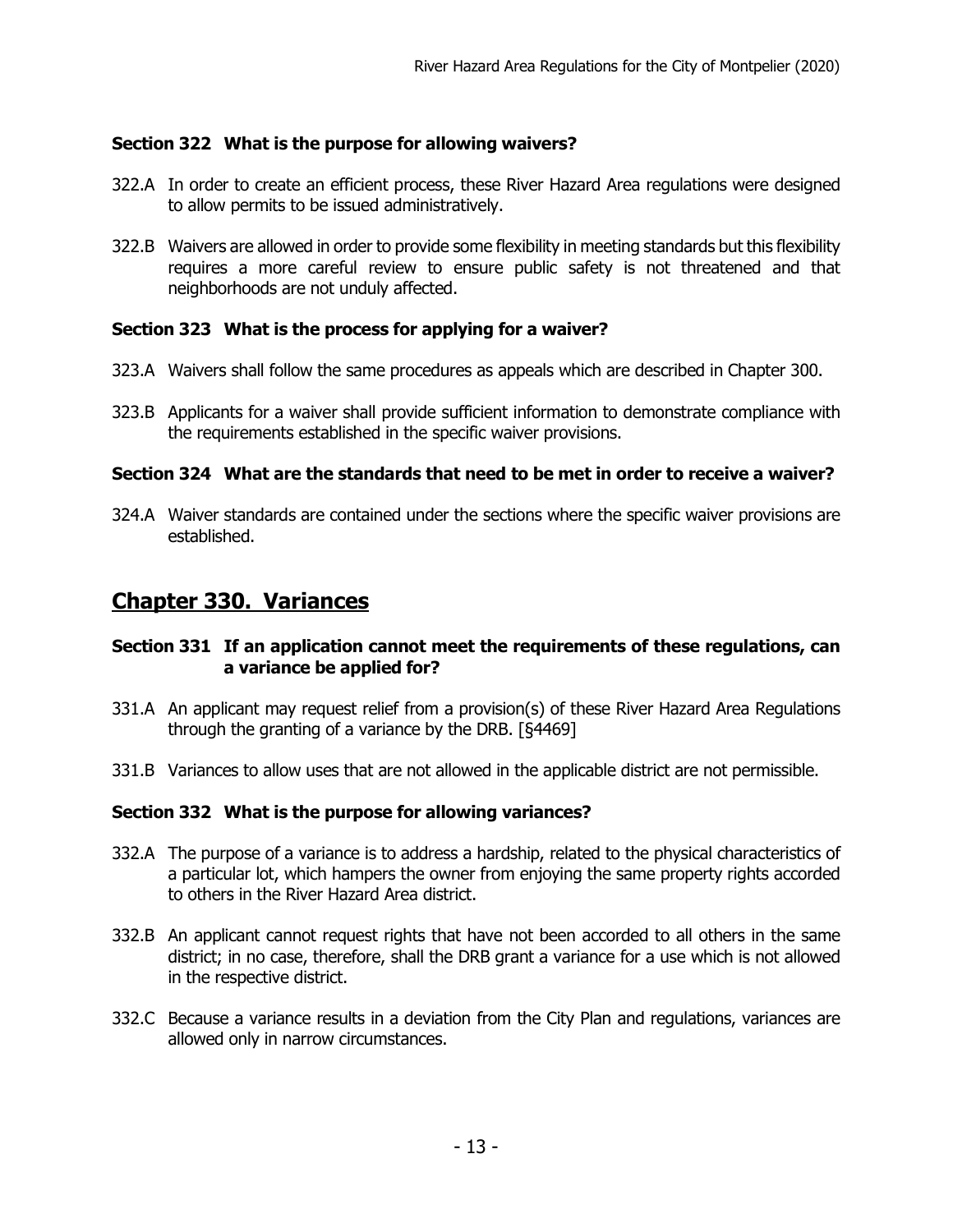#### Section 333 What is the process for applying for a variance?

333.A Variances are treated as appeals therefore an application for a variance shall follow the procedures established in Chapter 300. [§§4465, 4466]

#### Section 334 What are the standards that need to be met in order to receive a variance?

- 334.A General structures and renewable energy structures are considered under separate standards with regards to variances. [§4469]
	- (1) Standards for general structures are described under section 334.C below.
	- (2) Standards for renewable energy structures are described under section 334.D below.
- 334.B Regardless of the type of structure, every variance of flood hazard requirements in the Flood Hazard Area must also meet flood hazard variance standards [44 CFR, Section 60.6].
	- (1) The flood hazard variance standards are described under section 334.E below.
- 334.C For general structures, all of the following standards must be met  $[84469]$ :
	- (1) That there are unique physical circumstances or conditions, including irregularity, narrowness, or shallowness of lot size or shape, or exceptional topographical or other physical conditions peculiar to the particular property, and that unnecessary hardship is due to such conditions, and not the circumstances or conditions generally created by the provisions of the River Hazard Area regulation in the neighborhood or district in which the property is located; and
	- (2) That because of such physical circumstances or conditions, there is no possibility that the property can be developed in strict conformity with the provisions of the River Hazard Area regulation and that the authorization of a variance is therefore necessary to enable the reasonable use of the property; and
	- $(3)$  That the unnecessary hardship has not been created by the applicant; and
	- (4) That the variance, if authorized, will not alter the essential character of the neighborhood or district in which the property is located, substantially or permanently impair the appropriate use or development of adjacent property, reduce access to renewable energy resources, nor be detrimental to the public welfare; and
	- (5) That the variance, if authorized, will represent the minimum variance that will afford relief and will represent the least deviation possible from the River Hazard Area regulation and from the city plan.
- 334.D For a structure which is primarily a renewable energy resource structure, all of the following standards must be met [§4469]:
	- (1) It is unusually difficult or unduly expensive for the appellant to build a suitable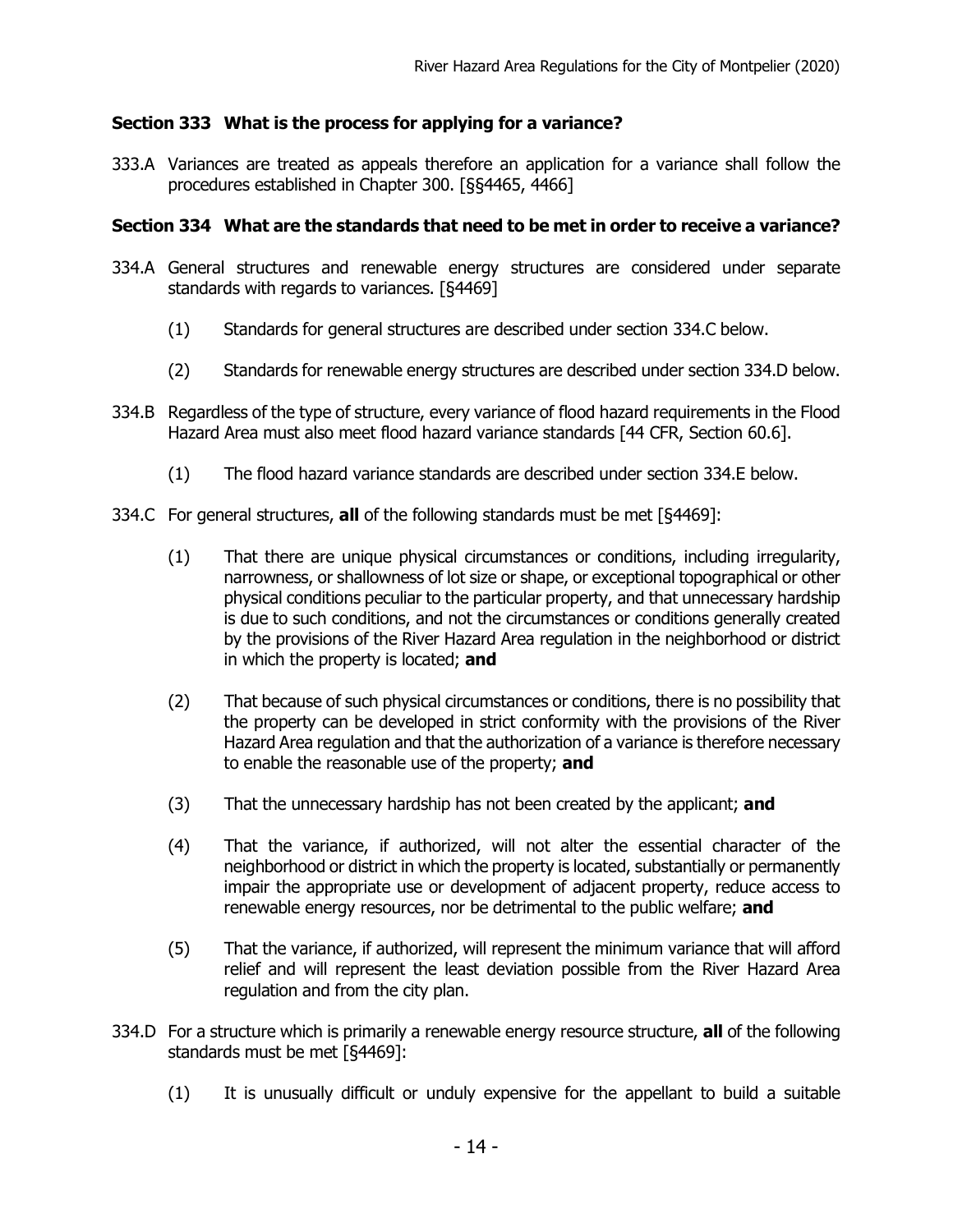renewable energy resource structure in conformance with these regulations; and

- $(2)$  That the hardship was not created by the appellant; and
- (3) That the variance, if authorized, will not alter the essential character of the neighborhood or district in which the property is located, substantially or permanently impair the appropriate use or development of adjacent property, reduce access to renewable resources, nor be a detriment to the public welfare; and
- (4) That the variance, if authorized, will represent the minimum variance that will afford relief and will represent the least deviation possible from the River Hazard Area regulations and from the city plan.
- 334.E Regarding variance requests of any flood hazard requirement in the Flood Hazard Area, all of the following standards must be met in addition to above standards in sections 334.C and 334.D as applicable:
	- (1) For projects within the regulatory Floodway, that during the base flood discharge, the variance will not result in increased flood levels.
	- (2) For parcels of one-half acre or less in size which are also contiguous to and surrounded by parcels with existing structures constructed below the base flood elevation, the following variance standards apply:
		- a. Demonstration of good and sufficient cause;
		- b. Determination that failure to grant the variance would result in exceptional hardship to the applicant;
		- c. Determination that the granting the variance will not result in increased flood heights, additional threats to public safety, extraordinary public expense, create nuisances, cause fraud on or victimize the public, or conflict with other local ordinances; and
		- d. That the variance, if approved, is the minimum necessary, considering the flood hazard, to afford relief.
	- (3) While the granting of variances is generally limited to a parcel size of less than onehalf acre in size (see subsection (2) above), deviations from that limit may occur. However, as the parcel size increases beyond one-half acre, the technical justification for issuing a variance increases.
	- (4) For variances necessary to allow for the conduct of a functionally dependent use the following standards apply:
		- a. The standards identified in subsection (2); and
		- b. Determination that the structure or other development is protected by methods that minimize flood damages during the base flood and create no additional threats to public safety.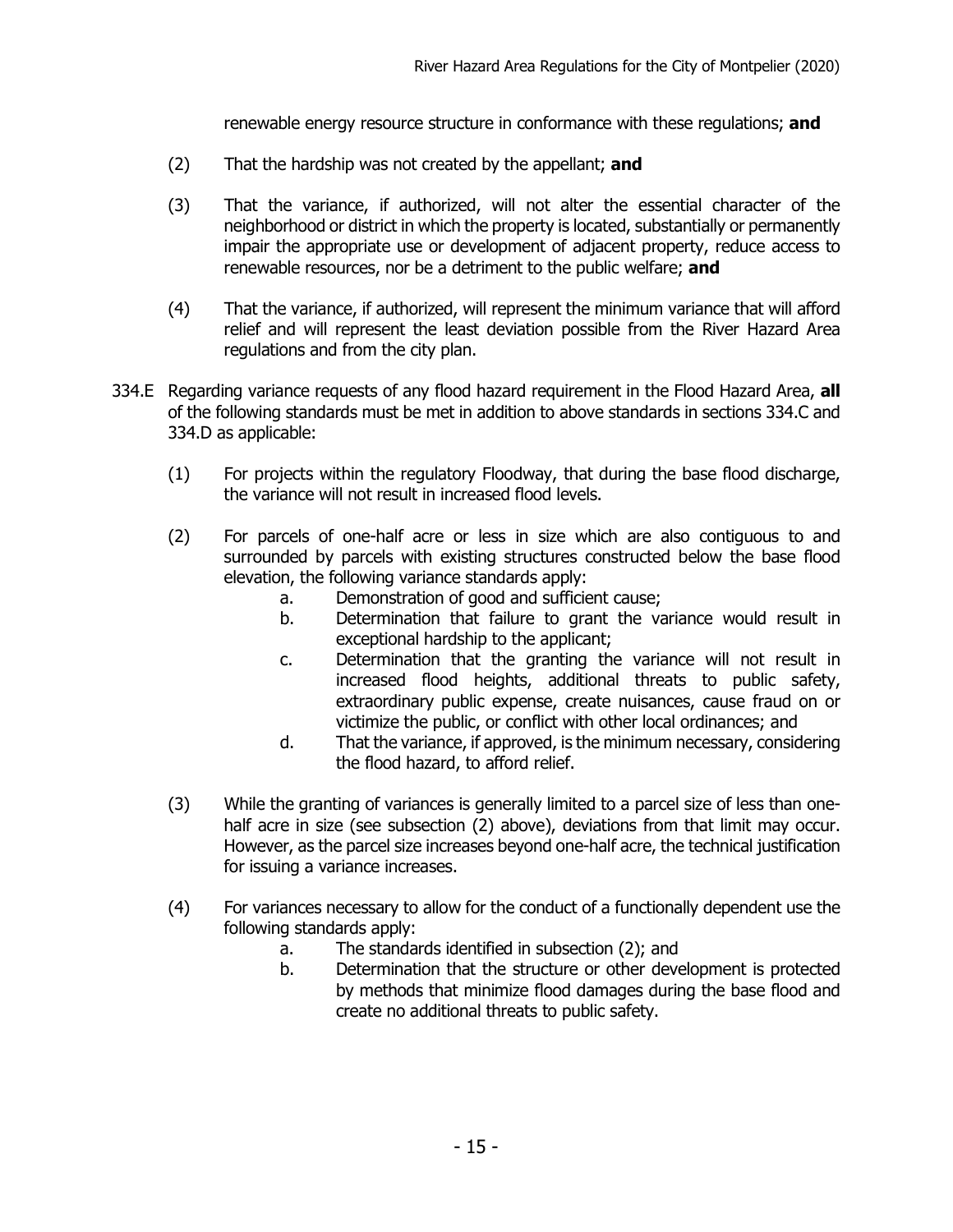#### Section 335 If a variance is approved for a flood hazard requirement, are there any conditions that are applied?

335.A In addition to any other conditions the DRB may attach through the procedures established in Section 309.C, every permit issued with any variance of flood hazard requirements shall state:

> "This development is not in conformance with the Flood Hazard Area regulations established by the City of Montpelier to protect the health, safety and welfare of the occupants and/or property. This development will be maintained at the risk of the owner. The issuance of this variance to develop in the Flood Hazard Area will result in increased premium rates for flood insurance up to amounts as high as \$25 for \$100 of insurance coverage and may increase risks to life and property in the event of a flood."

### Chapter 340. Appeals of Development Review Board Decisions

#### Section 341 Who can appeal a decision of the Development Review Board?

- 341.A An interested person who has participated in the local regulatory proceeding under these regulations may appeal a decision of the DRB to the Environmental Court. [§4471]
	- (1) Participation in a local regulatory proceeding shall consist of offering, through oral or written testimony, evidence or a statement of concern related to the subject of the proceeding.
	- (2) Appeals to Environmental Court must be taken in accordance with the provisions of Vermont Rules of Civil Procedure (V.R.C.P.) 76a and Vermont Rules of Appellate Procedures (V.R.A.P.) 3 and 4.

#### Section 342 Is there a deadline for filing an appeal to the Environmental Court?

342.A Any appeal must be filed within thirty (30) days following the date of the signed DRB decision. [V.R.A.P. 4]

#### Section 343 What is required in a notice of appeal?

- 343.A A notice of appeal shall be in writing and include [§4471]:
	- (1) The name of the party appealing.
	- (2) What board made the decision being appealed (e.g. the DRB).
	- (3) The nature of the decision under appeal (e.g. variance request or appeal of Administrative Officer decision).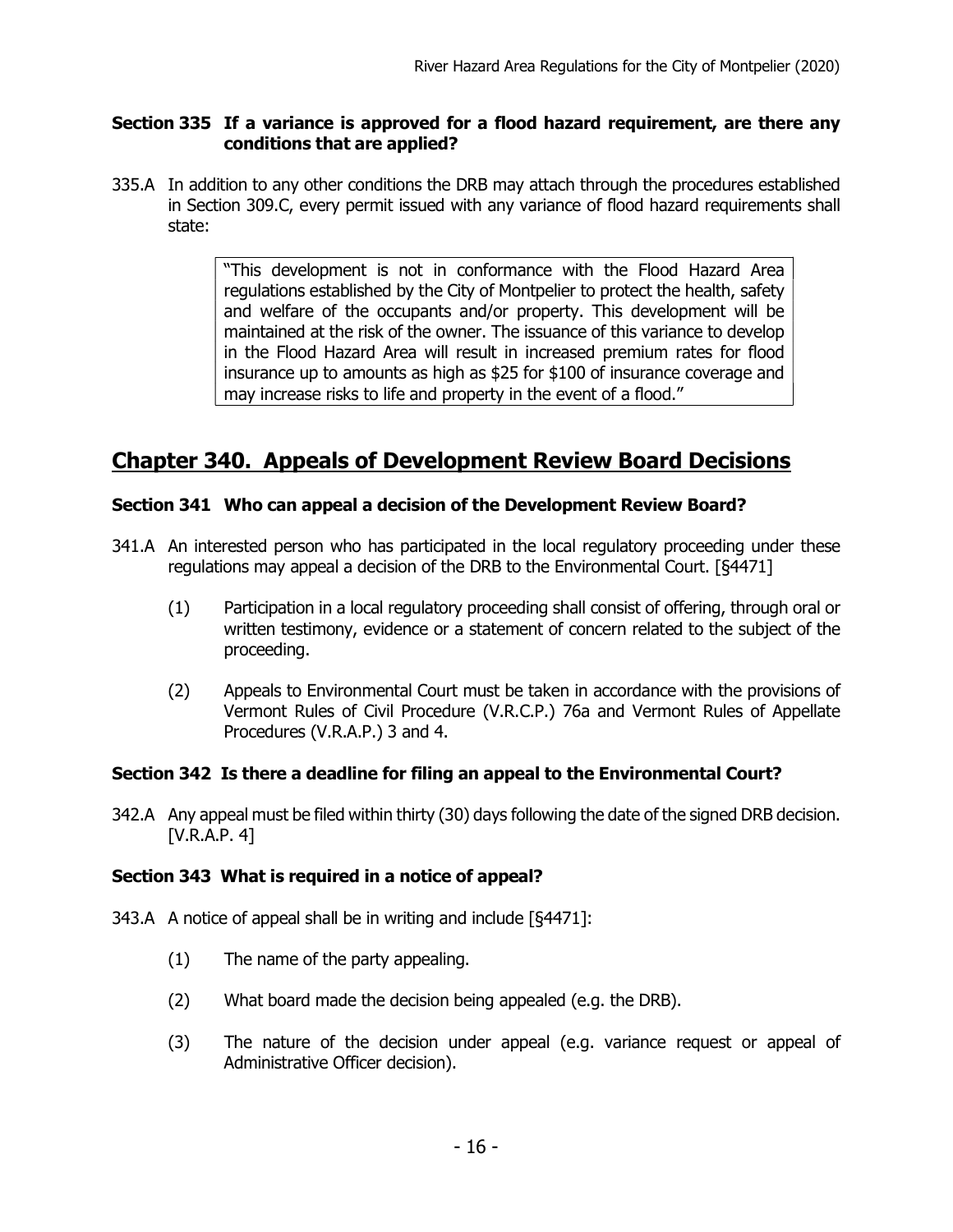- (4) A reference to the specific provisions of the regulation.
- (5) The relief requested by the appellant.
- (6) The signature of the appellant or attorney.

#### Section 344 How much is the fee for filing an appeal?

344.A The filing fee is established by V.R.C.P. 76 (e). At the time of the development of these regulations, the fee for filing an appeal with the Environmental Court is \$150.

#### Section 345 How does someone file an appeal to the Environmental Court?

- 345.A The notice of the appeal shall be filed by certified mail with fees to the Environmental Court and mailing a copy to the Administrative Officer who shall supply a list of interested persons to the appellant within five  $(5)$  working days.  $[§4471(c)]$
- 345.B Upon receipt of the list of interested persons, the appellant shall, by certified mail, provide a copy of the notice of appeal to every interested person. [§4471(c)]

#### Section 346 Can other interested persons join the appeal after it has been filed?

346.A If any one or more of those persons are parties to the appeal but wish to join the appeal, they shall be granted leave by the court to intervene in the case by filing a motion. [§4471(c)]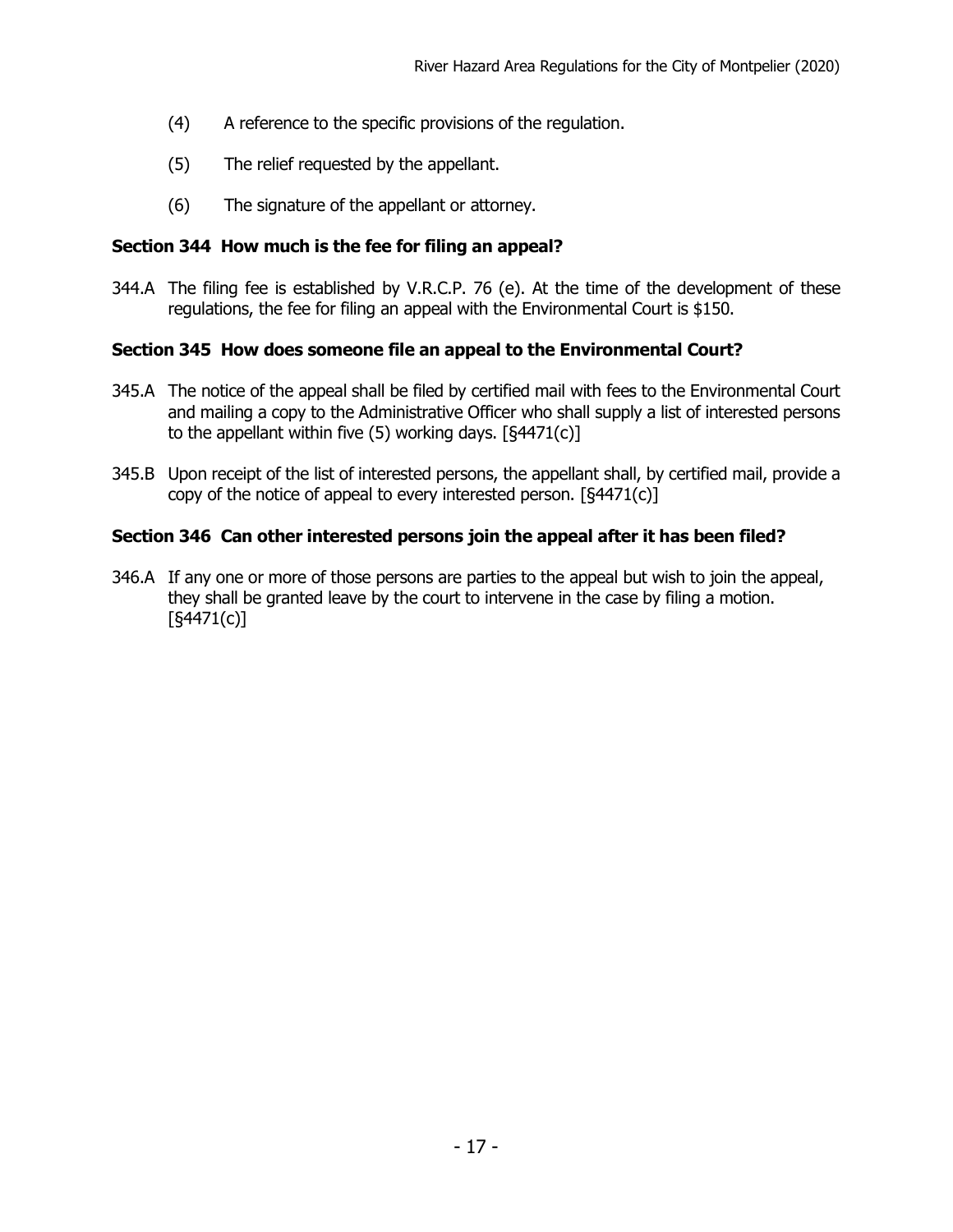### PART 4. VIOLATIONS AND ENFORCEMENT

### Chapter 400 Violations and Enforcement

#### Section 401 What constitutes a violation of this ordinance?

- 401.A The commencement or continuation of any development which is not in conformance with the provisions of these regulations shall constitute a violation.
- 401.B Violations of these regulations shall be prosecuted in accordance with the Act. [§§4451, 4452]

#### Section 402 Who is responsible for investigating complaints and enforcing violations?

- 402.A Whether through direct observation, written or oral complaint, site visit, or notification of violation from the landowner, the discovery of an alleged violation must be pursued by the Administrative Officer.
- 402.B The Administrative Officer is required, by law, to enforce all violations of these regulations.  $[§4448(a)]$

#### Section 403 How are violations discovered?

- 403.A The Administrative Officer may become aware of potential violations by:
	- (1) Written complaint of any person who believes that a violation of these regulations has occurred;
	- (2) Discovery through the normal course off doing his or her duties (e.g. through inspections for certificates of compliance);
	- (3) Information obtained by other city and state officials in the course of their duties (e.g. assessor identifies new structures on property);
	- (4) Any other legal means whereby the Administrative Officer has a reasonable belief that a violation has occurred.

#### Section 404 When filing a complaint, what information must be included?

- 404.A The complaint shall state fully the causes and basis for the alleged violation.
- 404.B Written complaints must include the name of the complainant.
	- (1) Anonymous complaints may or may not be investigated by the Administrative Officer at his or her discretion. Someone wishing to remain anonymous must state a reason to remain so.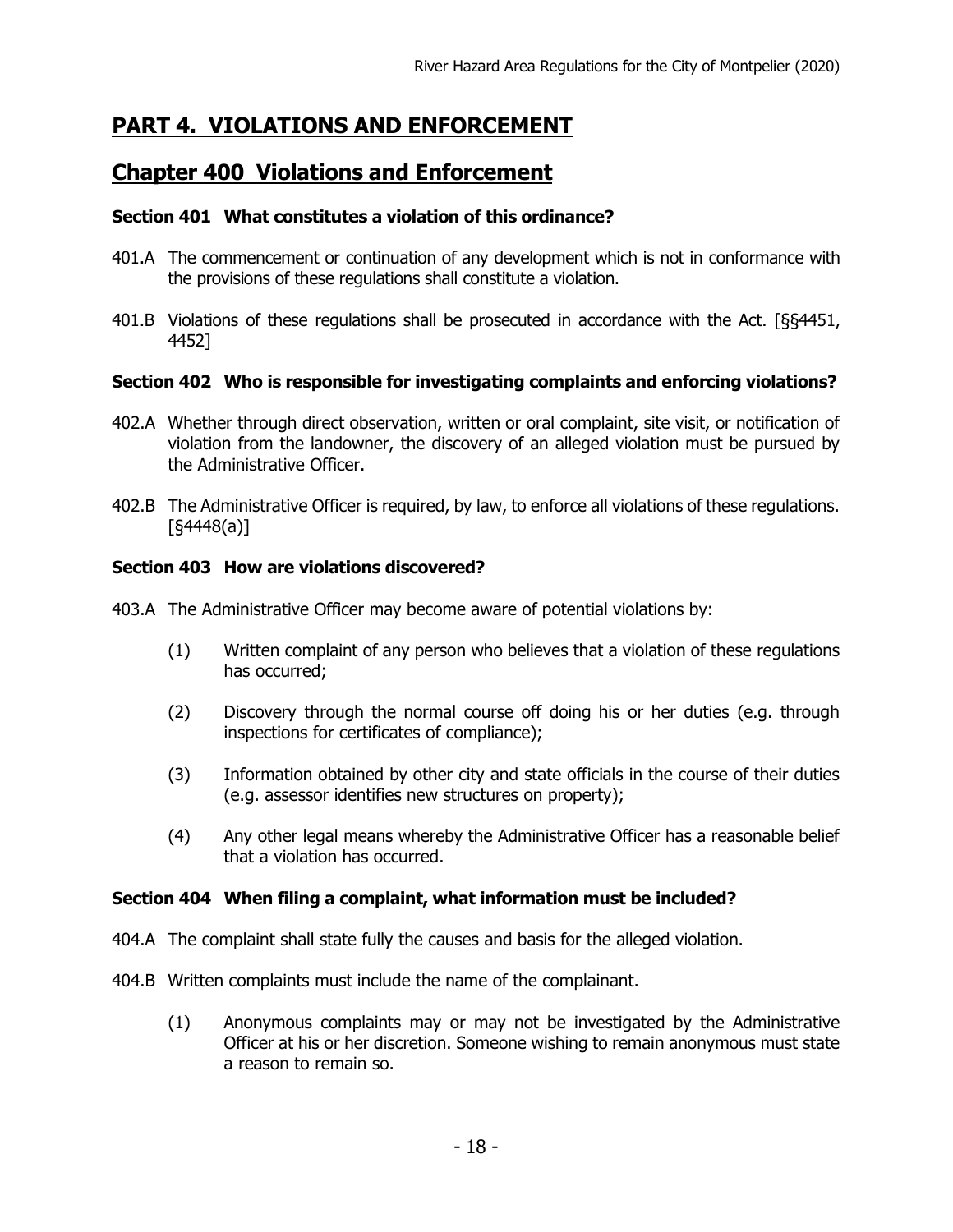#### Section 405 How shall the Administrative Officer handle complaints?

405.A The Administrative Officer shall properly record such complaint, investigate within a reasonable time, and take action as appropriate in accordance with these regulations.

#### Section 406 Can the Administrative Officer enter private property to investigate complaints?

406.A The Administrative Officer may not enter upon any private property, for purposes of inspection and investigation, except by permission of the landowner or per a search warrant duly issued by a court [13 V.S.A. §4701].

#### Section 407 What is required in the notice of violation?

- 407.A The warning notice shall state:
	- (1) That a violation exists;
	- (2) That the alleged offender has an opportunity to cure the violation within the seven (7) day period;
	- (3) That the alleged offender has the right to appeal the notice of violation to the DRB within fifteen (15) days from the date the notice was sent; and
	- (4) That the alleged offender will not be entitled to an additional warning notice for a violation occurring after the seven (7) day period.

#### Section 408 If a violation is found, does a property owner have a period of time to respond or to correct the violation?

- 408.A No action may be brought under this section unless the alleged offender has had at least seven (7) working-day notice by certified mail that a violation exists and has failed to satisfactorily respond or correct the alleged violation [§4451(a)].
- 408.B Because State statute allows for fifteen (15) days to appeal the notice of violation, the City will generally not pursue enforcement until the property owner's appeal rights have expired.
- 408.C Action may be brought without notice and opportunity to cure if the alleged offender repeats the violation of these regulations after the seven (7) day notice period and within the next succeeding twelve (12) months.

#### Section 409 What if the property owner cannot fix the violation within seven days?

409.A Where a landowner is cooperating with the Administrative Officer in finding a cure for the violation, the Administrative Officer has the authority to enter written agreements to resolve violations.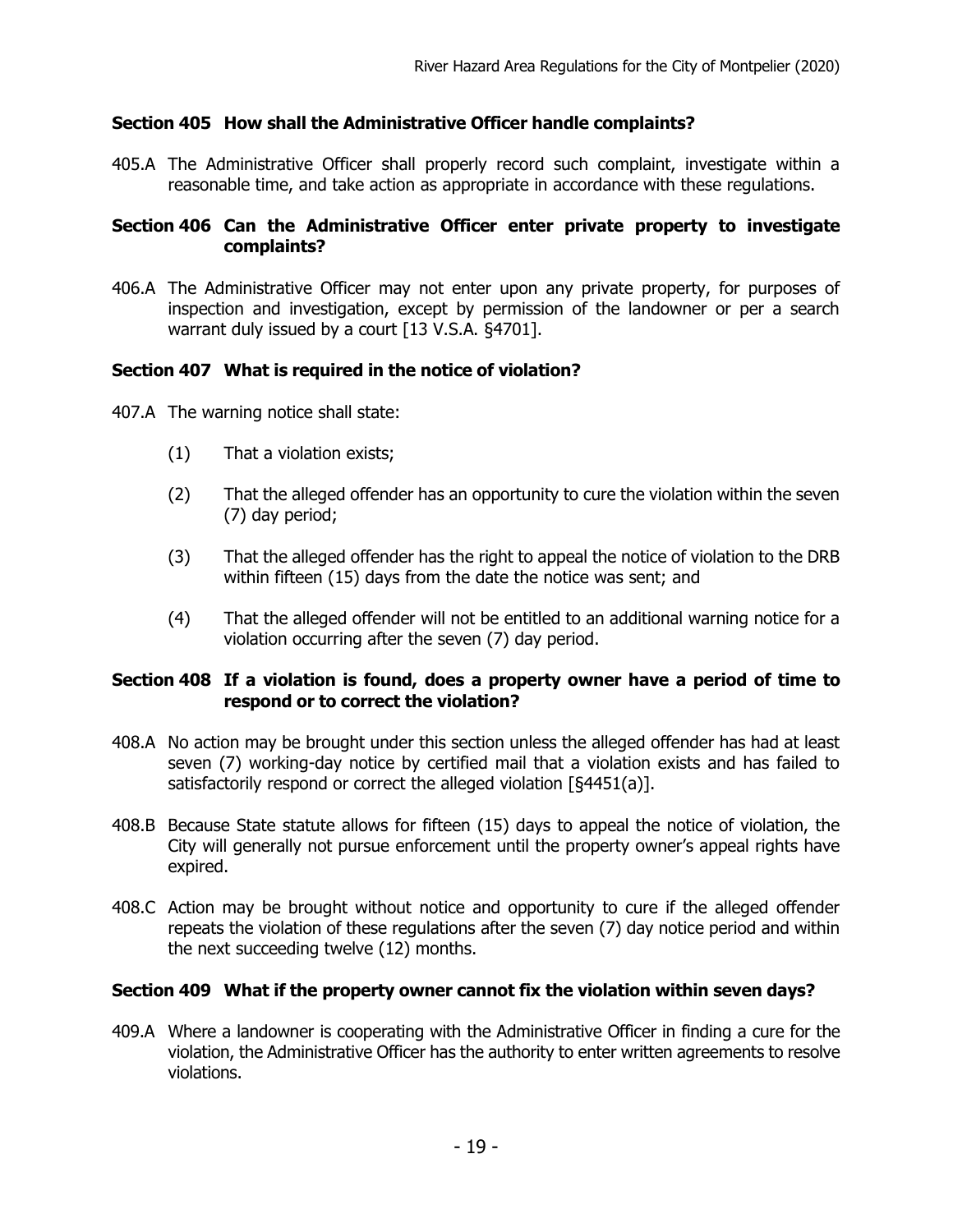- (1) The Administrative Officer is under no obligation to enter into any agreement; informal resolutions are not required under statute and are provided by the City of Montpelier as an amicable means of resolving violations.
- (2) At a minimum, any agreement shall:
	- a. Be in writing and be signed by both the violator and administrator.
	- b. Must establish a timeline for curing the violation.
	- c. Give written authorization that will allow the Administrative Officer to inspect the premises upon completion (or by the agreed upon date of completion) to ensure compliance.
- (3) The Administrative Officer is prohibited from making any agreement allowing a violation to continue even if the violation is minimal, inadvertent, and/or the violator agrees to pay a fine  $[§4448(a)].$
- (4) Acceptable reasons for providing time to cure a violation may include winter weather (e.g. landscaping may not be possible until spring).

#### Section 410 What if a property owner fails to fix a violation?

- 410.A Where a property owner fails to remedy the situation within the 7-day period or the timetable agreed to under an informal resolution, the Administrative Officer, in the name of the City of Montpelier, shall bring appropriate action to enforce the provisions of these regulations [§4451].
- 410.B Each day that a violation is continued after the initial seven (7) day notice shall constitute a separate offense.
- 410.C Enforcement may be by any means allowed under §4454 including, but not limited to:
	- (1) The Administrative Officer may issue a Municipal Complaint and pursue enforcement before the Judicial Bureau in accordance with the provisions of 24 V.S.A. §1974a and §1977 with penalties as prescribed below:
		- a. First offence. A first offence of these regulations shall be punishable by a fine of \$100. The waiver fee shall be \$75.
		- b. Subsequent offences. Any subsequent offences of the same provision of the regulations within a 12 month period shall be punishable by a fine of \$200. The waiver fee shall be \$150.
	- (2) The Administrative Officer may notify the City Attorney of the violation who will take action in Environmental Court or Superior Court, as appropriate, with penalties as prescribed below:
		- a. Any person who violates these regulations shall be fined not more than the amount prescribed under the Act [§4451(a)] which at the time of the development of these regulations is \$100 per day.
	- (3) After all legal means to remedy the violation have been exhausted and the structure is still in violation, FEMA is authorized to deny flood insurance to the property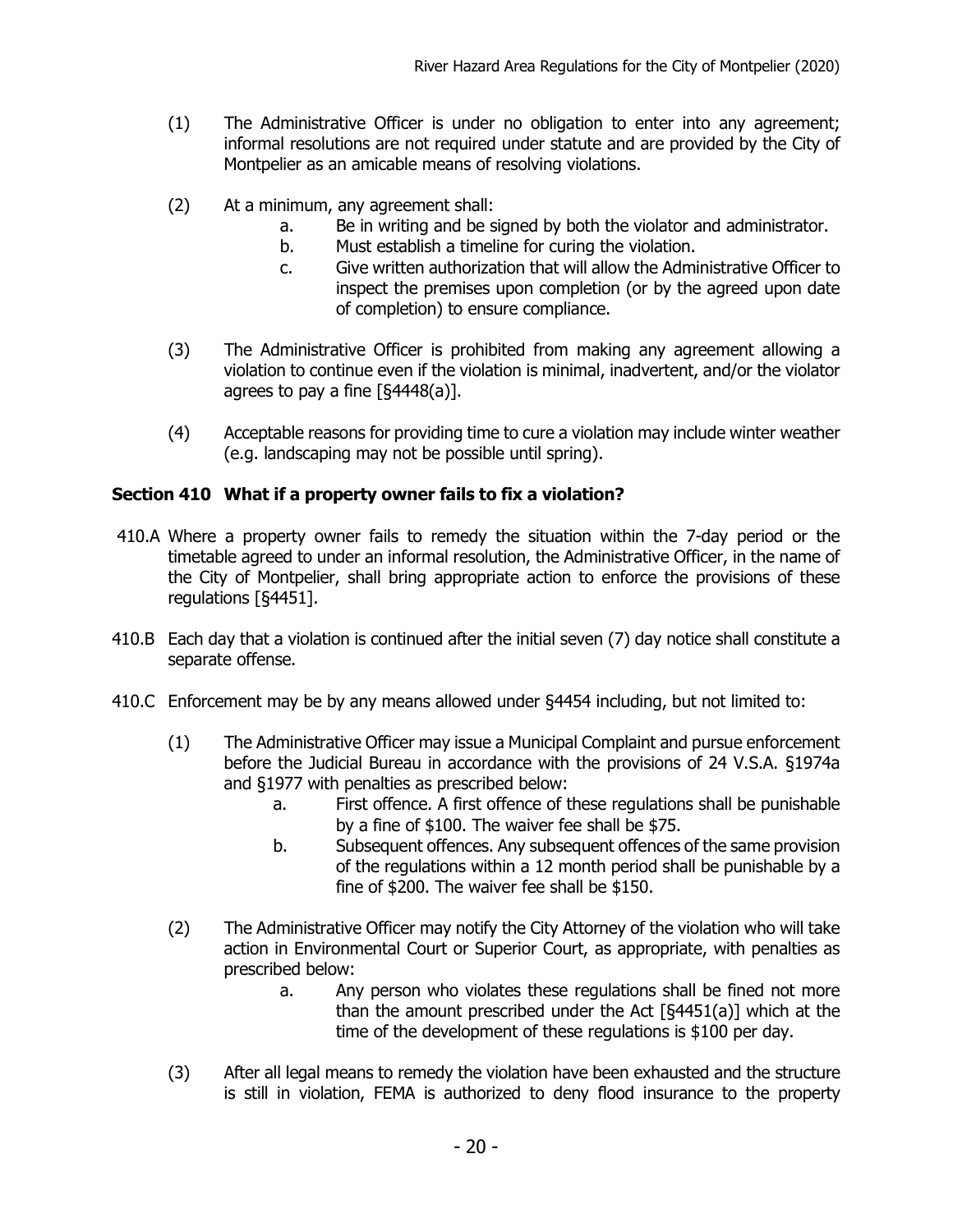provided the community declares the property to be in violation of the regulations. The Administrative Officer shall submit a declaration to the Administrator of the NFIP requesting a denial of flood insurance. The declaration shall consist of:

- a. The name of the property owner and address or legal description of the property sufficient to confirm identity or location.
- b. A clear and unequivocal declaration that the property is in violation of a cited State or local law, regulation, or ordinance.
- c. A clear statement that the public body (i.e. the Administrative Officer) making the declaration has the authority to do so and a citation of that authority.
- d. Evidence that the property owner has been provided notice of the violation and the prospective denial of insurance.
- e. A clear statement that the declaration is being submitted pursuant to Section 1316 of the National Flood Insurance Act of 1968, as amended.

#### Section 411 What if the violation occurred a long time ago and was never identified?

- 411.A The City shall observe any limitations on enforcement proceedings related to municipal permits and approvals as set forth in the Act [§4454] including the following:
	- (1) An enforcement action relating to any municipal land use permit must be instituted within fifteen (15) years of the date of when the alleged violation first occurred and not thereafter.
	- (2) The burden of proving the date the alleged violation first occurred shall be on the person against whom the enforcement action is instituted.
	- (3) No enforcement proceeding may be instituted to enforce an alleged violation of a permit or certificate which received final approval after July 1, 1998, unless the permit or certificate or a notice of the permit or certificate was recorded in the land use records of the City of Montpelier as required by the Act. [§4454(b)]
	- (4) Nothing in this section shall prevent any enforcement proceeding by the City of Montpelier under any other authority it may have, including, but not limited to, the City's authority under Title 18 relating to abatement and removal of a public health risk or hazard. [§4454(c)]

#### Section 412 Do notices of violation need to be recorded?

- 412.A The Administrative Officer shall meet the posting and recording requirements of Chapter 230 which shall include the following:
	- (1) Notices of violation shall be recorded in the municipal land records.
	- (2) When violations are cured and any related assessed penalties are paid, the Administrative Officer shall record a notice of violation removal in the municipal land records.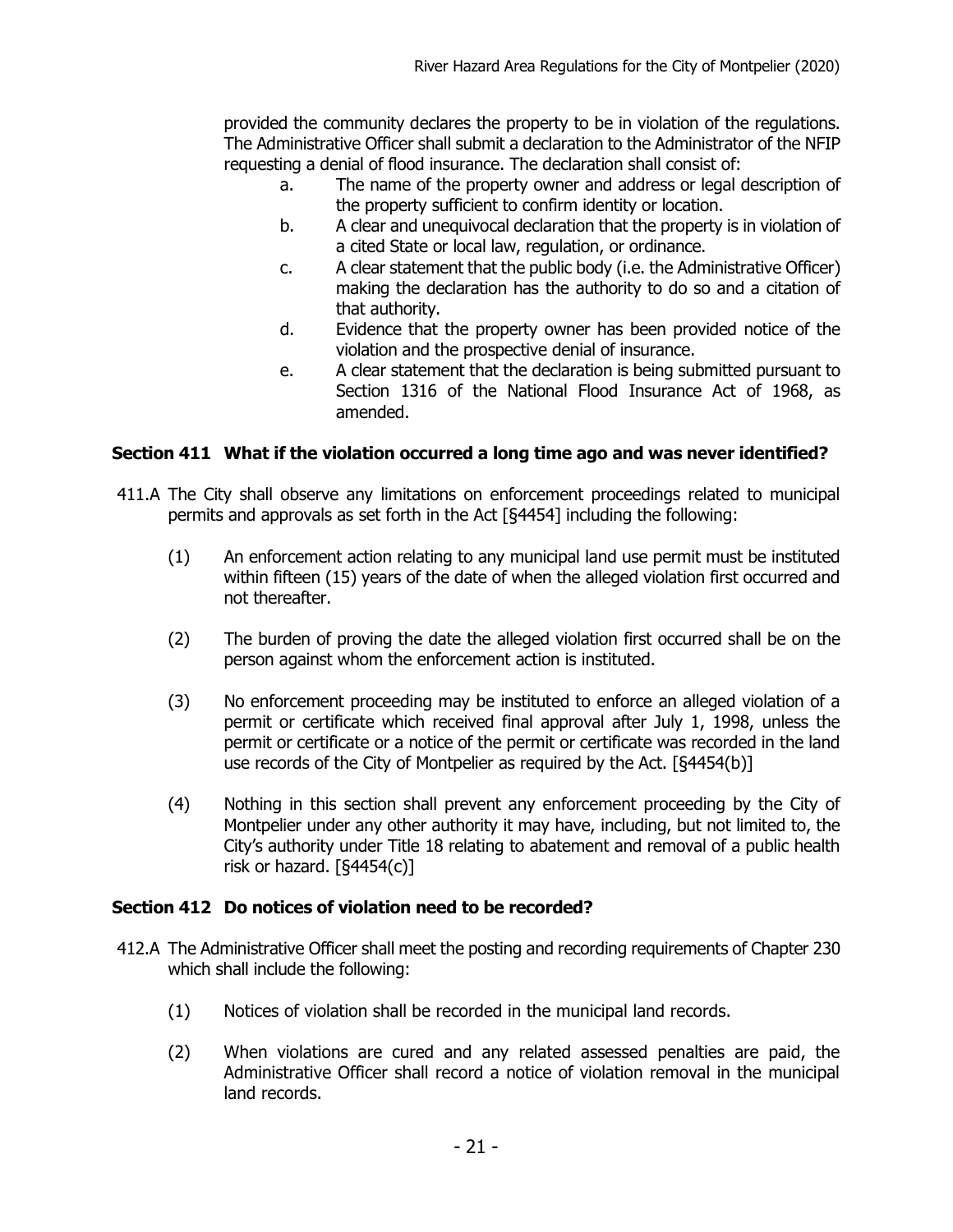### PART 5. DEVELOPMENT REVIEW PROCEDURES

### Chapter 500 River Hazard Area Development Permit Procedures

#### Section 501 Are permits required for all development in the River Hazard Area?

501.A Development shall not commence in the River Hazard Area without a River Hazard Area Development permit issued by the Administrative Officer.

#### Section 502 What activities are included in the definition of development?

- 502.A Development means any human-made change to improved or unimproved real estate including but not limited to:
	- (1) Construction, reconstruction, improvement, relocation, and placement of buildings and other structures;
	- (2) Mining, dredging, filling, grading, paving, excavation and drilling operations;
	- (3) The outdoor storage of equipment or materials;
	- (4) Any change in use of any structure or land or part thereof;
	- (5) The division of a parcel containing lands within the River Hazard Area into two or more parcels including boundary line adjustments.
- 502.B The following activities are not included in the definition of development and are therefore exempt from regulation:
	- (1) Normal maintenance and repair of an existing structure.
	- (2) Minor internal improvements to existing structures.
		- a. Minor internal improvements are any development within an existing structure which does not otherwise require a zoning permit or building permit, and the cost of such improvement is less than \$500 in value.
	- (3) The demolition of structures.
	- (4) Farming including:
		- a. Accepted agricultural and best management practices (AAPs, BMPs) as defined by the Commissioner of Agriculture, Food, and Markets. [§4413(d)]
		- b. The construction or alteration of farm structures however shall meet setbacks required by these regulations, unless specifically waived by the Commissioner. Written notification, including a sketch plan showing the proposed structure and associated setback distances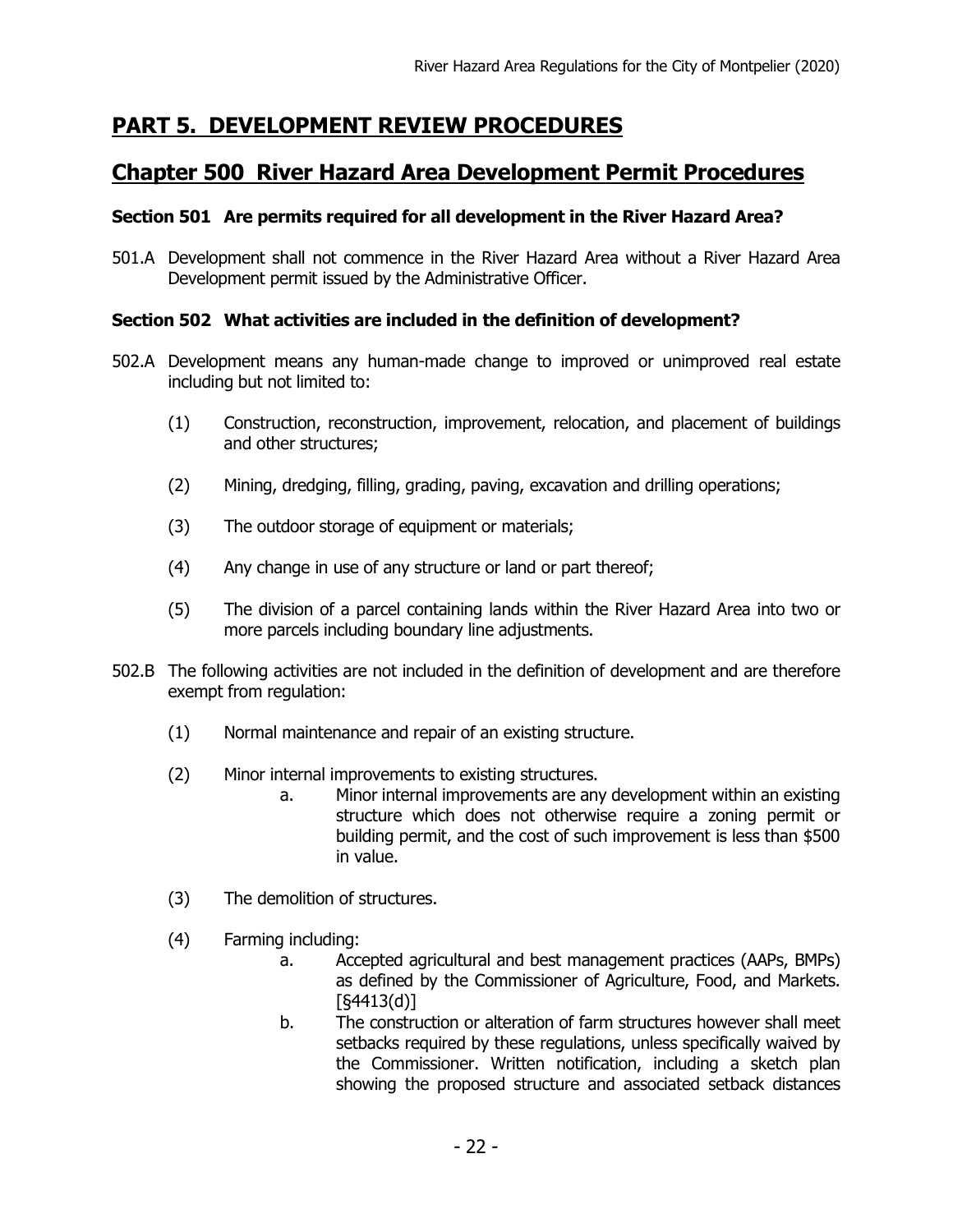from road rights-of-way, property lines, and surface waters, and any waiver from the state, shall be made to the Administrative Officer prior to construction, as required under the AAPs. [§4413(d)]

- (5) Forestry including:
	- a. Accepted management practices for silviculture (forestry) as defined by the Commissioner of Forests, Parks, and Recreation. [§4413(d)]
- (6) Power generation and transmission facilities that are regulated under 30 V.S.A. §248 by the Vermont Public Service Board.
- (7) Wireless telecommunications facilities that are regulated under 30 V.S.A. §248a by the Vermont Public Service Board.
- (8) Hunting, fishing, and trapping as specified under 24 V.S.A. §2295 on private or public land. This does not include facilities supporting such activities, such as firing ranges or rod and gun clubs.

#### Section 503 What information is required in an application for a River Hazard Area Development permit?

- 503.A The applicant shall apply for a permit on a form provided by the Administrative Officer and shall submit the application with any required fees (see Chapter 220).
- 503.B The applicant has the burden to provide sufficient information with the application to demonstrate compliance with these regulations.
- 503.C In general, permit applications in the River Hazard Area should include the following:
	- (1) A sketch map showing the distance of all features of the proposed development from the nearest flooding water body and from the nearest boundary of the River Hazard Area District or Sub-district.
	- (2) All existing and proposed grade elevations where grades are proposed to be altered.
	- (3) Within the Flood Hazard Area, the elevation, in relation to mean sea level, of the lowest floor, including the basement, of any new or substantially improved structures.
	- (4) When applicable, the elevation to which any new or substantially improved structures will be flood proofed.
	- (5) When applicable, either a determination by the State of Vermont Floodplain Coordinator or certification from a licensed professional engineer that the flood proofed structure meets the flood proofing criteria of these regulations.
- 503.D The Administrative Officer may require applicants to submit a Vermont Agency of Natural Resources Project Review Sheet to assure that no other state or federal permits are required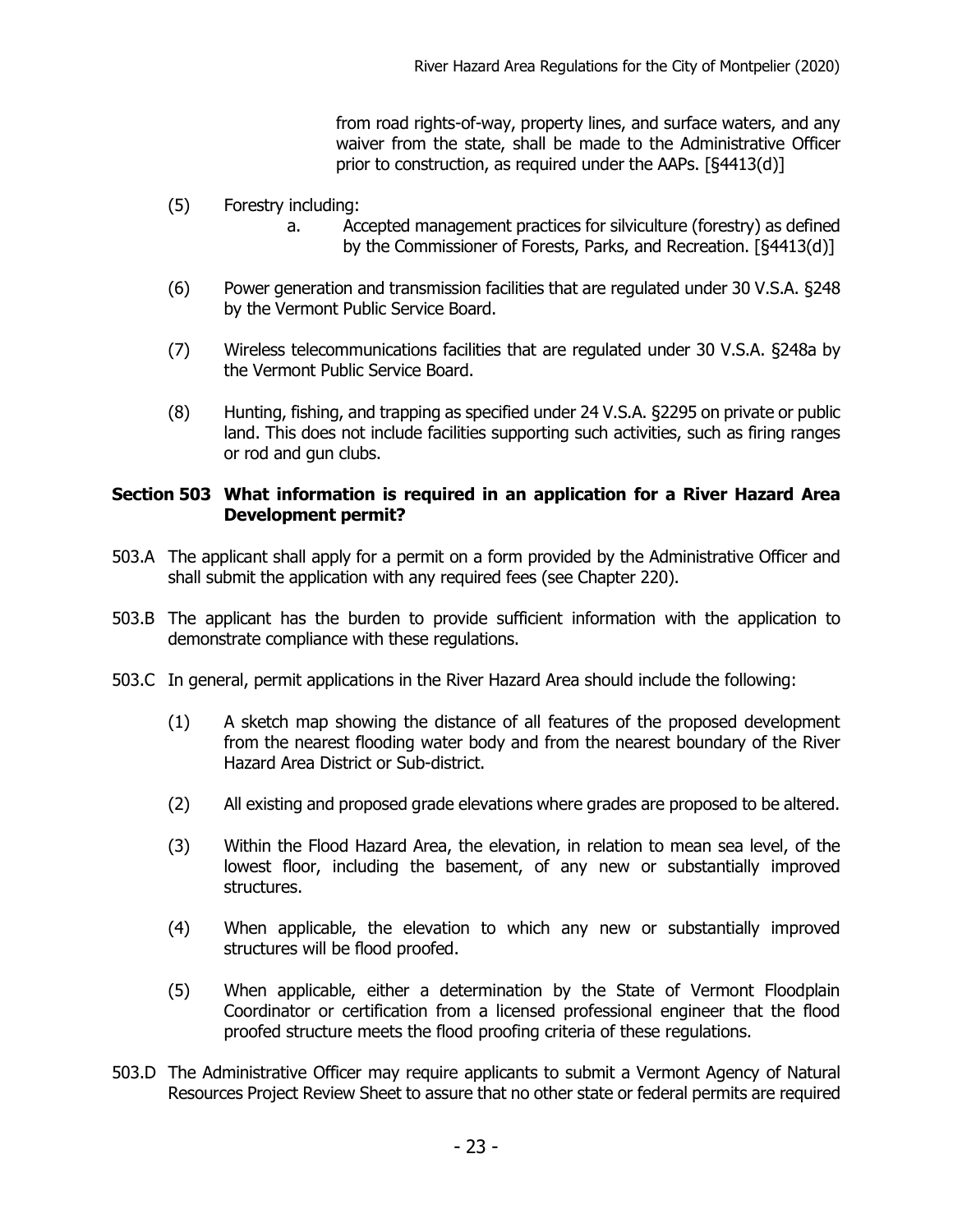in conjunction with the application.

- (1) The Vermont Agency of Natural Resources Project Review Sheet shall identify all State and Federal agencies from which permit approval is required for the proposal.
- (2) The identified permits, or letters indicating that such permits are not required, shall be submitted with the Project Review Sheet to the Administrative Officer.
- (3) Where final determinations have not been made by State or Federal agencies, the Administrative Officer may condition River Hazard Area Development permits to require that development in conjunction with the permit cannot begin until remaining determinations are submitted to the Administrative Officer.

#### Section 504 How will an applicant know if they have submitted sufficient information with their application?

- 504.A The Administrative Officer shall, within seven (7) days, review the application to determine completeness.
- 504.B A complete application will include sufficient information for the Administrative Officer to make a determination of compliance and any applicable fees.
	- (1) If the Administrative Officer finds the application incomplete, the Administrator shall notify the applicant in writing of all additional information or fees required.
	- (2) If the Administrative Officer finds the application complete, the Administrator shall record on the application the date on which the determination was made.
	- (3) The Administrative Officer may request additional information after an application has been determined to be complete if the Administrative Officer finds that additional information is needed to determine compliance with these regulations.

#### Section 505 How much time does the Administrative Officer have to act on a permit application?

- 505.A Within thirty (30) days after the submission of a complete application, the Administrative Officer must act on the application. [§4448(d)]
	- (1) Acting on the application involves a documented action on the proposal, such as approving or denying the application, including referrals to state agencies required under the Act and referring applications to the DRB for consideration.

#### Section 506 What happens if the Administrative Officer fails to act on a permit application within thirty days?

506.A If the Administrative Officer fails to act within the thirty (30) day period, a permit shall be deemed issued on the 31st day. [§4448(d)]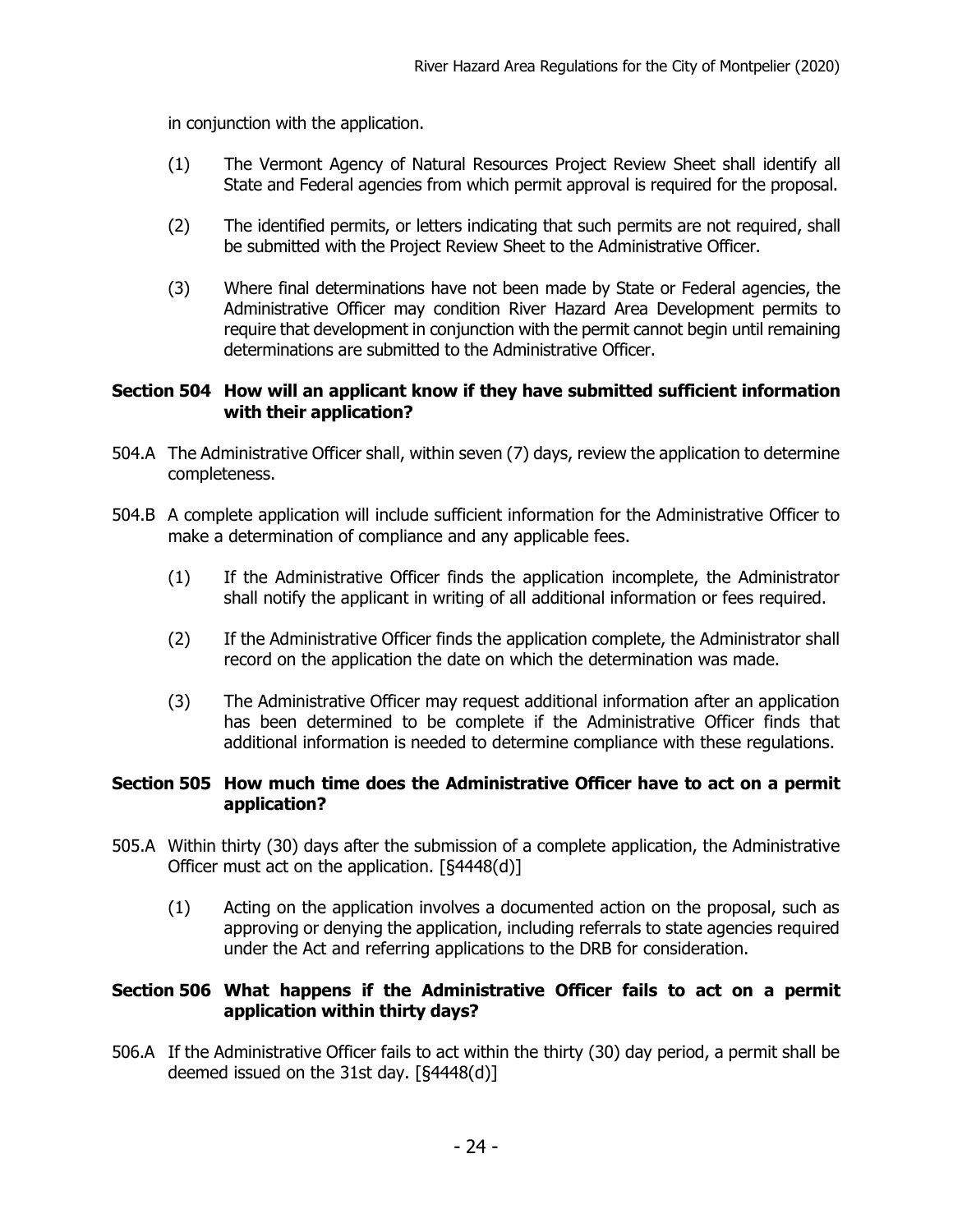506.B Applicants wishing to exercise their right to have an application deemed approved shall appeal the lack of action by the Administrative Officer to the Environmental Court.

#### Section 507 What is the process for Vermont Agency of Natural Resources review of the application?

- 507.A Once the Administrative Officer has received a complete application for any new construction or substantial improvement, the Administrative Officer shall forward a copy of the application and all supporting materials to the State NFIP Coordinator at the Vermont Agency of Natural Resources, Department of Environmental Conservation. [§4424(2)(D)]
- 507.B For applications involving the alteration or relocation of a watercourse the Administrative Officer shall forward a copy of the application and all supporting materials to adjacent communities and to the Stream Alteration Engineer at the Vermont Agency of Natural Resources, River Management Section.
- 507.C The Administrative Officer shall not approve or deny an application within the River Hazard Area until after either thirty (30) days have elapsed following the forwarding or the Agency delivers comments on the application.

#### Section 508 What determinations need to be made by the Administrative Officer regarding the application?

- 508.A The Administrative Officer shall make the following determinations regarding each application:
	- (1) Flood Hazard Area District Determination. The Administrative Officer shall determine if the proposal is within the Flood Hazard Area district and, if so, which sub-district(s) the proposal is located in. [See Chapter 600]
	- (2) River Corridor District Determination. The Administrative Officer shall determine if the proposal is within the River Corridor district and, if so, which sub-district(s) the proposal is located in. [See Chapter 610]
	- (3) Non-conforming structure. Where an existing building is being improved, a determination of whether the building is non-conforming. [See Chapter 620]
	- (4) Substantial Improvement/Damage Determination. The Administrative Officer shall determine the following regarding existing buildings being improved or that have been damaged:
		- a. For existing buildings found to be non-conforming under subsection (3) above, the Administrative Officer shall determine if the proposed development constitutes a substantial improvement.
		- b. For any existing building found to be damaged by any cause, the Administrative Officer shall determine if the proposed development will repair a substantially damaged structure. [See Chapter 630].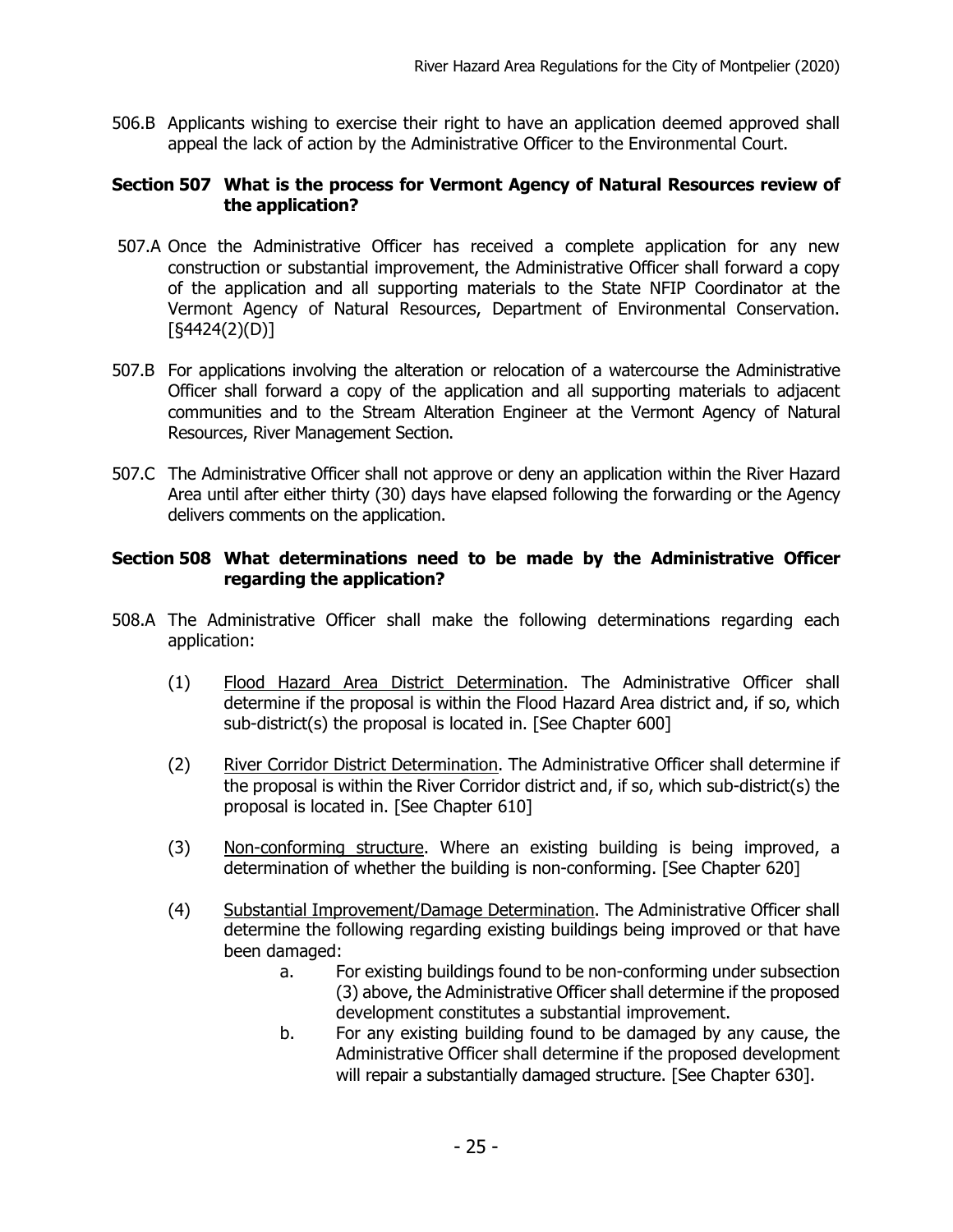(5) Base Flood Elevation (BFE) Determination. If applicable, the Administrative Officer will review the BFE(s) provided by the applicant. [See Chapter 640]

#### Section 509 What are the standards that need to be met in order for the Administrative Officer to approve an application?

- 509.A The following standards must be met in order for the Administrative Officer to approve an application:
	- (1) Specific Use & Structure Provisions: Where applicable, an application must meet the standards established in Part 7.
	- (2) Flood Hazard Area District Standards: For applications determined to be within the Flood Hazard Area, the Administrative Officer shall determine if the proposal meets the Flood Hazard Area District & Sub-District Standards (Chapter 800) and any other criteria as required under NFIP. Applications shall:
		- a. Meet the District Review Criteria of Section 801; and
		- b. Meet the applicable Sub-District Review Criteria including:
			- i. Where development in Zone A is proposed, the regulations in Section 802 shall be applied to review the application.
			- ii. Where development in Zone AE is proposed within the Floodway sub-district, the regulations in Section 803 shall be applied to review the application.
			- iii. Where development in Zone AE is proposed within the Floodway Fringe but outside of the Floodway, the regulations in Section 804 shall be applied to review the application.
	- (3) River Corridor District Standards: For applications determined to be within the River Corridor, the Administrative Officer shall determine if the proposal meets the River Corridor District & Sub-district standards (Chapter 810).

#### Section 510 If the applicant cannot meet some requirement in these regulations, can a variance be applied for?

510.A Applicants are allowed to apply for a variance as outlined in Chapter 330.

#### Section 511 What if the applicant is applying for a Letter of Map Amendment (LOMA) or Letter of Map Revision (LOMR) associated with the application?

511.A Where a proposal requires a LOMA, LOMR-F, or LOMR, that the proposal shall receive the Letters of Map Amendment or Revision as outlined in Part 9.

#### Section 512 How shall the Administrative Officer make his or her decision on the application?

512.A A River Hazard Area Development permit shall be issued by the Administrative Officer only in accordance with the Act  $[§4449(a)(1)]$  and these regulations.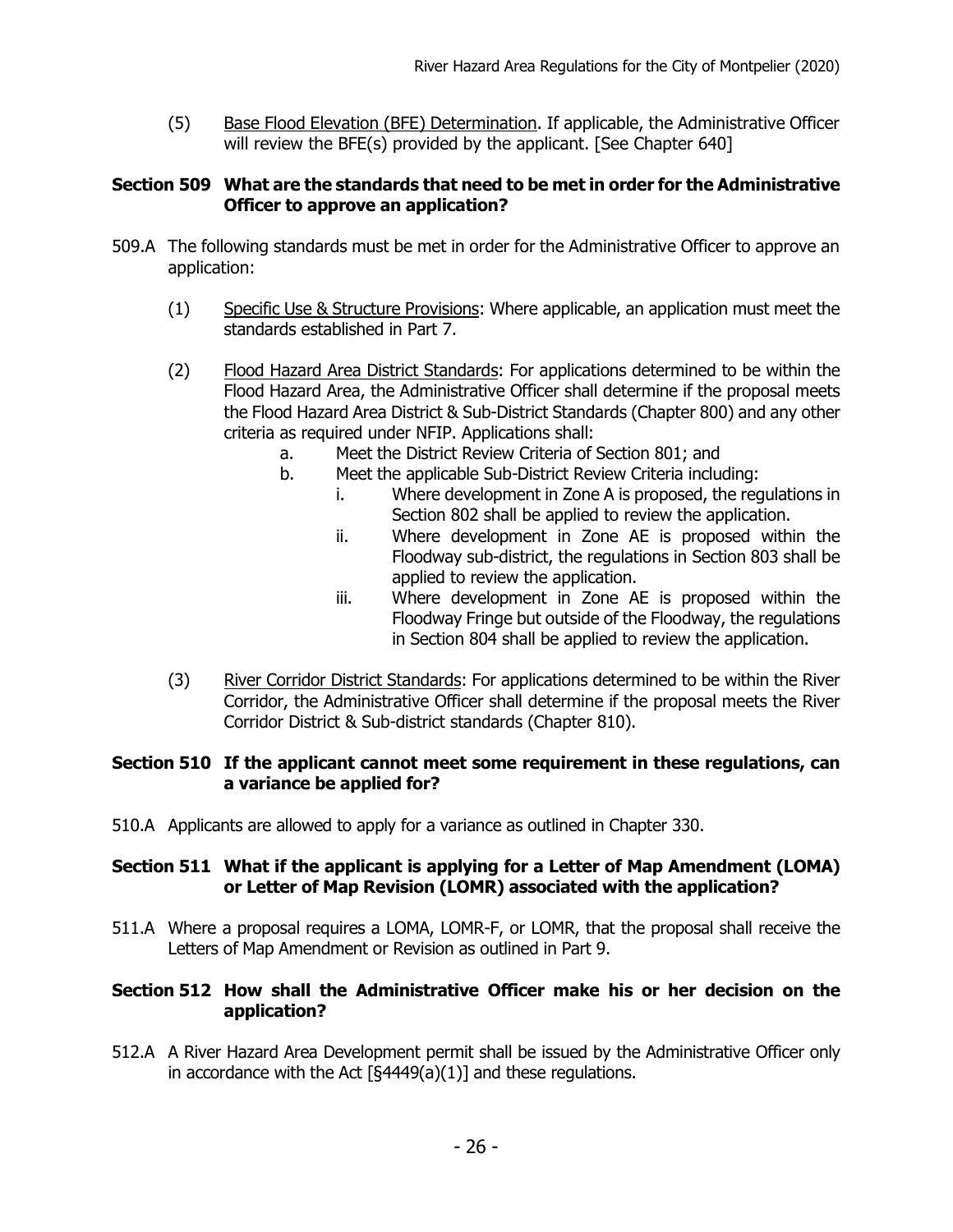- 512.B If the Administrative Officer finds the proposal as set forth in the application is in conformance with the provisions of these regulations, the Administrative Officer shall approve the River Hazard Area Development permit.
	- (1) If the permit is approved, the Administrative Officer shall notify the applicant, in writing, of the approval stating the effective date of the permit.
- 512.C If the Administrative Officer finds the proposal as set forth in the application is not in conformance with the provisions of these regulations, the Administrative Officer shall deny the River Hazard Area Development permit application.
	- (1) If the permit is denied, the Administrative Officer shall notify the applicant in writing, stating the reasons for denial and shall contain a statement of the period of time within which an appeal may be taken.
- 512.D The Administrative Officer will post and record the permit or denial in accordance with Chapter 230 of these regulations.

#### Section 513 Are there any conditions attached to River Hazard Area Development permits?

- 513.A Except as described below in Section 513.B, there is hereby established a condition on all approvals of River Hazard Area Development permits issued stating that the applicant, upon completion of development, shall apply for a Certificate of River Hazard Compliance and submit to the Administrative Officer a copy of the FEMA NFIP Elevation Certificate or other as-built documentation as appropriate.
- 513.B A Certificate of River Hazard Compliance is not required for permits issued for non-substantial improvements in the Flood Hazard Area where the improvements are only being tracked for cumulative substantial improvement calculations.
	- (1) For example, a non-substantial renovation of a third floor kitchen in the Flood Hazard Area requires a permit but will not require a Certificate of River Hazard Compliance because the kitchen improvements are tracked only as a measure of substantial improvement of the entire structure. On the other hand non-substantial improvements below the DFE for a garage will require the permit and certificate of compliance because the garage renovations are material to the flood hazard regulations.
	- (2) The Administrative Officer shall determine at the time of issuance of the permit whether a Certificate of River Hazard Compliance will be required.

#### Section 514 If the permit is approved, when will it be effective?

- 514.A The effective date of permits which did not require DRB approval or a decision on appeal is fifteen (15) days from the date of issuance of the River Hazard Area Development permit.
- 514.B The effective date of permits which required DRB approval or involved an appeal of a decision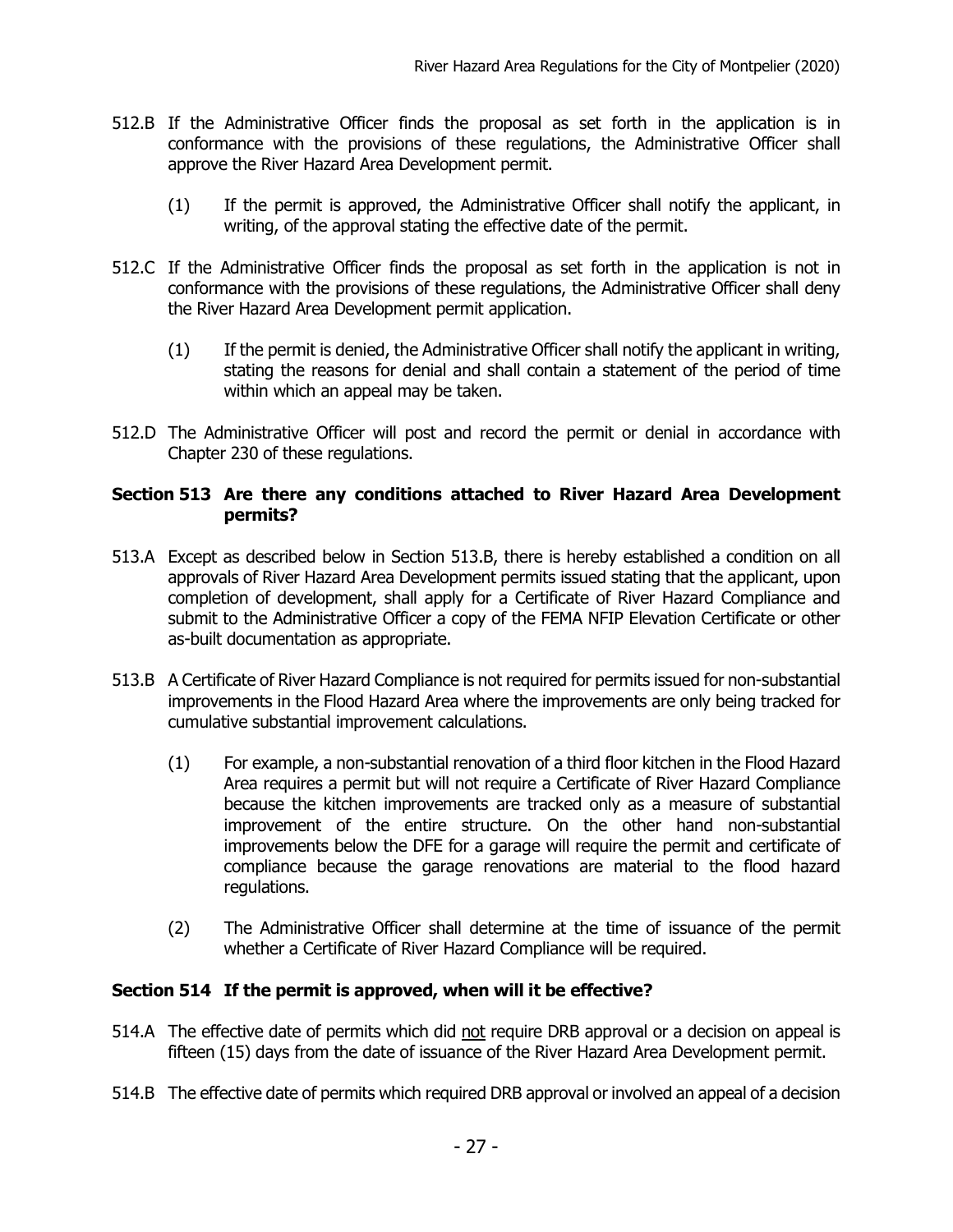of the Administrative Officer is thirty (30) days from the decision of the DRB or fifteen (15) days from the issuance of the River Hazard Area Development permit, whichever date is latest.

- 514.C No permit shall take effect until the time for appeal has passed.
- 514.D In the event an appeal is filed, the permit shall not take effect until the DRB has heard the appeal and decided that the permit should be issued, whereupon it shall take effect after final adjudication of said appeal [§4449(a)(3)].

#### Section 515 Can the Administrative Officer decision be appealed?

 515.A Appeals of decisions of the Administrative Officer are handled by the process outlined in Chapter 300.

#### Section 516 How long is a River Hazard Area Development permit valid for?

- 516.A A River Hazard Area Development permit is valid for two years therefore development must be completed within two years from the effective date of the zoning permit unless:
	- (1) prior to the zoning permit's expiration, the applicant requests and receives an extension from the Administrative Officer of not more than twelve months.
- 516.B A permit in which the deadline has lapsed without completion shall be deemed expired and not valid.
- 516.C Once development is complete and a Certificate of River Hazard Compliance issued, a permit shall not expire and will run with the property (see Section 106).

#### Section 517 What happens to a project that has a permit that is deemed expired?

- 517.A Where a permit has been deemed expired, an applicant is required to apply for a new permit if development is to be commenced or, in the case of incomplete projects, continued.
- 517.B In the case of partially completed projects, the Administrative Officer shall determine if the project, as developed, complies with the requirements of the permits.
	- (1) An incomplete project, for example, may have had a foundation poured at or above the DFE and then only partly completed construction of the structure. That project may not violate the conditions of the original River Hazard Area Development Permit but the structure could not be used until the project is completed.
	- (2) If appropriate, the Administrative Officer may find the incomplete development in violation of these regulations and an enforcement action may be taken.
		- a. For example, a shed partially built in the Flood Hazard Area which was proposed to be tied down with straps was not completed and therefore the straps never attached. The partial structure would constitute a violation and must be removed or anchored to prevent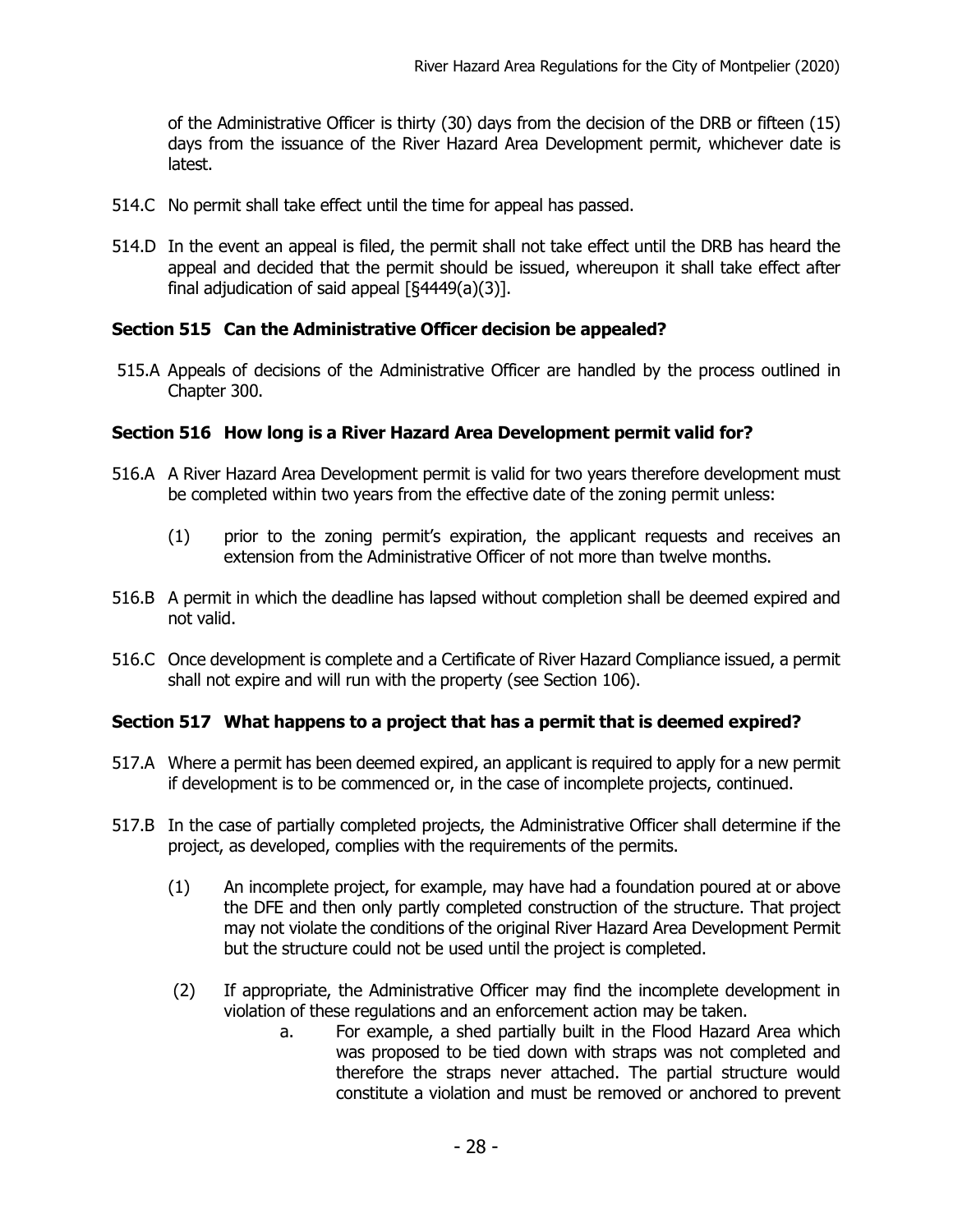flotation.

#### Section 518 What if a permit was issued based on incorrect information?

 518.A Any River Hazard Area Development permit issued based on material inaccuracies or misrepresentations in an application or in any supporting documentation to an application shall be null and void; and any associated development activity commenced under such permit shall constitute a violation of these regulations subject to enforcement.

### Chapter 520 Certificate of River Hazard Compliance Procedures

#### Section 521 Is it legal to use a structure or land without a Certificate of River Hazard Compliance being issued?

521.A Where a Certificate of River Hazard Compliance has been required under a River Hazard Area Development permit, it shall be unlawful to use, occupy, or permit the use or occupancy of any land or structure, or part thereof, developed unless a Certificate of River Hazard Compliance has been obtained.

#### Section 522 What information is required in an application for a Certificate of River Hazard Compliance?

- 522.A The applicant shall apply for a certificate on a form provided by the Administrative Officer and shall submit the application with any required fees (see Chapter 220).
- 522.B The applicant has the burden to provide sufficient information with the application to demonstrate compliance with the permit or these regulations as applicable.
- 522.C In addition to any other information provided, applications for a Certificate of River Hazard Compliance shall include all as-built elevation and flood proofing certificates as required under the associated permit.

#### Section 523 How will an applicant know if they have submitted sufficient information with their application?

- 523.A The Administrative Officer shall, within seven (7) days, review the application to determine completeness.
- 523.B A complete application will include sufficient information for the Administrative Officer to make a determination of compliance and any applicable fees.
	- (1) If the Administrative Officer finds the application incomplete, the Administrative Officer shall notify the applicant in writing of all additional information or fees required.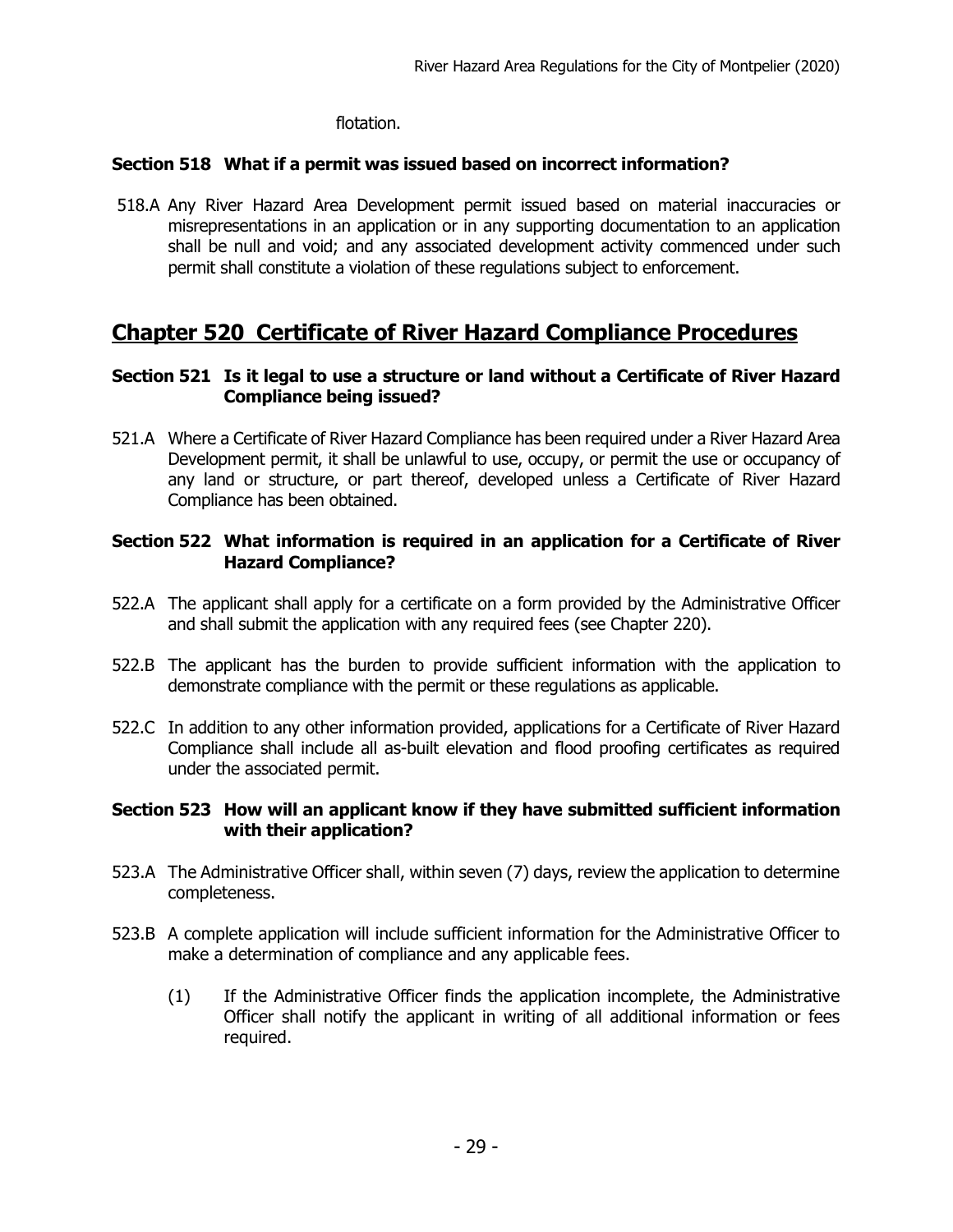- (2) If the Administrative Officer finds the application complete, the Administrative Officer shall record on the application the date on which the determination was made.
- (3) The Administrative Officer may request additional information after an application has been determined to be complete if the Administrative Officer finds that additional information is needed to determine compliance with these regulations.

#### Section 524 How much time does the Administrative Officer have to act on a certificate application?

- 524.A Within thirty (30) days after the submission of a complete application, the Administrative Officer must act on the application [§4448(d)].
	- (1) Acting on the application involves a documented action on the proposal, such as approving or denying the application and referring applications to the DRB for consideration.

#### Section 525 What happens if the Administrative Officer fails to act on an application within thirty days?

- 525.A If the Administrative Officer fails to act within the thirty (30) day period, a permit shall be deemed issued on the 31st day [§4448(d)].
- 525.B Applicants wishing to exercise their right to have an application deemed approved shall appeal the lack of action by the Administrative Officer to the Environmental Court.

#### Section 526 How shall the Administrative Officer make his or her decision on the application?

- 526.A A Certificate of River Hazard Compliance shall be issued by the Administrative Officer only in accordance with the Act [§4449(a)(1)] and these regulations.
- 526.B If the Administrative Officer finds the project as constructed is in conformance with the associated permit and provisions of these regulations, the Administrative Officer shall approve the Certificate of River Hazard Compliance.
	- (1) If the certificate is approved, the Administrative Officer shall notify the applicant, in writing, of the approval stating the effective date of the certificate.
- 526.C If the Administrative Officer finds the project as constructed is not in conformance with the associated permit and provisions of these regulations, the Administrative Officer shall deny the Certificate of River Hazard Compliance application.
	- (1) If the certificate is denied, the Administrative Officer shall notify the applicant in writing, stating the reasons for denial and shall contain a statement of the period of time within which an appeal may be taken.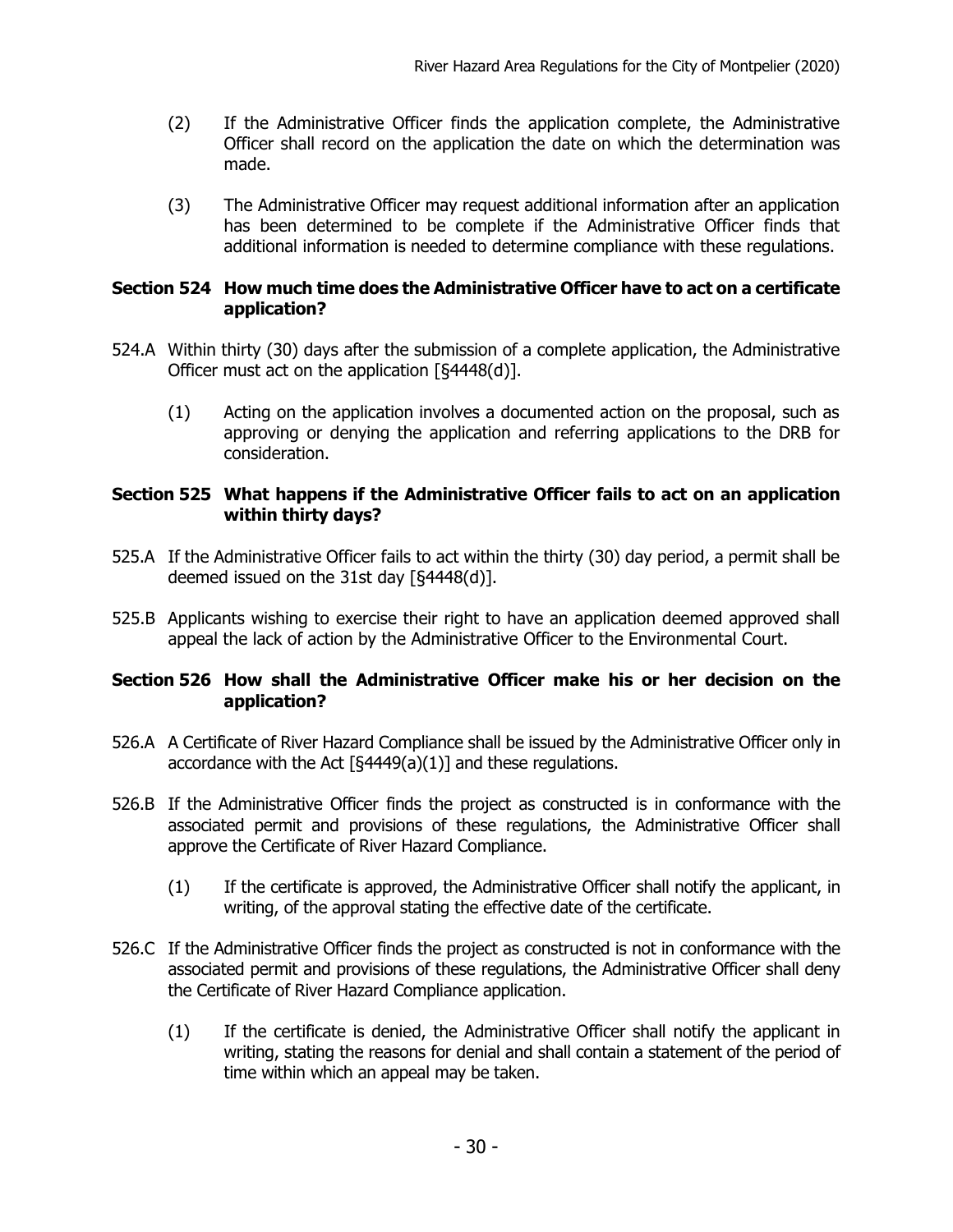526.D The Administrative Officer will post and record the certificate in accordance with Chapter 230 of these regulations.

#### Section 527 If the certificate is approved, when will it be effective?

- 527.A No certificate shall take effect until the time for appeal has passed.
- 527.B In the event an appeal is filed, the certificate shall not take effect until the DRB has heard the appeal and decided that the permit should be issued, whereupon it shall take effect after final adjudication of said appeal [§4449(a)(3)].
- 514.C The effective date of a certificate which did not require DRB approval or a decision on appeal is fifteen (15) days from the date of issuance of the Certificate of River Hazard Compliance.
- 514.D The effective date of certificates which required DRB approval or involved an appeal of a decision of the Administrative Officer is thirty (30) days from the decision of the DRB or fifteen (15) days from the issuance of the Certificate of River Hazard Compliance, whichever date is latest.

#### Section 528 Can the Administrative Officer's decision be appealed?

 528.A Appeals of decisions of the Administrative Officer are handled by the process outlined in Chapter 300.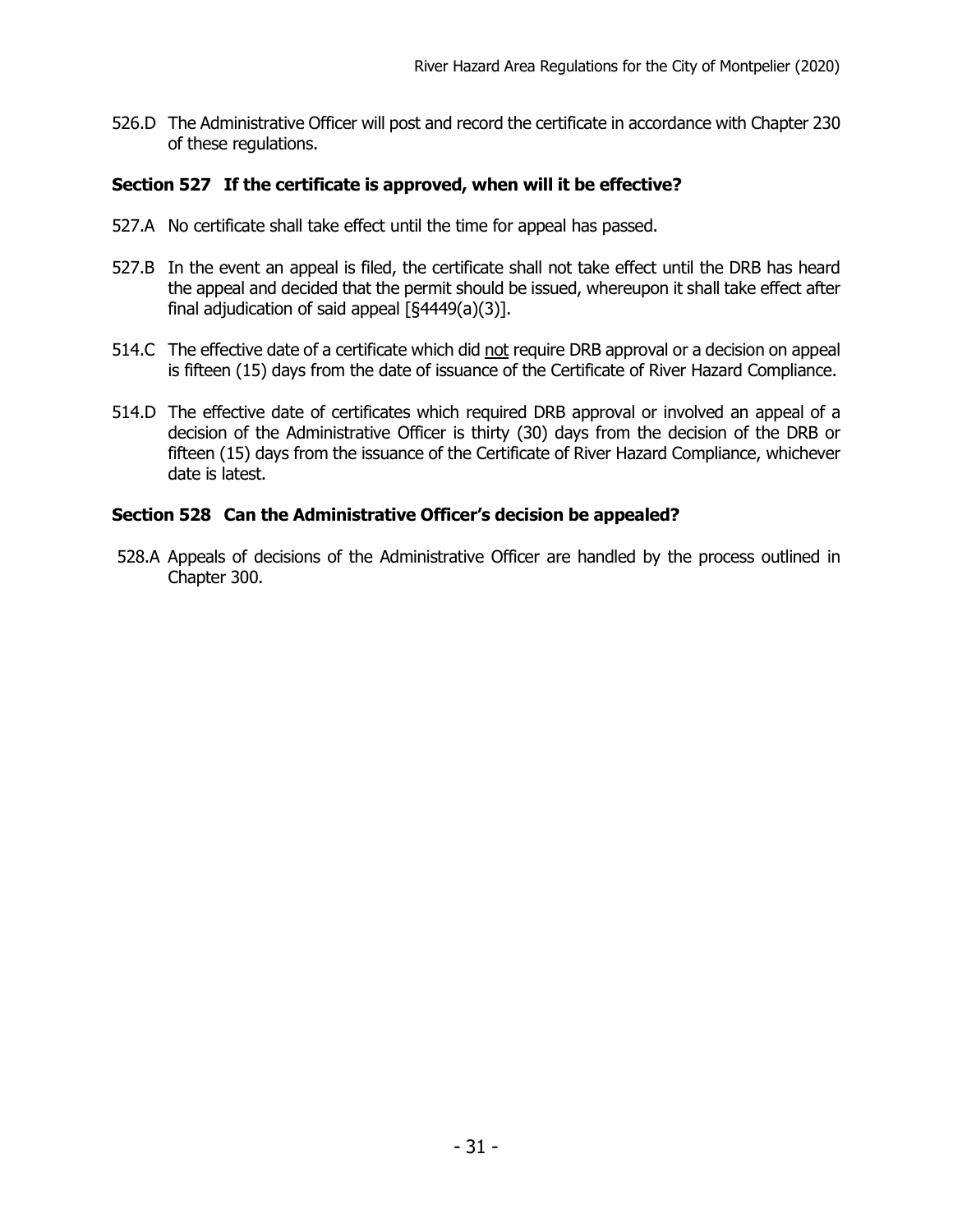### PART 6. DETERMINATIONS

### Chapter 600 Flood Hazard Area District Determinations

#### Section 601 How does the Administrative Officer determine the boundaries of the Flood Hazard Area district and any sub-districts?

- 601.A The Administrative Officer shall determine the boundaries of the designated Flood Hazard Area, including the location of sub-district boundaries, by visual inspection of the FIRM map or by scaling distances on the FIRM map, as appropriate.
- 601.B When the Administrative Officer cannot definitely determine the location of a district or subdistrict boundary line by the above rule, the Administrative Officer shall determine the boundary line in question based upon surveys provided by the applicant and/or other evidence including input from the State Department of Environmental Conservation.

#### Section 602 What if a building is only partly in the Flood Hazard Area?

- 602.A When determining whether an existing or proposed structure is in or out of a Flood Hazard Area, the entire structure including all additions shall be considered to be within the Flood Hazard Area if any portion of the structure is within the Flood Hazard Area.
- 602.B Regarding Floodways, only the portion of the structure in the Floodway sub-district is considered in the Floodway.
- 602.C Where one structure is attached to another through a covered breezeway or similar connection, it is a separate structure and not an addition.

#### Section 603 What if a property owner believes the FEMA FIRM map is incorrect and believes that their building is outside of the Flood Hazard Area?

- 603.A Where an applicant believes the property or structure in question is outside of the Flood Hazard Area and therefore not subject to these regulations, the applicant may request a Letter of Map Amendment (LOMA) or Letter of Map Revision (LOMR), as applicable, from FEMA (see Part 9 of these regulations).
	- (1) Until a LOMA or LOMR is received, the applicant is considered to be within the Flood Hazard Area.

### Chapter 610 River Corridor District Determinations

#### Section 611 How does the Administrative Officer determine the River Corridor district and sub-district boundaries?

611.A The Administrative Officer shall determine the boundaries of the River Corridor, including the location of sub-district boundaries, by visual inspection of the River Corridor map or by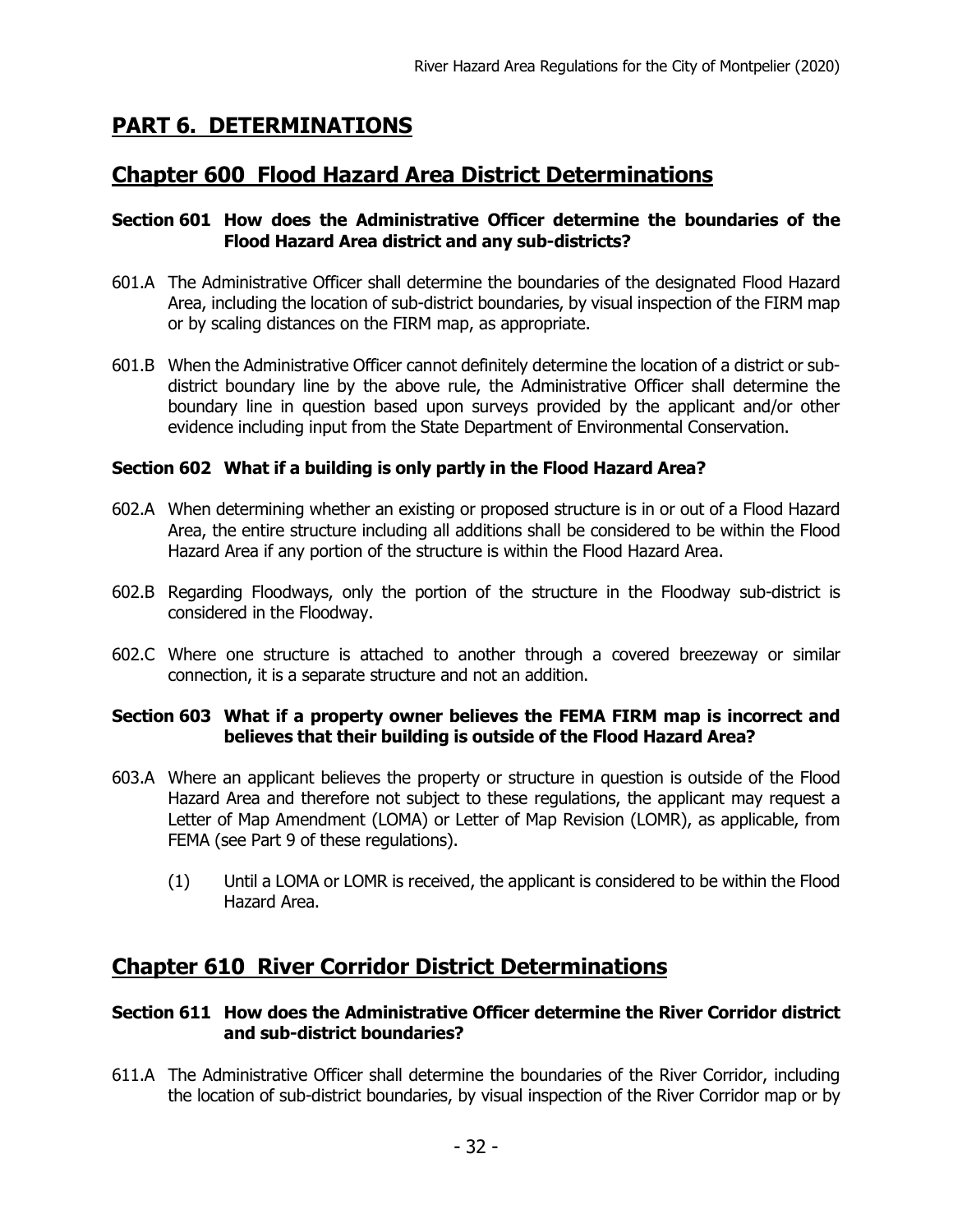scaling distances on the River Corridor map, as appropriate.

611.B When the Administrative Officer cannot definitely determine the location of a district or subdistrict boundary line by the above rule, the Administrative Officer shall determine the boundary line in question based upon surveys provided by the applicant and/or other evidence including input from the State Department of Environmental Conservation.

#### Section 612 What if a building is only partly in the River Corridor?

- 612.A When determining whether an existing or proposed structure is in or out of a River Corridor, the entire structure including all additions shall be considered to be within the River Corridor if any portion of the structure is within the River Corridor.
- 612.B Where one structure is attached to another through a covered breezeway or similar connection, it is a separate structure and not an addition.

### Chapter 620 Non-conforming Structure Determination

#### Section 621 What are non-conforming structures?

621.A Any legal structure or part thereof, which is not conforming to the provisions of these regulations concerning any structural requirements (including such things as lowest floor elevation) shall be deemed a non-conforming structure. [§4412(7)]

#### Section 622 How do non-conforming structures come into existence?

622.A Non-conforming structures exist as a result of construction prior to adoption of regulations (i.e. pre-FIRM structures), construction under an earlier set of less restrictive regulations, construction under some exemption from these regulations (e.g. farm structures), or through a variance issued at any time.

#### Section 623 How are structures that are considered non-conforming with regards to the Flood Hazard Area requirements handled?

- 623.A Any non-conforming structure within the Flood Hazard Area is allowed to exist indefinitely, but shall be subject to the following provisions:
	- (1) A non-conforming structure that is proposed to be substantially improved must have the entire structure brought into compliance with these regulations (see Chapter 630 on substantial improvements).
	- (2) A non-conforming structure that has been demolished, destroyed, or substantially damaged which is proposed for redeveloped must be redeveloped in accordance with these regulations [§4424(2)] (see Chapter 630 regarding substantial damage).
	- (3) A non-conforming structure shall not be moved without being brought into compliance with these regulations.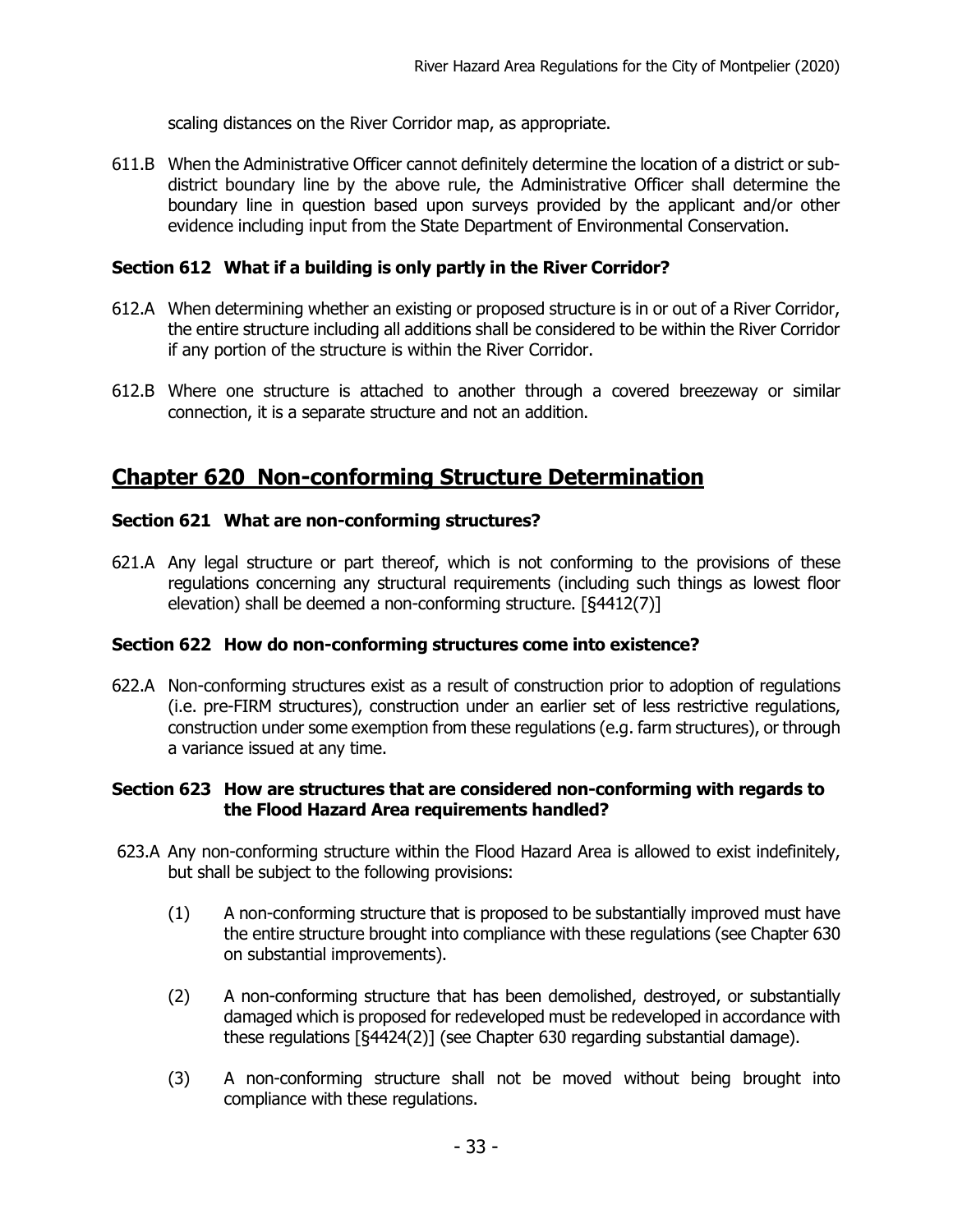- (4) Nothing in this section shall be deemed to prevent normal maintenance and repair of a non-conforming structure provided that such action does not qualify as a substantial improvement or substantial damage of the structure and that such action does not increase the degree of non-conformance.
- (5) All additions to non-conforming structures shall be developed in accordance with these regulations (see Chapter 630 regarding substantial improvements).
- (6) Where an individual mobile home lot in an existing mobile home park is vacated, the lot shall not be considered discontinued or abandoned even if either the lot or park is non-conforming. Replacement mobile homes shall be regulated per Sections 714 and 715 of these regulations.
- (7) Where an application proposes non-substantial improvements or involve nonsubstantial damage, the development shall meet the requirements in Section 637.
- (8) Other non-conformities (e.g. storage of materials) shall not be increased in area except by bringing the entire non-conformity into conformance with the regulations.
	- a. Where such non-conformity is abandoned (as defined by the City of Montpelier Zoning Regulations) the use shall not be resumed.
	- b. Where such non-conformity exists as an accessory to a primary use (e.g. exterior storage of materials to a retail store), the elimination of the non-conformity can be required as a condition of approval for an expansion or alteration of the primary use.

#### Section 624 How are structures that are considered non-conforming with respect to the River Corridor handled?

- 624.A Any non-conforming structure within the River Corridor is allowed to exist indefinitely, but shall be subject to the following provisions:
	- (1) Additions to nonconforming structures are permitted provided all additions are, when combined, less than 500 square feet larger than the footprint of the structure at the time of the adoption of these regulations and does not increase the degree of nonconformance.
	- (2) A non-conforming structure that suffers substantial damage shall not be repaired or replaced except in conformance with these regulations (see Chapter 630 for information regarding substantial damage).
	- (3) A non-conforming structure shall not be moved without being brought into compliance with these regulations.
		- a. Where a structure in the River Corridor cannot be moved out of the River Corridor because land is not available or reasonably developable, the applicant may request a waiver to allow placement of the building in the location that would represent the minimum waiver necessary to afford relief and located such that the structure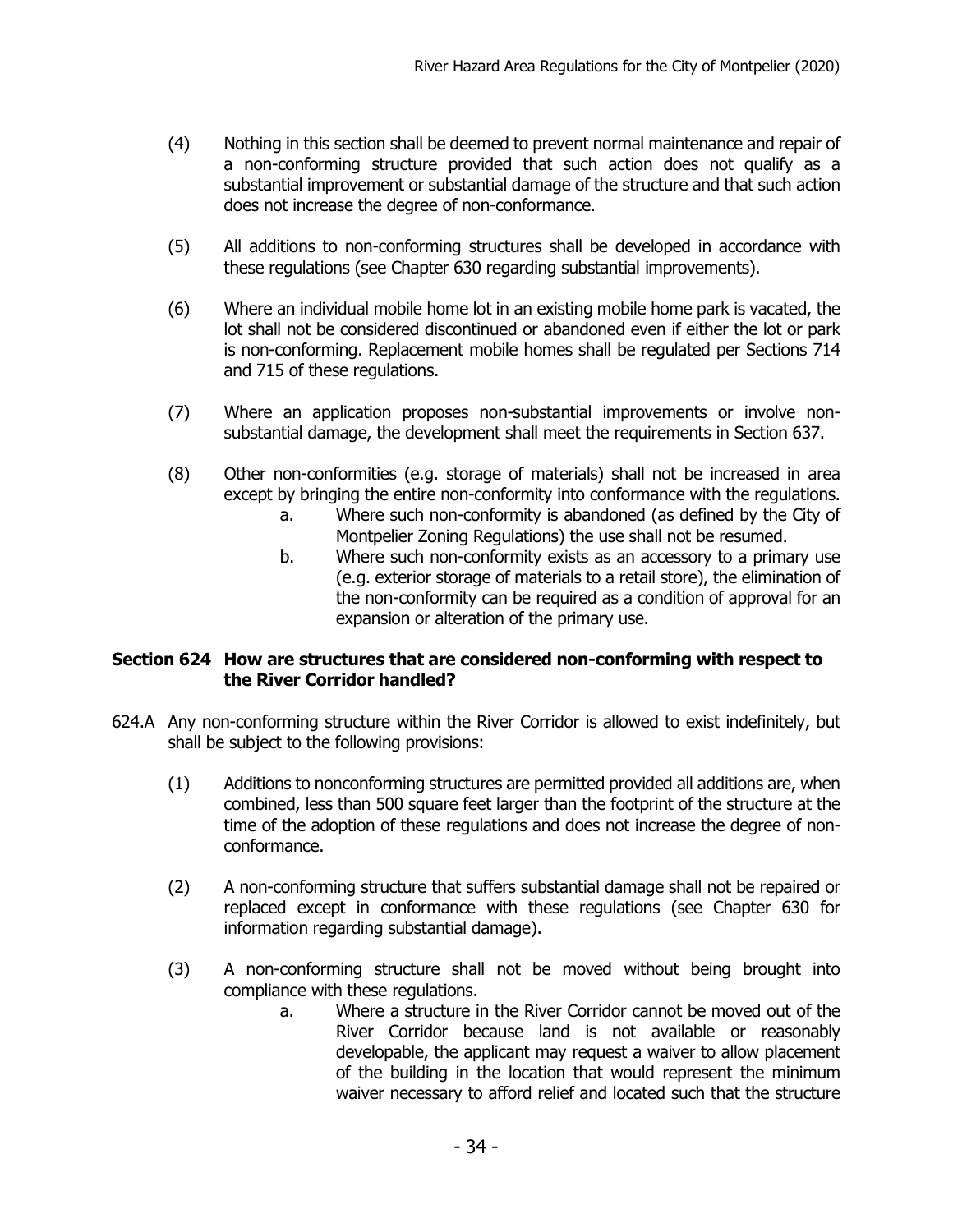will not alter the essential character of the neighborhood.

- (4) Nothing in this section shall be deemed to prevent normal maintenance and repair of a non-conforming structure provided that such action does not qualify as repair of a substantially damaged structure and that such action does not increase the degree of non-conformance.
- (5) Other non-conformities (e.g. storage of materials) shall not be increased in area except by bringing the entire non-conformity into conformance with the regulations.
	- a. Where such non-conformity is abandoned (as defined by the City of Montpelier Zoning Regulations) the use shall not be resumed.
	- b. Where such non-conformity exists as an accessory to a primary use (e.g. exterior storage of materials to a retail store), the elimination of the non-conformity can be required as a condition of approval for an expansion or alteration of the primary use.

### Chapter 630 Substantial Improvement/Damage Determinations

#### Section 631 What does substantial improvements mean?

- 631.A Substantial improvement means any repair, reconstruction, or improvement of a nonconforming structure, the cost of which equals or exceeds 50 percent of the market value of the structure before the start of construction.
- 631.B This term includes structures which have incurred "repetitive loss" or "substantial damage", regardless of the amount of actual work performed.

#### Section 632 What does substantial damage mean?

632.A Substantial damage means damage of any origin sustained by a structure whereby the cost of restoring the structure to its before-damaged condition would equal or exceed 50 percent of the market value of the structure before the damage occurred.

#### Section 633 How is substantial improvement/damage calculated?

- 633.A The following shall apply when calculating substantial improvements:
	- (1) Unless stricter rules are described in this section, FEMA NFIP guidance such as the NFIP Substantial Improvement/ Substantial Damage- Desk Reference (P-758) shall be used to guide calculation of market value of structure and costs.
	- (2) Where one building is attached to another through a covered breezeway or similar connection, the two buildings are considered separate and substantial improvement/damage calculations shall be made for each structure independently.
	- (3) All open River Hazard Area Development Permits shall be counted cumulatively with new applications to determine if a substantial improvement of a structure has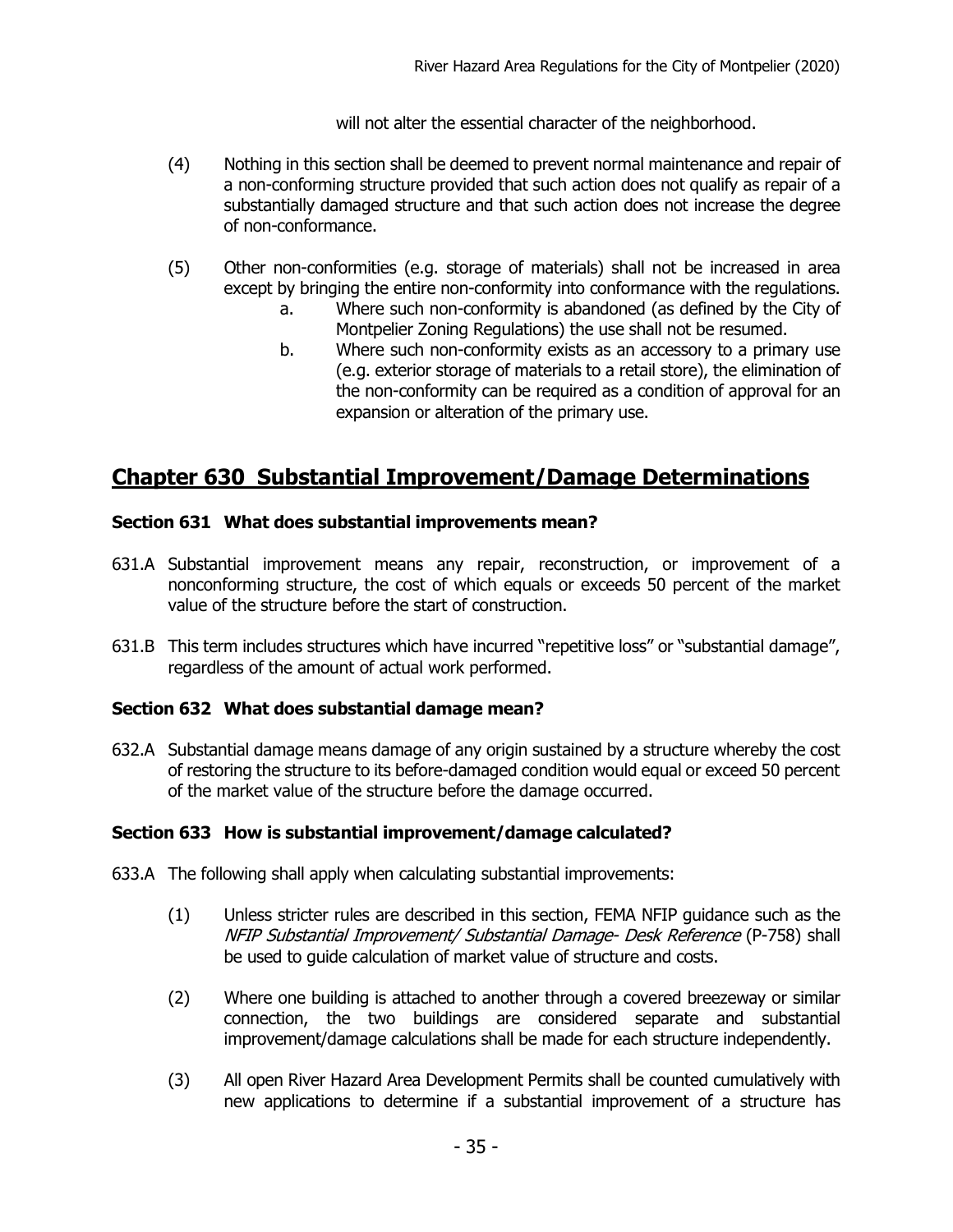occurred.

- (4) In general the City of Montpelier shall use the assessed value of the structure, adjusted by the City's Current Level of Assessment, as the default value of the structure.
	- a. The value of the land should not be included in the valuation of the structure.

#### Section 634 Are there improvements that don't count towards 'substantial improvement'?

634.A The term 'substantial improvement' does not include the following:

- (1) The cost of improvements of a structure to correct existing violations of state and local health, sanitary, or safety code specifications which have been identified by the local code enforcement official and which are the minimum necessary to assure safe living conditions;
- (2) Any alteration of a historic structure provided that the alteration will not preclude the structure's continued designation as a historic structure.
	- a. The Administrative Officer may require from the applicant a Section 106 report, prepared by a qualified professional, to demonstrate compliance with this provision.
	- b. This exemption does not apply to additions (i.e. expansions of building footprint) to historic structures which must be built in compliance with these regulations.

#### Section 635 What happens if a project will substantially improve a structure?

- 635.A Where an application proposes to make a substantial improvement to an existing structure, that structure shall be brought into conformance with these regulations.
	- (1) For example, a structure with the lowest floor below DFE may be required to elevate the structure.
	- (2) Where one structure is attached to another through a covered breezeway or similar connection, it is a separate structure and not an addition. Therefore, substantial improvement of a structure would require the elevation of the structure and all additions but not separate structures.

#### Section 636 What happens in the case of an addition to a non-conforming structure?

- 636.A Where an applicant proposes to add a lateral addition to an existing structure, the addition must be compliant with the requirements of these regulations. The non-substantial improvement exemption applies to existing structures on their existing footprints.
	- (1) For example, a non-substantial addition to an existing building must still be elevated to DFE even though the existing building will not be required to be elevated.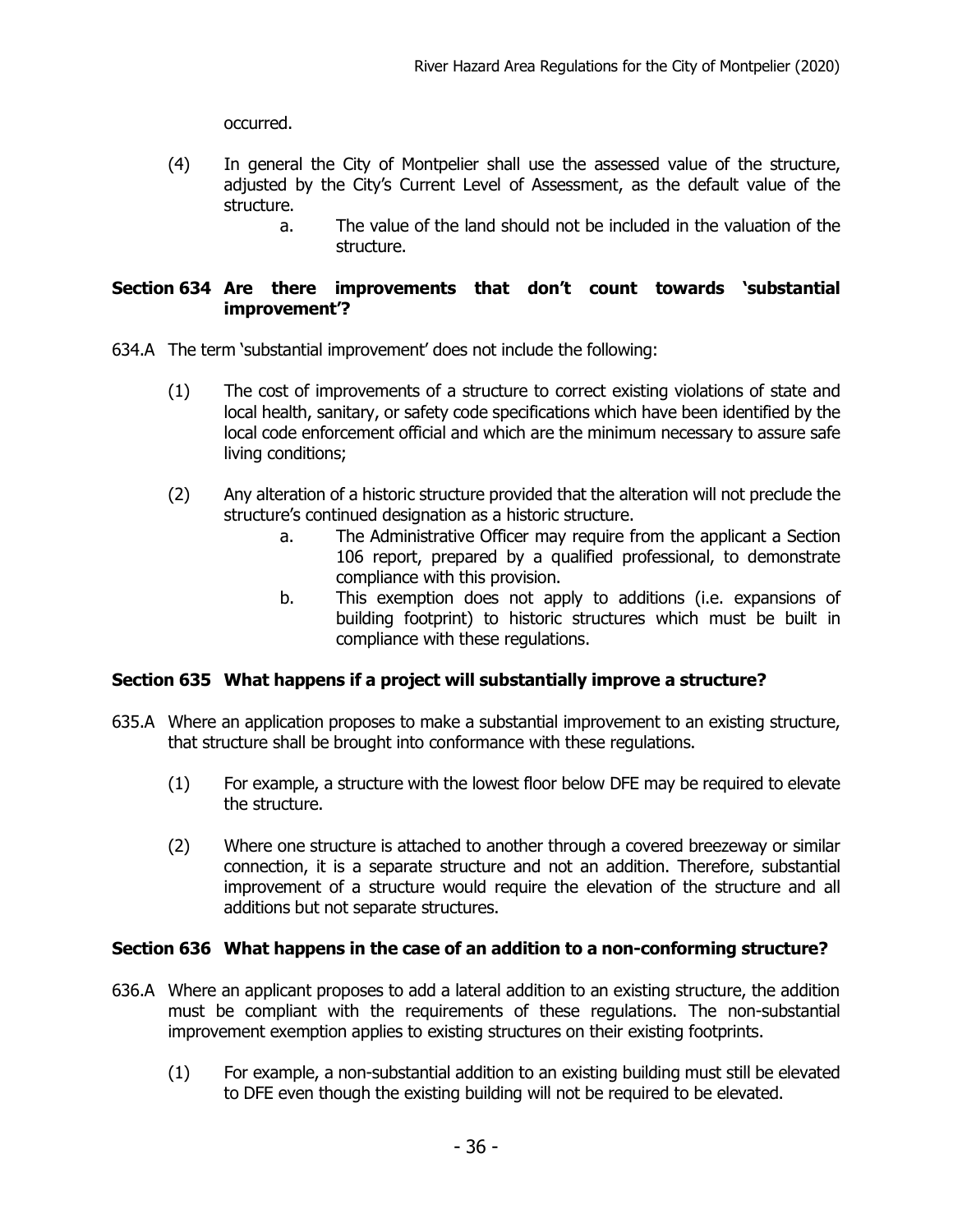#### Section 637 What happens if the project will involves a structure that is substantially damaged?

- 637.A Where a substantially damaged structure is proposed for redevelopment, that structure shall be brought into conformance with these regulations.
	- (1) For example a building with the lowest floor below DFE which has been substantially damaged may be required to elevate the building during reconstruction.

#### Section 638 Are there rules to be met if the structure is not substantially improved/damaged?

- 638.A Where a proposal is determined to be a non-substantial improvement/damage, only the improvement will be reviewed for conformance with these regulations.
	- (1) For example, if replacement of electrical panels, HVAC, or fuel systems are found to be non-substantial improvements, those improvement would still need to be compliant with those provisions in Part 8. Replacement of damaged sheetrock below DFE must be replaced with flood resistant materials.
	- (2) The applicant may seek a waiver to this provision under Chapter 320 of these regulations. Applicants for a waiver must meet the following:
		- a. The applicant shall demonstrate just cause for not meeting the requirement (e.g. cost is unduly burdensome or technically not feasible).
		- b. The applicant shall demonstrate that the proposal will not leave in place serious health and safety risks (e.g. leaving an electrical panel in a basement subject to flooding) and that any remaining risks are mitigated (e.g. electrical outlets to sump pumps are elevated as high as possible and GFI protected).
		- c. The applicant shall demonstrate that the risk of property damage is minimized (e.g. a furnace below DFE may not be a safety risk but should be elevated to the greatest extent possible to minimize risk of damage).

### Chapter 640 Base Flood Elevation & Design Flood Elevation Determination

#### Section 641 Who is responsible for determining the base flood elevations?

- 641.A In all instances the applicant is required to determine their base flood elevations.
- 641.B The base flood elevation shall be determined based upon the following rules:
	- (1) Determining Base Flood Elevations in AE Zone. In areas where base flood elevations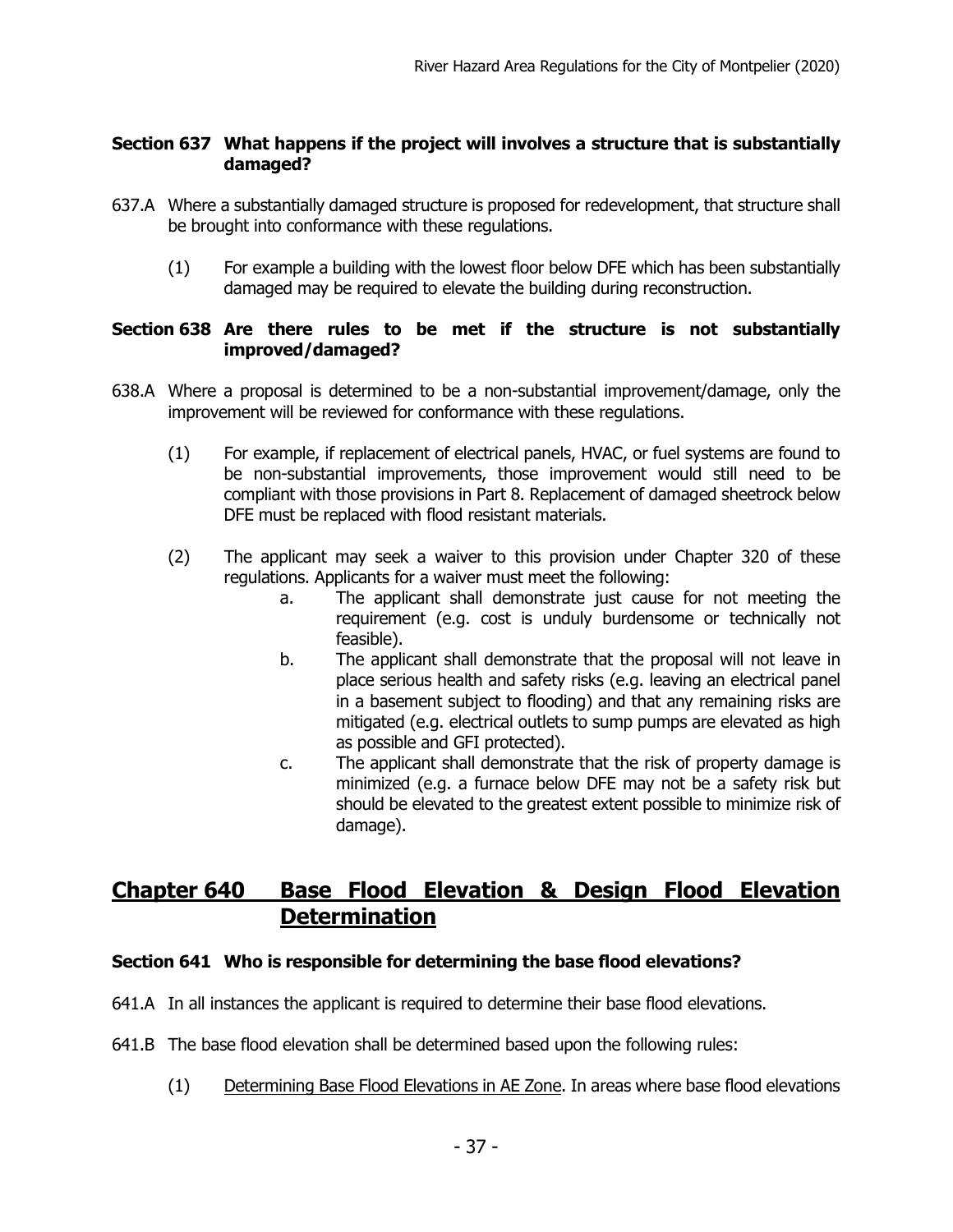have been provided by FEMA (i.e. Zones A1-A30, AE, and AH), the base flood elevations in the Flood Insurance Study and accompanying maps (of most recent date) shall be used to administer the provisions of these regulations.

- a. Base flood elevations should be determined using the methodology laid out in the NFIP Flood Plain Management Requirements- Desk Reference.
- b. Determinations shall be made based on the highest base flood elevation, within the Flood Hazard Area, for the structure in question. A building, therefore, which has a BFE at the north end of 530.5 feet and a BFE of 532.1 feet at the south end of the building, will have a BFE of 532.1 for the entire building.
- (2) Determining Base Flood Elevations in A Zone. In areas where base flood elevations have not been provided by FEMA (i.e. in A Zones) it is the applicant's responsibility to develop the base flood elevation at the site.
	- a. The applicant shall develop the base flood elevations using information from FEMA or from other State or federal agencies. All base flood elevations must be approved by the State Department of Environmental Conservation.
	- b. Where an application for a subdivision or mobile home park has a portion of the subdivision or manufactured home park within the Flood Hazard Area, the applicant shall provide base elevation data.
	- c. A Letter of Map Revision (LOMR) from FEMA may be required to establish the base flood elevation (see Part 9 of these regulations).

### Section 642 How accurate do base flood elevation measurements need to be?

642.A Base flood elevations shall be made to tenths of a foot (minimum accuracy).

### Section 643 Are elevation certificates required for all applications?

- 643.A Elevation certificates may be required during the application process to determine if the proposed development will be in compliance with these regulations.
- 643.B Elevation certificates are required of all new, substantially improved, and flood proofed structures permitted after the effective date of these regulations.

#### Section 644 The regulations discuss Design Flood Elevations. What are they?

644.A Design Flood Elevations (herein abbreviated DFE) are equivalent to the base flood elevation plus any freeboard.

644.B Freeboard requirements in the City of Montpelier are 2 feet.

(1) For example, a site with a base flood elevation of 520.1 feet will have a DFE of 522.1 feet.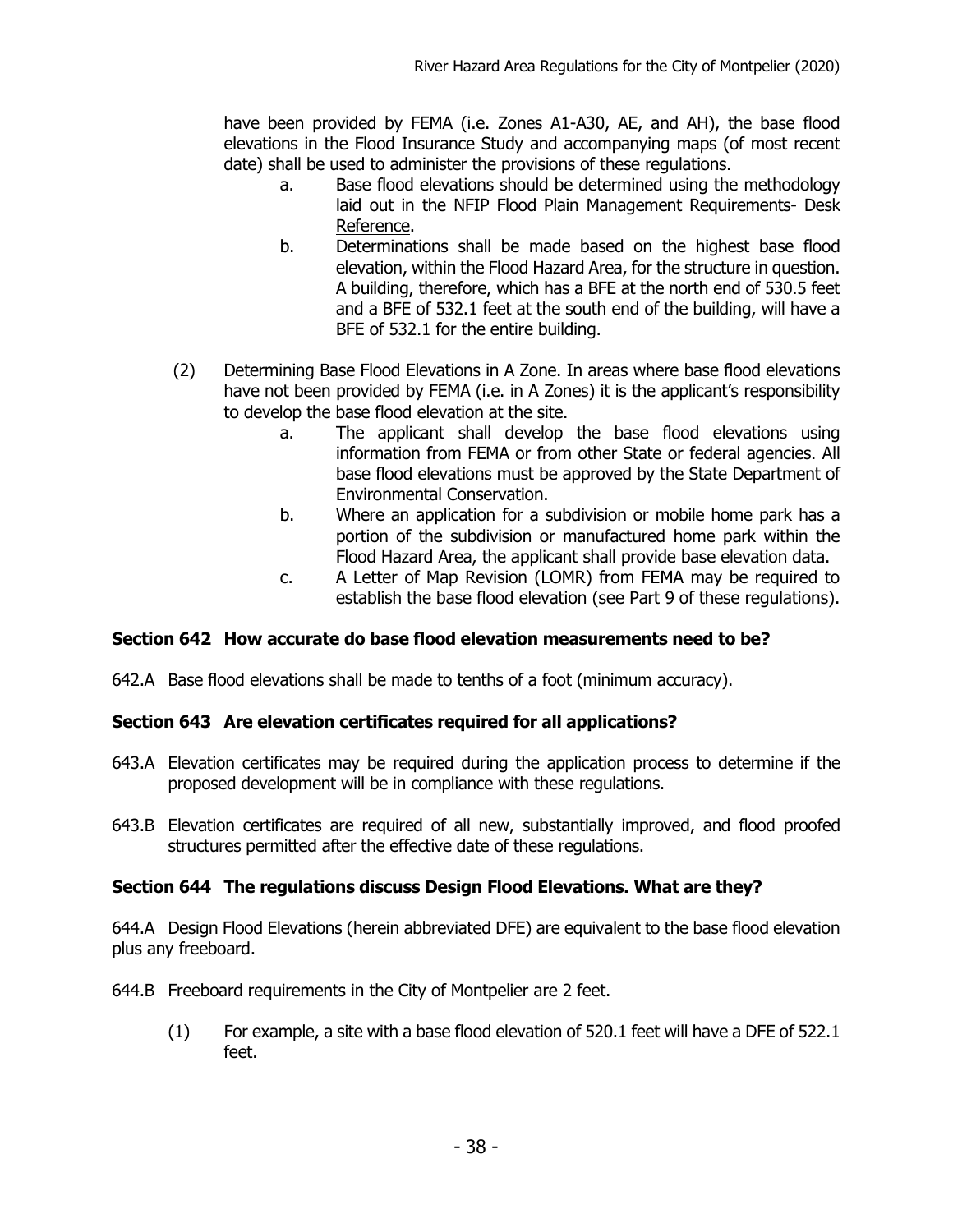### PART 7. SPECIFIC USE & STRUCTURE PROVISIONS

### Chapter 700 General Uses & Structures Review Criteria

#### Section 701 How are uses generally regulated?

- 701.A These regulations do not usually differentiate between specific uses (e.g. single family dwelling, retail, or light industrial) but these regulations do differentiate between nonresidential structures and residential structures.
- 701.B There are certain uses or activities that are exceptions to the above generalization based on state or federal law. These specific uses are described below in Chapter 710.
- 701.C See the City of Montpelier Zoning Regulations regarding abandoned uses, non-conforming uses, accessory apartments, child care facilities, residential care and group homes, home occupations, public facilities, and other specifics where such detail is not provided within these regulations.

### Chapter 710 Specific Uses & Structures Review Criteria

#### Section 711 Accessory Structures

- 711.A Accessory structures are included under the general definition of structure and are therefore subject to all river hazard area regulations pertaining to structures.
	- (1) Accessory structures within the Flood Hazard Area district shall meet the requirements in Sections 711.B and 711.C.
	- (2) Accessory structures within the River Corridor district shall meet the requirements in Sections 711.D and 711.E.
- 711.B An accessory structure within the Flood Hazard Area may be wet-proofed (Section 804.A(3)) rather than elevated or dry-proofed when the structure:
	- (1) Represents a minimal investment;
	- (2) Meets the requirements below in 711.C; and
	- (3) Complies with all other applicable regulations in this regulation.

711.C Accessory structures in the Flood Hazard Area must meet the following requirements:

- (1) Accessory structures shall not be used for human habitation and the building shall only be used for parking and/or storage;
- (2) Accessory structures shall be designed to have low flood damage potential and be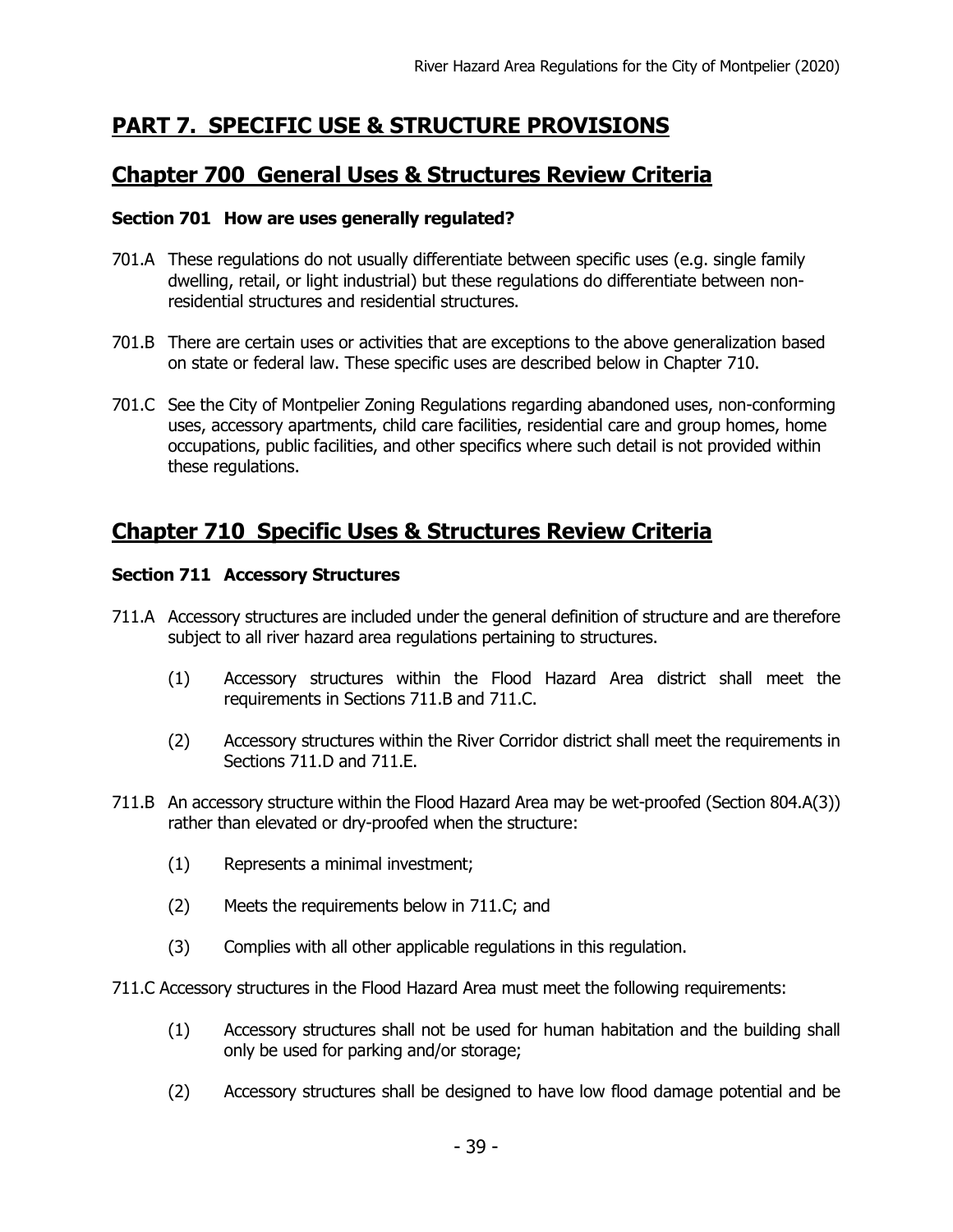constructed of flood resistant materials below the DFE;

- (3) Accessory structures shall be constructed and placed on the building site so as to offer the minimum resistance to the flow of floodwaters in and out (refer to technical bulletin 1-93 for more information about required openings standards);
- (4) Accessory structures shall be adequately anchored to resist flotation, collapse, and lateral movement'
- (5) All structure utilities (such as electrical and heating) shall be elevated or floodproofed.

#### 711.D An accessory structure within the river corridor may be permitted provided it is not for human habitation and the following:

(1) Accessory structures with a footprint less than 150 square feet in size may be permitted provided the project meets both of the following:

- a. The new structure is not within 50 feet of a stream or river bank; and
- b. The applicant acknowledges the inherent risk to property by developing in the river corridor.
- (2) Accessory structures with a footprint less than 480 square feet in size may be permitted provided the project meets all of the following:
	- a. The new structure is not within 50 feet of a stream or river bank;
	- b. The new structure is not closer to the river or stream than the existing principal structure; and
	- c. The applicant acknowledges the inherent risk to property by developing in the river corridor.
- (3) Accessory structures with a footprint greater than, or equal to, 480 square feet in size may be permitted if the project meets all of the following:
	- a. The new structure is not within 50 feet of a stream or river bank;
	- b. The new structure is not closer to the river or stream than the existing principal structure;
	- c. The new structure is of low-value (i.e. less than \$10,000), is used for storage of low-value contents, and is not used for storage of chemicals, explosives, flammable liquids, or other hazardous or toxic materials; and
	- d. The applicant acknowledges the inherent risk to property by developing in the river corridor.

(4) Applicants may request a waiver from the provisions of subsections 711.D(2)(b) and/or 711.D(3)(b). Applications for such a waiver request shall show the following:

- a. The site or lot characteristics make siting a similar structure in conformance with the requirement either not possible or not practicable; and
- b. The waiver is the minimum necessary for the project.
- c. Where the Development Review Board approves a waiver, the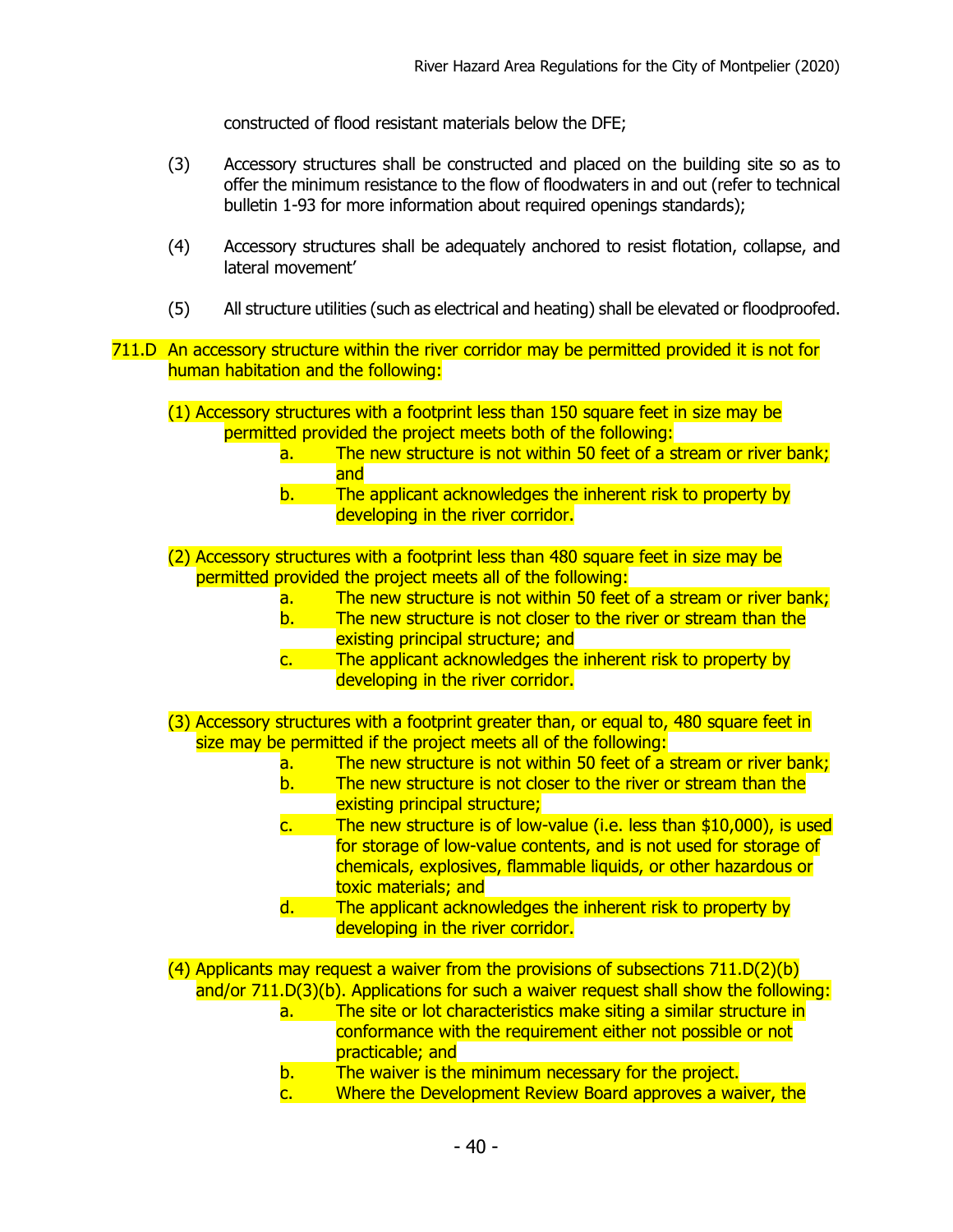Development Review Board may condition such approval including by limiting:

- i. the size of structures:
- ii. the number of structures; and/or
- iii. the location of structures within the River Corridor.

#### Section 712 Alteration of a Watercourse

- 712.A The alteration or relocation of a portion of a watercourse within the River Hazard Area is prohibited unless part of an overall plan (adopted by the municipality) involving river restoration, flood mitigation, or other public purpose.
	- (1) In these instances, an application for the alteration or relocation may be approved only if the flood carrying capacity within the altered or relocated portion of a watercourse is maintained or increased as certified by a professional engineer.
	- (2) Applicant should consult with the Agency of Natural Resources concerning additional permits that may be required with this type of activity.

#### Section 713 Fuel Storage Tanks

- 713.A All fuel storage tanks (e.g. liquid propane, diesel, home heating fuel, kerosene, etc.) in the Flood Hazard Area shall be placed at or above the DFE or be securely anchored to prevent flotation; Storage tanks may be placed underground if securely anchored as certified by a qualified professional.
	- (1) Fuel storage tanks located below DFE must have all filler pipes and vents located at or above the DFE.
- 713.B All fuel storage tanks (e.g. liquid propane, diesel, home heating fuel, kerosene, etc.) are prohibited in the River Corridor except as below.
	- (1) Fuel storage tanks to serve existing structures are allowed provided the tanks are located no closer to the stream than the existing structure.

#### Section 714 Manufactured (Mobile) Homes

- 714.A No provision of these regulations shall have the effect of excluding mobile homes, modular housing, or other forms of prefabricated housing from the municipality, except upon the same terms and conditions as conventional housing is excluded. [§4412(1)(B)]
- 714.B Within these regulations, mobile homes and manufactured homes are synonymous.
- 714.C New and replacement manufactured homes shall meet foundation and installation requirements in FEMA P-85 Protecting Manufactured Homes from Floods and Other Hazards and be elevated to DFE.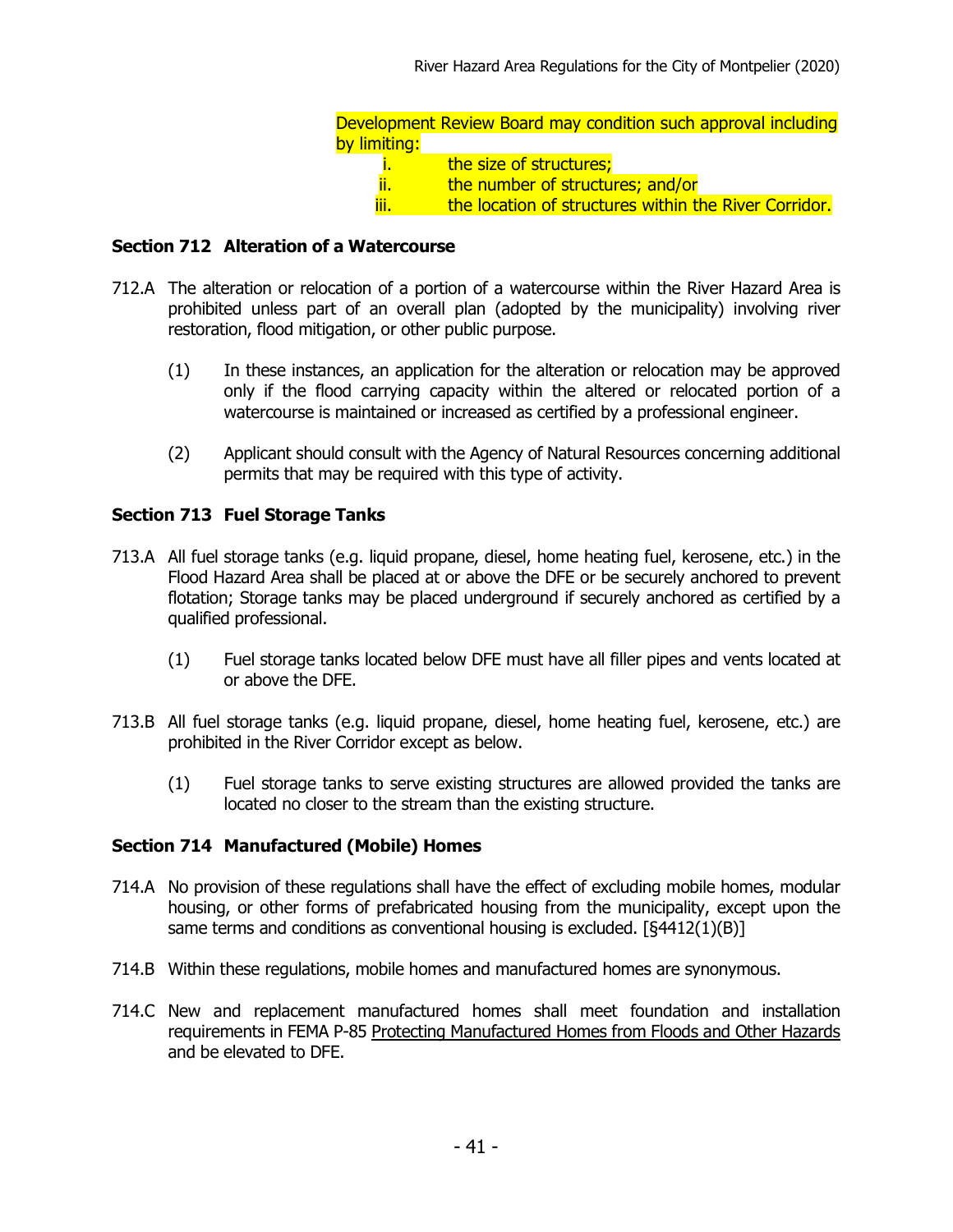#### Section 715 Manufactured (Mobile) Home Parks

- 715.A Manufactured home parks are prohibited in the River Hazard Area.
- 715.B In existing manufactured home parks, manufactured homes shall be treated the same as conventional housing except that manufactured homes shall demonstrate that they meet the foundation and installation requirements of Section 714.C.
- 715.C An evacuation plan for any existing manufactured home parks indicating alternate vehicular access and escape routes shall be filed with the State Civil Defense Office. (See §1910.3(b)(8) of the Federal Register)

#### Section 716 Mining, Dredging, Filling, Grading, Paving, Excavation, and Drilling

- 716.A Mining within the River Hazard Area is prohibited unless part of an overall plan (adopted by the municipality) involving river restoration, flood mitigation, or other public purpose.
- 716.B Dredging within a portion of a watercourse within the River Hazard Area is prohibited unless part of an overall plan (adopted by the municipality) involving river restoration, flood mitigation, or other public purpose.
	- (1) Applicant should consult with the Agency of Natural Resources concerning additional permits that may be required with this type of activity.
- 716.C Filling within the River Hazard Area shall meet the following requirements:
	- (1) Filling is not permitted within the River Corridor nor in the Floodway subdistrict of the Flood Hazard Area except as provided in Section 803.
	- (2) Filling may be permitted within the Floodway Fringe sub-district (see Section 804) provided the fill is properly compacted, graded, and, where appropriate, revegetated.
		- a. For additional information consult Technical Bulletin 10-01 Ensuring that structures built on fill in or near special flood hazard areas are reasonably safe from flooding.
	- (3) Where an applicant wishes to remove a property or part thereof from the Floodway Fringe sub-district of the Flood Hazard Area by elevating the natural grade (adding fill in the Flood Hazard Area) the applicant shall provide a CLOMR-F or LOMR-F, as appropriate to the project.
		- a. See Part 9 for additional information on Letters of Map Amendment and Revision.
- 716.D Grading within the River Hazard Area shall reduce the exposure to existing and proposed development of flood and erosion hazards.
- 716.E Paving may be permitted in the River Hazard Area with special rules for paving within the Floodway.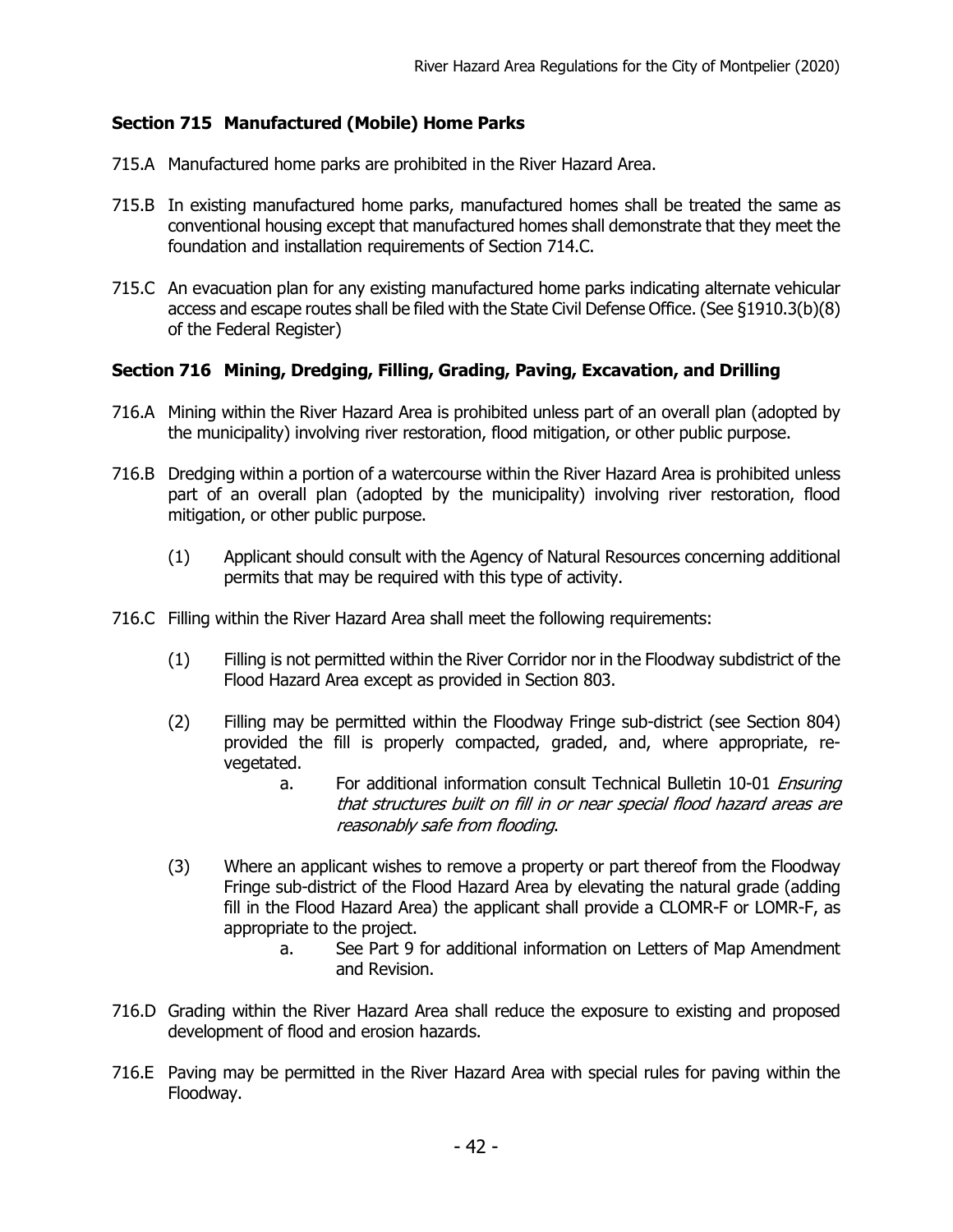- (1) As development in Floodways cannot result in any increase in flood levels (0.00 feet) during the occurrence of the base flood (see Section 803), any paving in the Floodway shall be completed using a "mill and fill" approach or other method that will not result in increased flood levels.
- 716.F Excavation may be permitted in the River Hazard Area provided the excavation reduces the exposure to flood and erosion hazards.
- 716.G Except for water wells, drilling wells within the River Hazard Area is prohibited.
	- (1) Regulation of public and private domestic water wells are pre-empted by the State of Vermont Department of Environmental Conservation. Applicants to Vermont DEC for well construction shall notify the state if a well is proposed within the River Hazard Area.

#### Section 717 Public Infrastructure

- 717.A Bridges, culverts, channel management activities, or public projects which are functionally dependent on stream access or crossing are permitted in the River Hazard Area provided they are part of an overall plan (adopted by the municipality).
- 717.B Public and private stream crossings (bridges and culverts) must be designed and built to pass 100 year flood event (Q-100).
- 717.C Public utilities may be placed underground where a licensed professional engineer certifies that there will be no change in grade and the utilities will be adequately protected from scour.

#### Section 718 Recreational Vehicles

718.A Storage or use of recreational vehicles is prohibited in the River Hazard Area.

#### Section 719 Subdivisions

- 719.A The subdivision of land within the River Hazard Area is allowed only if it can be demonstrated by the applicant that each parcel created will have some permissible use.
	- (1) Each new parcel, for instance, shall have sufficient areas outside of the Floodway or River Corridor which is suitable for development.
- 719.B No subdivision shall be approved where dryland access is not available for emergency service vehicles.
- 719.C Where a parcel in a subdivision is not intended for future development (e.g. sale to a land trust for conservation purposes) the subdivision may be permitted provided the permit clearly reflects that the parcel is for conservation purposes only.
- 719.D An evacuation plan for any existing subdivisions indicating alternate vehicular access and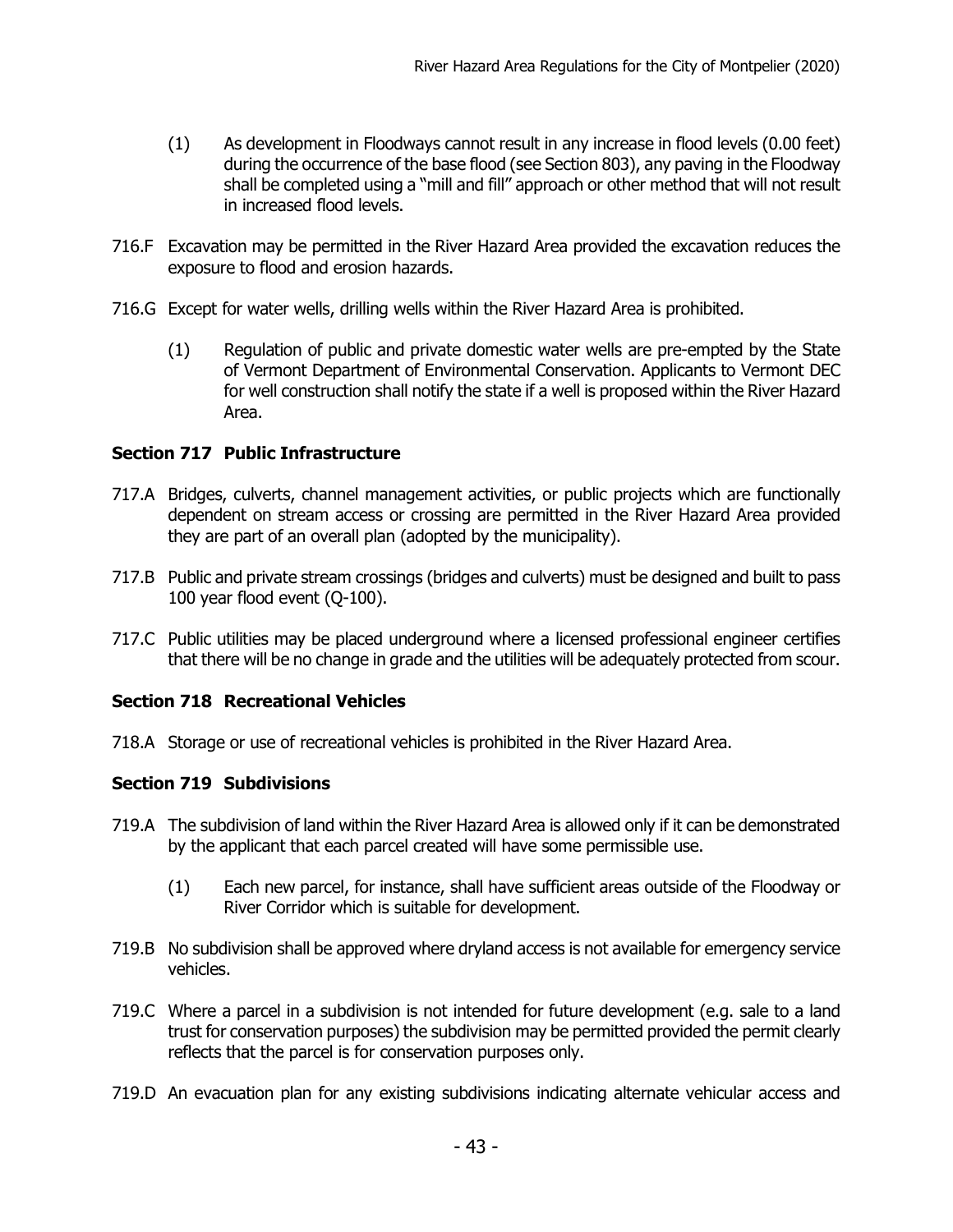escape routes shall be filed with the State Civil Defense Office. (See §1910.3(b)(8) of the Federal Register)

- 719.E All subdivision proposals shall:
	- (1) be consistent with the need to minimize flood damage within flood-prone areas;
	- (2) have all public and private utilities and facilities, such as sewer, gas, electrical, and water systems are located and constructed to minimize or eliminate flood damage;
	- (3) adequately drain the site to reduce exposure to flood hazards.
		- a. Applicants shall submit a site plan that accounts for local drainage from and onto adjoining properties and that protects the buildings (or proposed building sites) from local drainage flows (see FEMA 511 Reducing Damage from Localized Flooding - Chapter 4).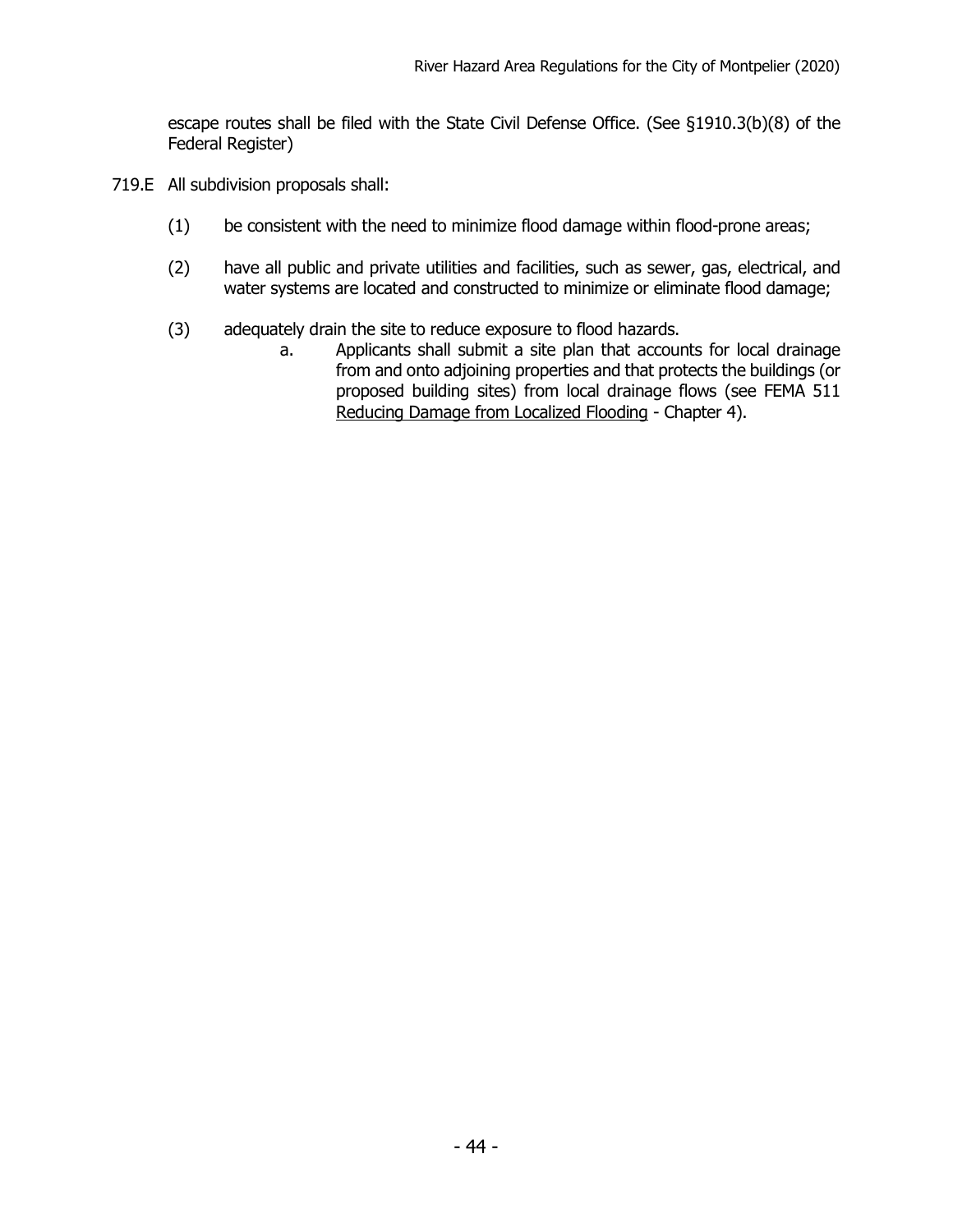### PART 8. FLOOD HAZARD AREA & RIVER CORRIDOR STANDARDS

### Chapter 800 Flood Hazard Area District & Sub-District Standards

#### Section 801 Flood Hazard Area

- 801.A Note regarding state and federal requirements. Except as limited by state law (24 V.S.A. §4413), the mandatory provisions of state and federal law for continued City participation in the NFIP are hereby adopted by reference and shall be applied in the review of any development in this district.
- 801.B Development required to meet Flood Hazard Area standards shall be reasonably safe from flooding. As such, regardless of sub-district, the following requirements apply:
	- (1) Standard. Development shall be designed, operated, maintained, modified, and adequately anchored to prevent flotation, collapse, release, or lateral movement of the structure resulting from hydrodynamic and hydrostatic loads including the effects of buoyancy.
		- a. In shallow flooding and low velocity flows, normal construction practices should suffice for anchoring structures to their foundations and for foundation design. The anchoring and foundation plan shall be reviewed by the City Building Inspector with a recommendation provided to the Administrative Officer.
		- b. In higher velocity areas (where flows are faster than 5 feet per second) or in deeper flooding (where flood depths are more than 3.0 feet) certification from a licensed architect or engineer is required stating "the structure is anchored adequate to prevent flotation, collapse and lateral movement during the base flood" and that "the foundation is adequately protected against hydrodynamic and hydrostatic forces and protected against erosion and scour."
		- c. There are specific anchoring requirements for manufactured homes (See Section 714).
	- (2) Standard. Development shall be constructed of material resistant to flood damage.
		- a. Development below DFE shall meet the requirements in FEMA Technical Bulletin 2 Flood Damage–Resistant Materials Requirements.
		- b. The City also enforces the Vermont Building Code which incorporates ASCE 24 Flood Resistant Design and Construction therefore those standards may be used to demonstrate compliance with this requirement.
	- (3) Standard. Development shall be constructed by methods and practices that minimize flood damage.
		- a. The City enforces the Vermont Building Codes which will cover most standard development practices. Special situations should consult appropriate FEMA documents for guidance such as:
			- i. FEMA P-259, Engineering Principles and Practices for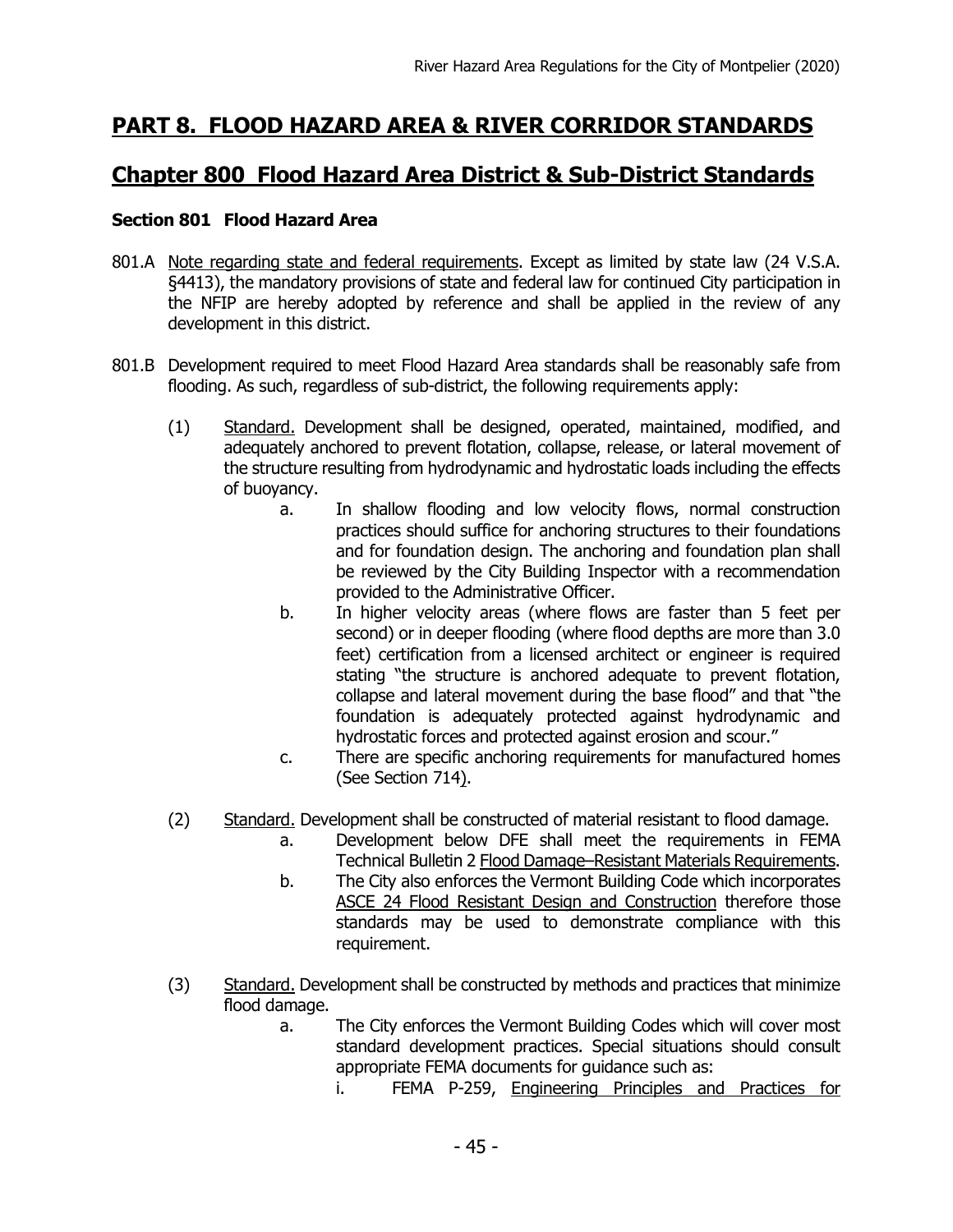Retrofitting Flood-Prone Residential Structures;

- ii. FEMA 102, Floodproofing Non-Residential Structures;
- iii. FEMA P-312, Homeowners Guide to Retrofitting.
- (4) Standard. Development shall be constructed with electrical, heating, ventilation, plumbing, and other service facilities that are designed and/or located so as to prevent water from entering or accumulating within the components during conditions of flooding.
	- a. Development involving utilities shall meet the requirements in appropriate FEMA documents such as FEMA 348, Protecting Building Utilities from Flood Damage.
- (5) Standard. Development sites shall be adequately drained to reduce exposure to flood hazards.
	- a. Building sites should be graded to create positive drainage away from buildings.
	- b. The lowest floor of buildings should be at least one foot higher than the street (see FEMA 511 Reducing Damage from Localized Flooding - Chapter 4).
	- c. Conformance with the stormwater requirements within the Montpelier Unified Development Regulations may be used as evidence to meet the drainage requirements (See Section 3006).
- (6) Standard. Water supply systems shall be designed to minimize or eliminate infiltration of floodwaters into the systems.
	- a. Development of water utilities shall meet the requirements in appropriate FEMA documents such as FEMA 348, Protecting Building Utilities from Flood Damage.
- (7) Standard. Sanitary sewage systems shall be designed to minimize or eliminate infiltration of flood waters into the systems and discharges from the systems into flood waters.
	- a. Development of sanitary sewer utilities shall meet the requirements appropriate FEMA documents such as FEMA 348, Protecting Building Utilities from Flood Damage.
- (8) Standard. On-site disposal systems shall be located to avoid impairment to them or contamination from them during flooding.
	- a. Regulation of on-site septic systems are pre-empted by the State of Vermont Department of Environmental Conservation. Applicants to Vermont DEC for an on-site disposal permit shall notify the state of the presence of flood hazards.

### Section 802 Zone A- Sub-District Regulations

802.A All development required to meet Flood Hazard Area standards in Zone A shall meet the following: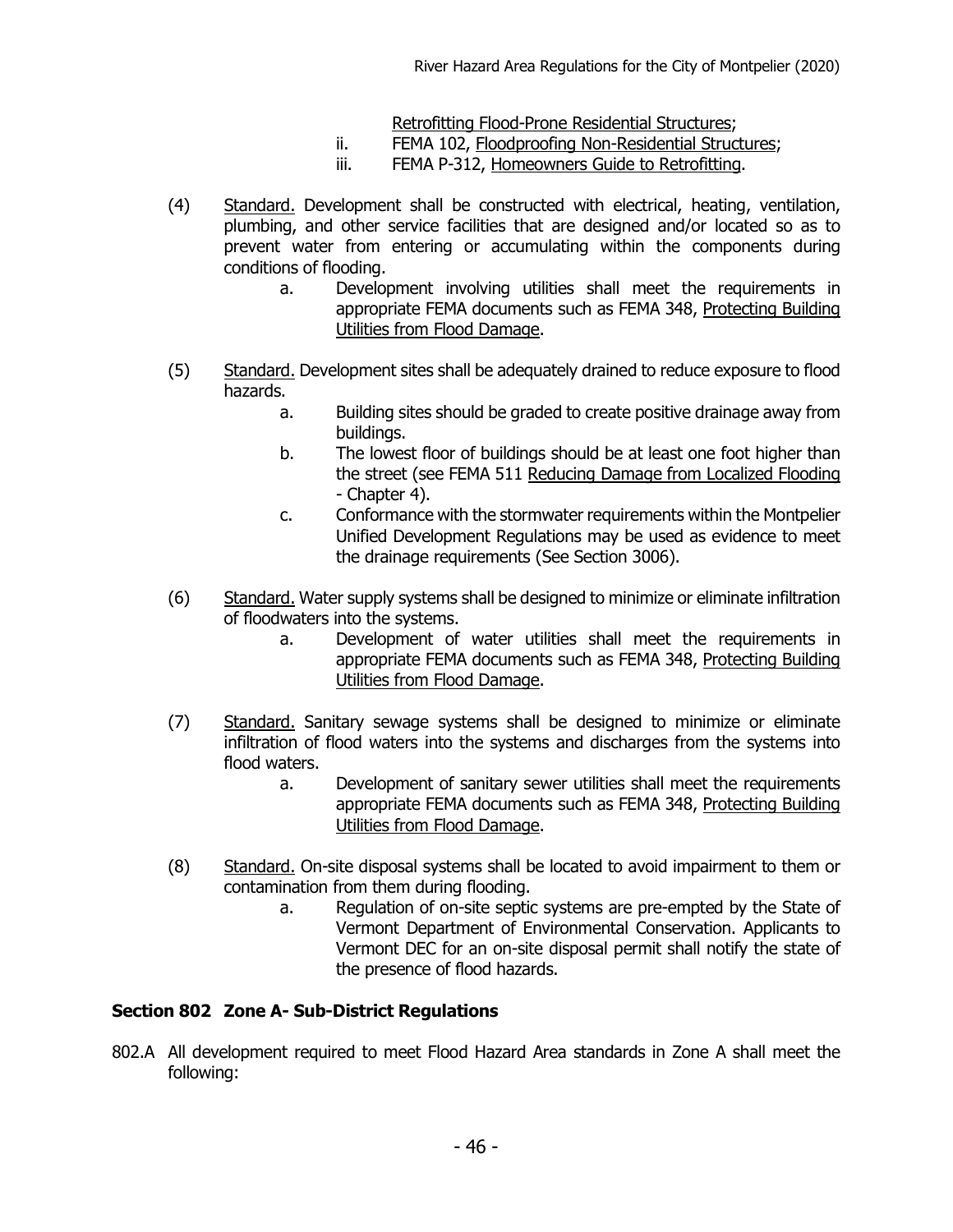- (1) Requirement. Development within Zone A shall meet the requirements of development within the Zone AE- Floodway Sub-District (Section 803) unless and until the applicant provides a hydrologic and hydraulic analyses to delineate the Zone A into Floodway and Floodway Fringe sub-districts.
	- a. The demonstration must be supported by technical data that conforms to standard hydraulic engineering principles and certified by a professional engineer.
	- b. Once delineated into Floodway and Floodway fringe sub-districts, those provisions shall apply.

#### Section 803 Zone AE-Floodway Sub-District Regulations

- 803.A Requirement. Development within the Floodway is prohibited except as outlined below.
- 803.B Requirement. Development within the Floodway sub-district shall not be approved unless the applicant provides a hydrologic and hydraulic analysis, performed by a registered engineer in accordance with standard engineering practices, certifying that the proposed development:
	- (1) Will not result in any increase in flood levels (0.00 feet) during the occurrence of the base flood; and
	- (2) Will not increase any risk to surrounding properties, facilities, or structures from erosion or flooding.
- 803.C Requirement. The hydrologic and hydraulic analysis in Section 803.B may be waived by the Administrative Officer under the flowing conditions:
	- (1) Where the proposed development does not increase the exterior dimensions (i.e. footprint) of an existing structure, development may be approved without a hydrologic and hydraulic analysis.
	- (2) Utilities may be placed underground and the hydrologic and hydraulic analyses may be waived by the Administrative Officer, where a registered professional engineering certifies that there will be no change in grade and the utilities will be adequately protected from erosion and scour.
- 803.D Requirement. Where development has met the requirements in Section 803.B or Section 803.C to allow development in the Floodway, the development is also required to meet the regulations in Section 804.
- 803.E Requirement. Landfilling, parking recreational vehicles (See Section 718), junkyards, and storage areas or facilities for floatable materials, chemicals, explosives, flammable liquids, or other hazardous or toxic materials are strictly prohibited within the Floodway.

#### Section 804 Zone AE-Floodway Fringe Sub-District Regulations

804.A Requirement. Development within the Floodway Fringe is regulated based on the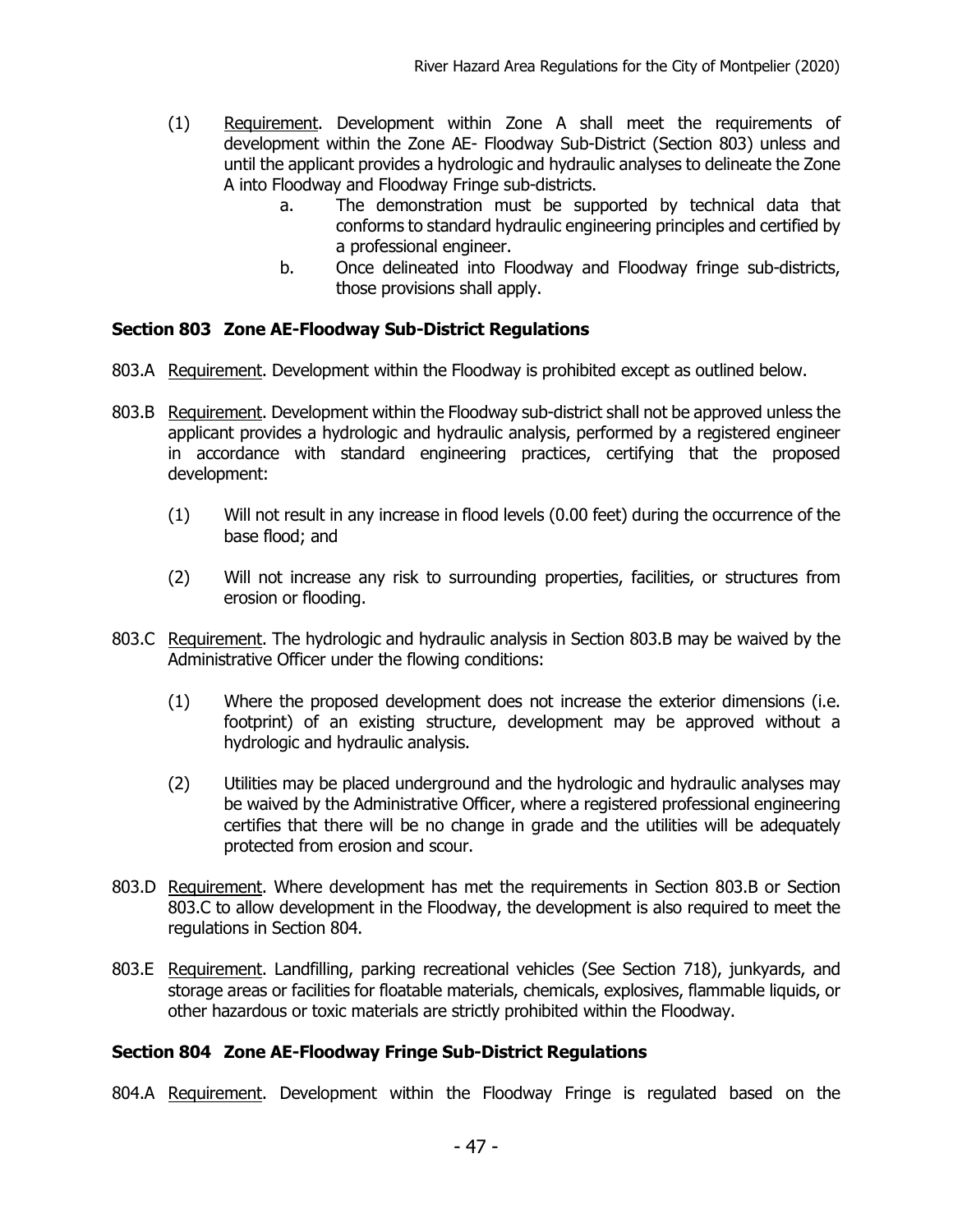classification of use- either residential or non-residential:

- (1) Residential structures. All development of residential structures including manufactured homes shall meet the following:
	- a. The lowest floor, including basement, of all new and substantially improved structures shall be elevated at or above the DFE. This can be achieved in one of three ways:
		- i. Elevated on fill. This is typical for slab construction or where structures are to be placed at grade and tied down. This is not an appropriate technique for primary structures due to the risk of scour and erosion undermining the structure.
		- ii. Elevated on piles, posts, piers or columns. This technique is typically used in areas with high velocity.
		- iii. Elevated on walls or a crawlspace. The third technique is to build on solid walls (i.e. slab on stem wall foundation or elevate building over crawlspace).
	- b. Unless stricter rules are described in this section, FEMA NFIP guidance such as the NFIP Flood Plain Management Requirements- Desk Reference and FEMA 54- Elevated Residential Structures shall be used to guide design and construction considerations.
- (2) Non-Residential structures. All development of non-residential structures shall meet one of the following:
	- a. Elevation. Non-residential structures shall be elevated as required above (Section 8.04.A(1)). This is the preferred alternative for all structures.
	- b. Dry-proofing. Non-residential structures, together with their attendant utilities and sanitary facilities, which are proposed to be dry-proofed shall be designed to be watertight below the DFE with walls substantially impermeable and with structural components having the capability of resisting hydrostatic and hydrodynamic loads and effects of buoyancy.
		- i. A permit for a structure proposed to be dry-proofed shall not be issued until a registered engineer or architect has certified that the design and proposed methods of construction are in accordance with accepted standards of practice for meeting the provisions of this subsection.
		- ii. While dry-proofing is not the preferred alternative, it is many times the most appropriate solution for nonconforming non-residential buildings.
	- c. Unless stricter rules are described in this section, FEMA NFIP guidance such as the NFIP Flood Plain Management Requirements- Desk Reference and FEMA 102- Floodproofing Non-Residential Structures shall be used to guide design and construction considerations.
- (3) Fully enclosed areas below lowest floor. All development which has fully enclosed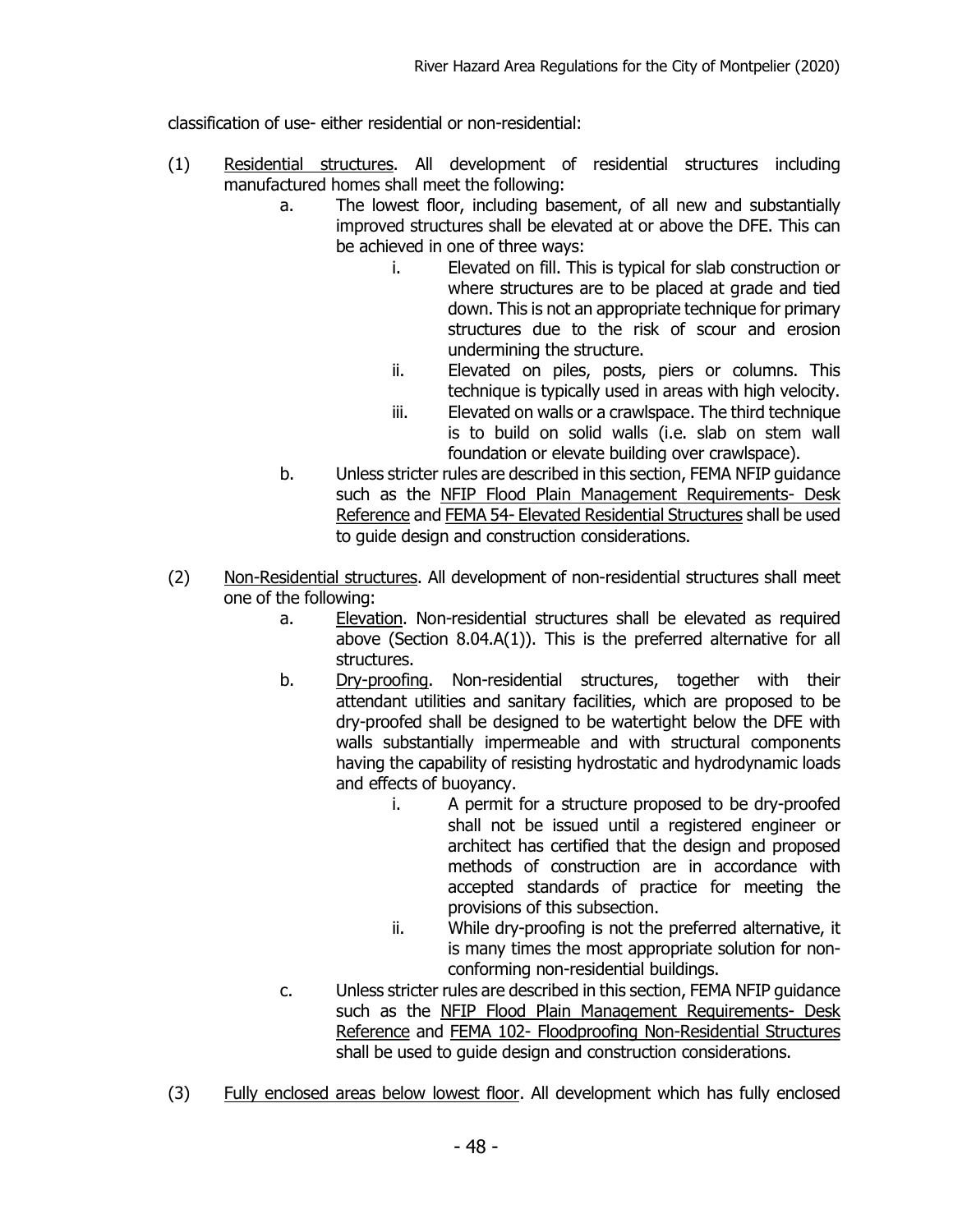areas that are below base flood elevation may be permitted provided:

- a. These areas are solely used for parking vehicles, storage, or structure access.
- b. These areas shall be designed to automatically equalize hydrostatic flood forces on exterior walls by allowing for the entry and exit of floodwaters. Designs for meeting this requirement must be certified by a registered engineer or architect and include the following minimum criteria:
	- i. A minimum of 2 openings having a total net area of not less than 1 square inch for every square foot of enclosed area subject to flooding shall be provided.
	- ii. The bottom of all openings shall be no higher than 1 foot above grade.
	- iii. Openings may be equipped with screens, louvers, valves, or other coverings provided that they permit the automatic entry and exit of floodwaters.
- (4) Storage of materials and equipment. Storage of materials shall meet the following:
	- a. Junkyards are strictly prohibited from the Floodway Fringe.
	- b. Other than fuel tanks (see Section 713), storage of floatable, hazardous, or toxic materials is prohibited from the Floodway Fringe.
	- c. Equipment stored in the Floodway Fringe should be limited to low damage items that will not suffer flood damage or equipment that can be conveniently moved. Floatable items shall be contained within a structure or fenced area to prevent escape.

### Chapter 810 River Corridor Regulations

### Section 811 River Corridor District

- 811.A Requirement. Development within the River Corridor is prohibited unless expressly allowed elsewhere in these regulations or as outlined below:
	- (1) At grade accessory structures such as patios, parking lots, driveways, and sidewalks may be permitted.
	- (2) Accessory structures may be permitted provided the structures meet the requirements of Section 711.D.
	- (3) Fences may be permitted provided the fence is no closer than 25 feet to the top of bank.
	- (4) Any new, replacement or substantially improved foundations must have a registered engineer or architect design the foundation and certify that the design and proposed methods of construction are in accordance with Vermont Building Codes, the Vermont Residential Codes, or ASCE 24.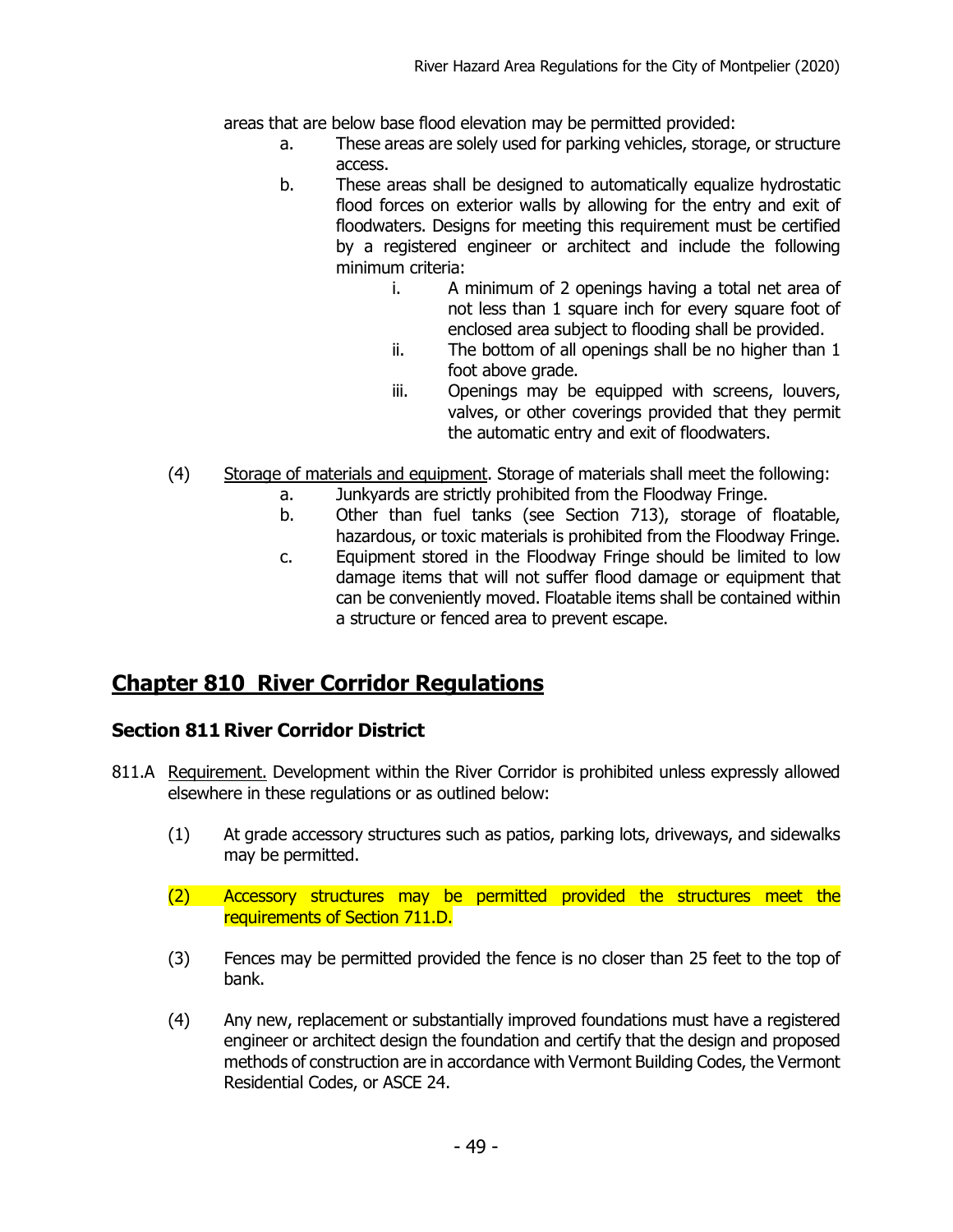### PART 9 LETTERS OF MAP AMENDMENT AND REVISION

### Chapter 900 Letters of Map Amendment and Revision

#### Section 901 General Information Regarding LOMAs, LOMR-Fs, & LOMRs

- 901.A As a part of FEMAs responsibility in implementing the NFIP, three procedures have been established to address critical components of the program. The three types of applications each have separate procedures for proposed and existing scenarios. The six Letters are:
	- $(1)$  Letter of Map Amendment (LOMA). A letter from FEMA stating that an existing structure or parcel of land that has not been elevated by fill would not be inundated by the base flood. This is generally used for existing properties where it is believed that the FIRM map is incorrectly drawn therefore a structure or piece of land is mapped as being in the Flood Hazard Area but upon review by a surveyor or engineer it is found to above the base flood elevation.
	- (2) Conditional Letter of Map Amendment (CLOMA). A letter from FEMA stating that a proposed structure that is not to be elevated by fill would not be inundated by the base flood if built as proposed. This is used in similar situations as a LOMA except that it involves proposed rather than existing structures or pieces of land.
	- (3) Letter of Map Revision based on Fill (LOMR-F). A letter from FEMA stating that an existing structure or parcel of land that has been elevated by fill would not be inundated by the base flood. This is generally required after an area in the Flood Hazard Area has been filled, in accordance with FEMA construction standards, resulting in land that is now above the base flood elevation.
	- (4) Conditional Letter of Map Revision based on Fill (CLOMR-F). A letter from FEMA stating that a parcel of land or proposed structure that will be elevated by fill would not be inundated by the base flood if fill is placed on the parcel as proposed or the structure is built as proposed. This is generally required by applicants seeking to fill in the Flood Hazard Area to make it suitable for development.
	- (5) Letter of Map Revision (LOMR). A letter from FEMA officially revising the current FIRM map to show changes to the flood plains, Floodways, or flood elevations.
	- (6) Conditional Letter of Map Revision (CLOMR). A letter from FEMA commenting on whether a proposed project, if built as proposed, would meet minimum NFIP standards or proposed hydrology changes. Similar to LOMR requests, these are generally used with proposed changes to BFE determinations.
- 901.B It is the responsibility of the applicant to secure all required Letters from FEMA. Information provided herein should not be interpreted to be the rules that FEMA will use. Always contact FEMA for full details.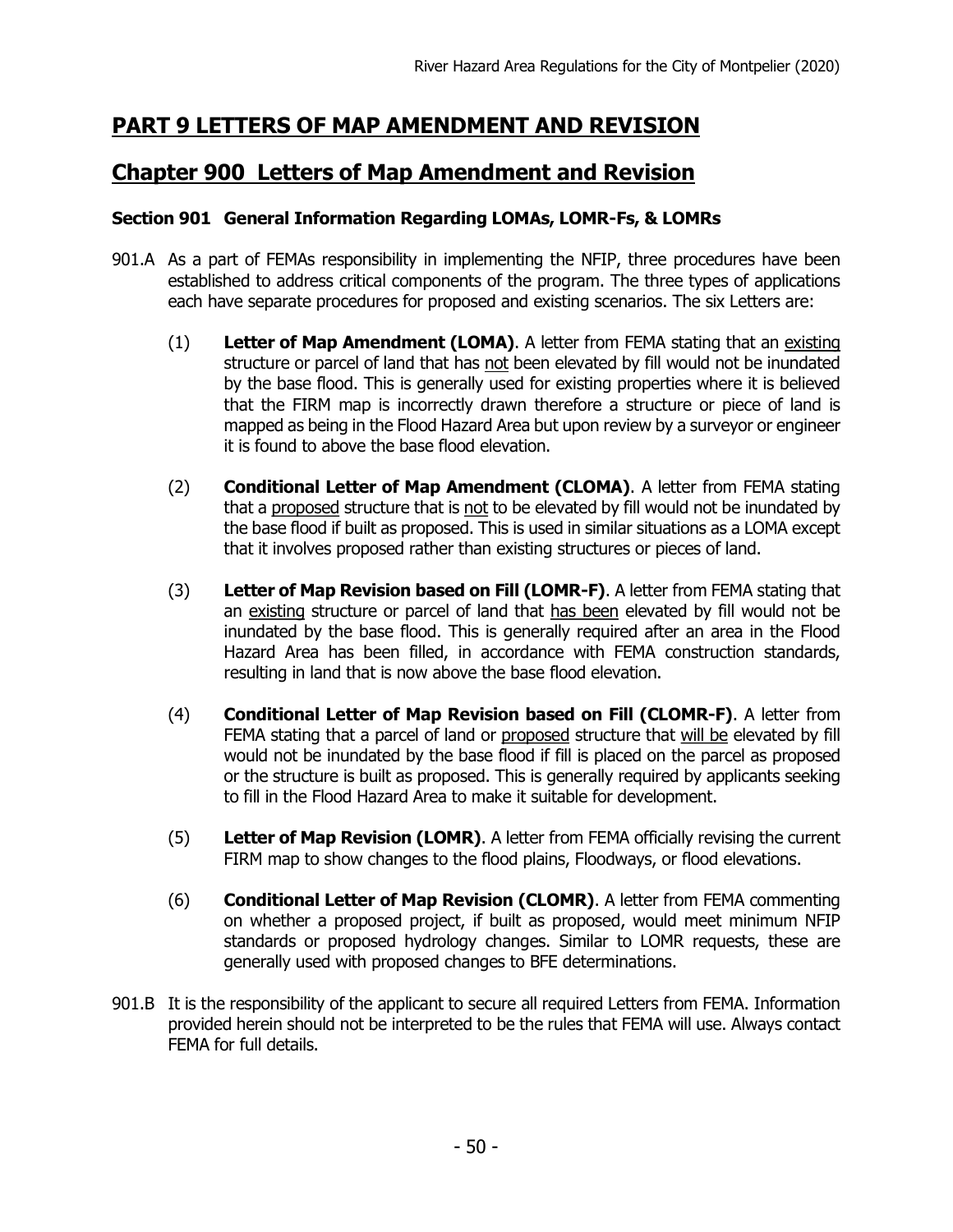#### Section 902 LOMAs and CLOMAs

- 902.A Where FEMA approves a LOMA the proposal or structure shall no longer be considered to be within the Flood Hazard Area and therefore no longer is required to meet the Flood Hazard Area provisions of these River Hazard Area Regulations.
- 902.B All LOMAs and CLOMAs, including final elevation certificates, shall be recorded by the Administrative Officer according to Chapter 230.

#### Section 903 LOMR-F and CLOMR-F

- 903.A Not all fill requires a LOMR-F. Only applications where the developer proposes to use fill to remove the structure from the Flood Hazard Area is required to receive a LOMR-F.
- 903.B Filing CLOMR-F and LOMR-F applications. As a part of the CLOMR-F application, the Community Acknowledgement Form (Form 3) must be included. The Administrative Officer is required to sign this form and may, at his or her discretion, request comments from the DRB prior to returning the form to the applicant.
	- (1) Applicants are hereby informed that local requirements may be stricter than those required by FEMA. Where an application for a CLOMR-F or LOMR-F is requested which does not meet the stricter local requirements, the Administrative Officer shall make such comments on the Form and return the application to the applicant.
- 903.C **IMPORTANT NOTES REGARDING CLOMA-F and LOMA-F**. Approval of a CLOMA-F or LOMA-F is not a substitute for a River Hazard Area Development permit. Approval of a CLOMA-F or LOMA-F is evidence in an application for a River Hazard Area Development permit. A River Hazard Area Development permit is required prior to any filling of the Flood Hazard Area.
	- (1) Once a CLOMR-F is approved by FEMA, a local application may be made to place fill in the Flood Hazard Area. The Administrative Officer shall review the CLOMR-F to ensure it meets the local regulations regarding filling of the Flood Hazard Area. Once the applicant has received the River Hazard Area Development permit, then the applicant may fill the Flood Hazard Area as described in the permit.
	- (2) Upon completion of the filling, the applicant must apply for the LOMR-F from FEMA prior to any applications to develop the filled site. As a part of the application for the LOMR-F, an elevation certificate is required.
	- (3) Once FEMA approves the LOMR-F the proposal shall no longer be considered to be within the Flood Hazard Area and therefore no longer is required to meet the provisions of these Flood Hazard Area Regulations.
- 903.D All LOMR-Fs and CLOMR-Fs, including final elevation certificates, shall be recorded by the Administrative Officer according to Chapter 230.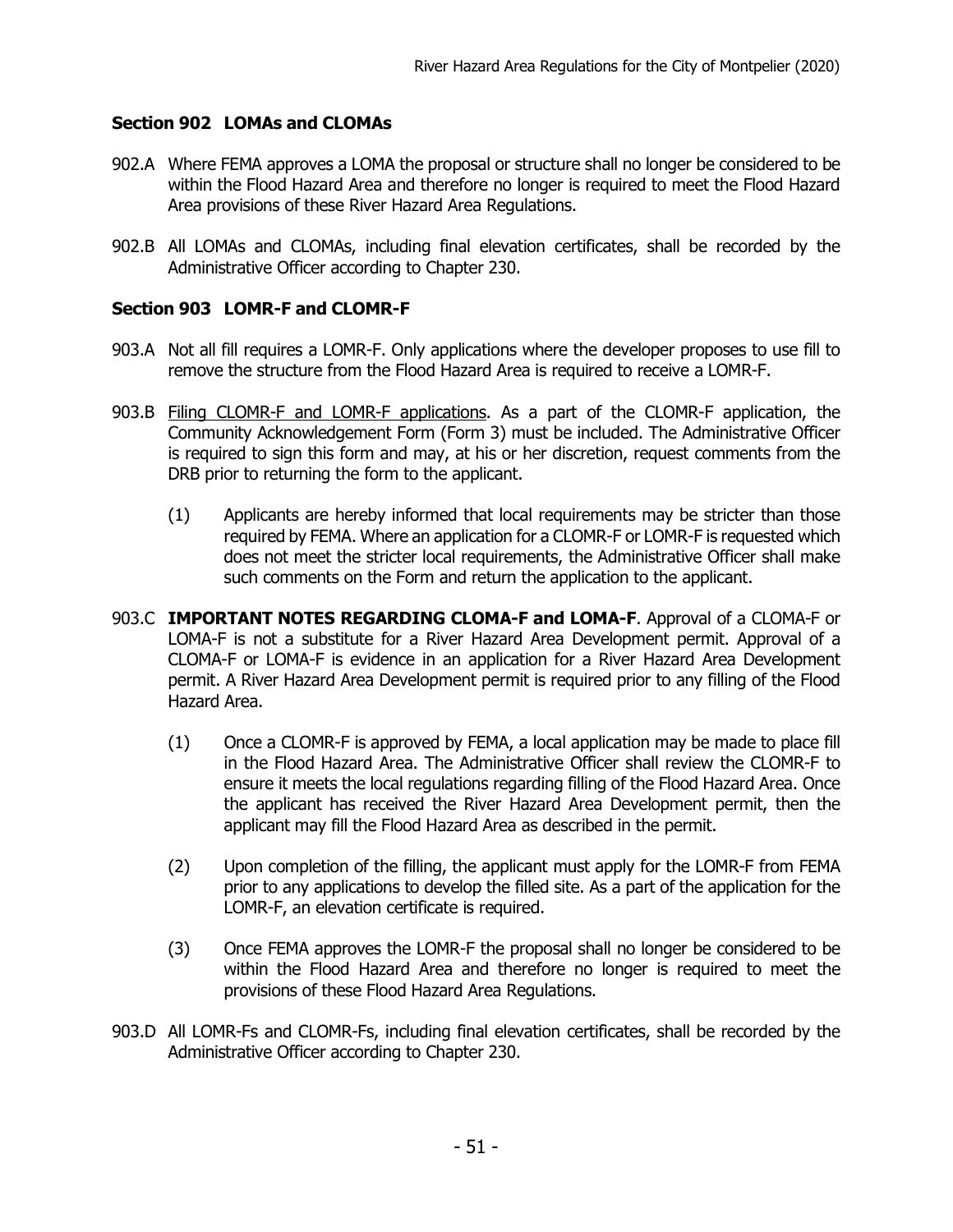#### Section 904 LOMR and CLOMR

- 904.A The City of Montpelier will require an application for a CLOMR prior to any application for a LOMR. These are letters from FEMA officially revising the current FIRM map to change floodplain and Floodway delineations or to alter or set base flood elevations at a location. The applicant will still be required to meet all provisions of this regulation in pursuit of the CLOMR or LOMR.
- 904.B Filing CLOMR and LOMR applications. As a part of the CLOMR application, the Community Acknowledgement Form (Form 3) must be included. The Administrative Officer is required to sign this form and may, at his or her discretion, request comments from the DRB prior to returning the form to the applicant.
	- (1) Applicants are hereby informed that local requirements may be stricter than those required by FEMA. Where an application for a CLOMR or LOMR is requested which does not meet the stricter local requirements, the Administrative Officer shall make such comments on the Form and return the application to the applicant.
- 904.C A permit cannot be issued for a project where a lower base flood elevation is proposed by a CLOMR until the final LOMR has been issued. A permit can be issued for the portion of the project not dependent on the changes that will result from the LOMR and condition the full permit upon receipt of the final LOMR.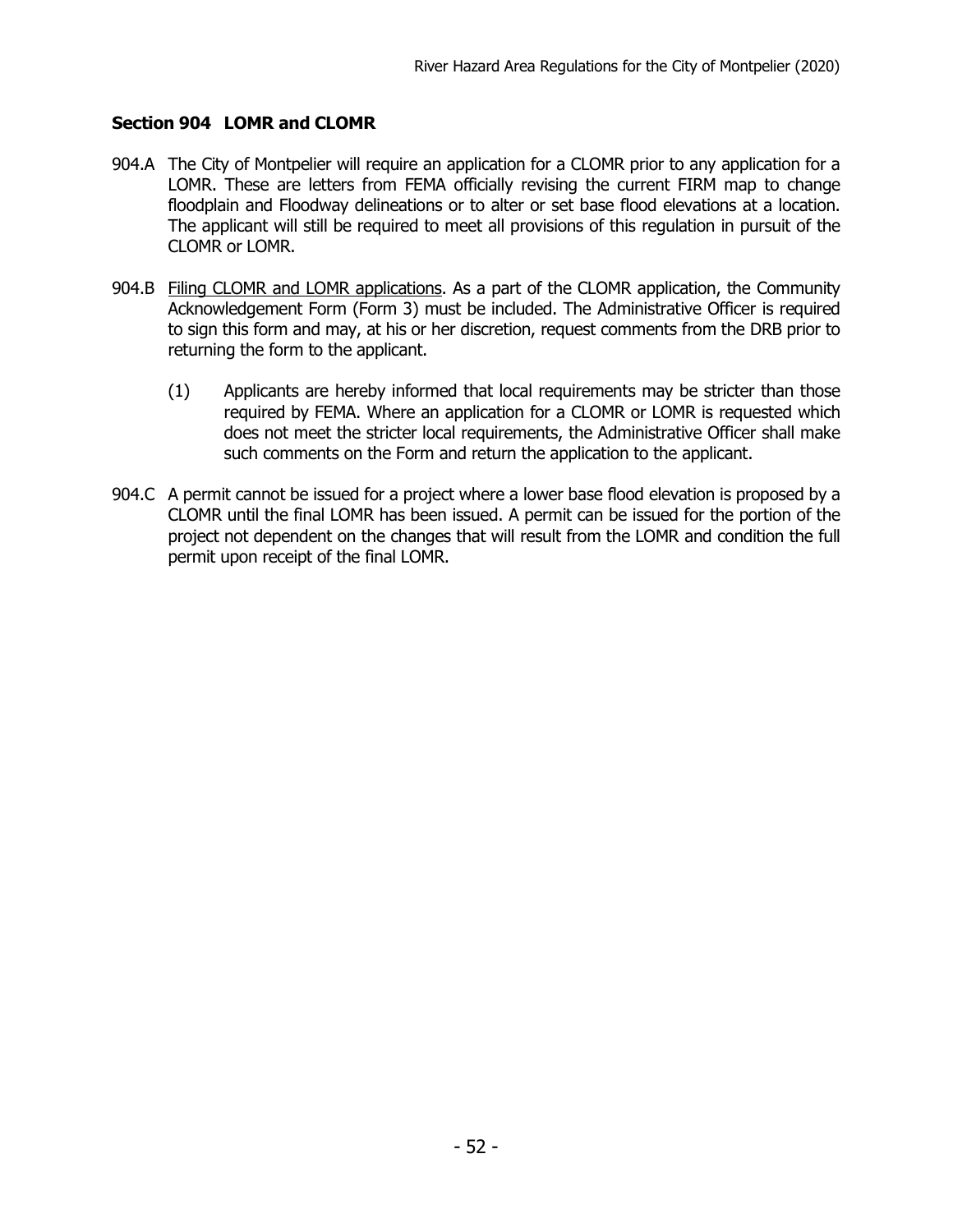## PART 10. DEFINITIONS

#### Section 1001 Interpretation of Definitions

- 1001.A For the purpose of these regulations, the terms below shall have the following meanings unless a different meaning clearly appears from the context. Where a term is not defined herein, the definitions of the NFIP program and 44 CFR §59.1 may be applied.
	- (1) AAP is abbreviation for Accepted Agricultural Practices as defined by the Commissioner of Agriculture.
	- (2) Accessory Structure is a structure which is: 1) detached from and clearly incidental and subordinate to the principal use of structure on a parcel, 2) located on the same parcel as the principal structure or use, and 3) clearly and customarily related to the principal structure or use. For residential uses these include, but may not be limited to garages (two car detached garages and smaller), garden and tool sheds, play houses, and above ground swimming pools.
	- (3) Accessory Use is a use which is customarily incidental and subordinate to the principal use of the lot or parcel of land, is located on the same lot or parcel as the primary use and is clearly related to the principal use.
	- (4) Act means the Vermont Planning and Development Act 24 V.S.A., Chapter II7.
	- (5) Adjoining Landowner means any person owning land contiguous to the proposed development including land separated by a road or road right of way.
	- (6) Administrative Officer shall mean the River Hazard Area Administrative Officer, or the assistant Administrative Officer appointed in accordance with the provisions of Chapter 200 of these regulations.
	- (7) Area of special flood hazard is the same as Flood Hazard Area.
	- (8) Base flood means a flood having a one percent chance of being equaled or exceeded in any given year (l00 year flood).
	- (9) Base Flood Elevation (BFE) is the height of the base flood, usually in feet, in relation to the National Geodetic Vertical Datum of 1929, the North American Vertical Datum of 1988, or other datum referenced in the Flood Insurance Study report, or average depth of the base flood, usually in feet, above the ground surface.
	- (10) Basement means any area of a structure having its floor elevation below ground level on all sides.
	- (11) BFE is an abbreviation for Base Flood Elevation
	- (12) BMP is abbreviation for Best Management Practices as defined by the Commissioner of Agriculture.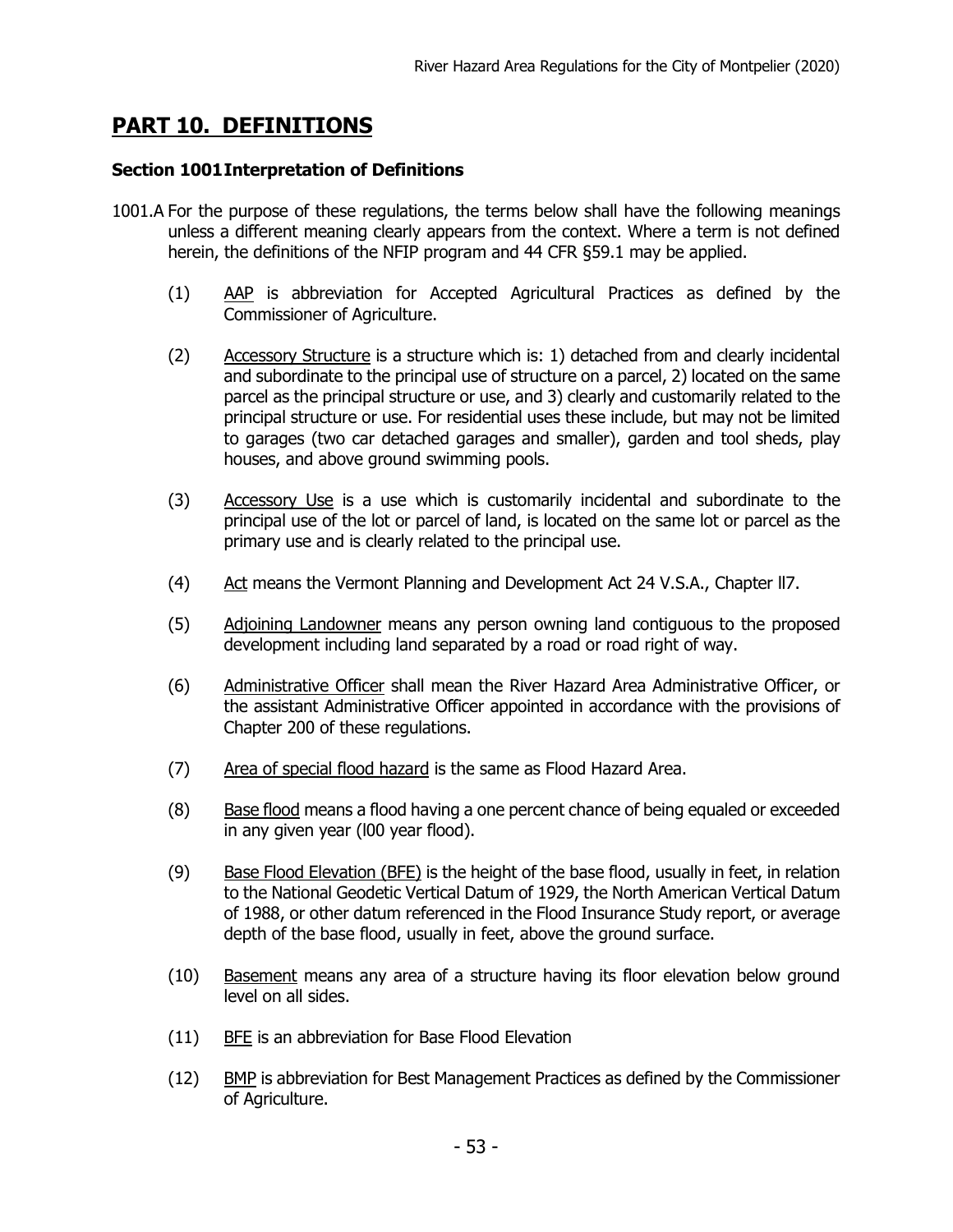- (13) Building means a structure, not readily moveable, consisting of a roof supported by columns or walls intended for the shelter or enclosure of persons, animals, or personal property including any storage tanks.
- (14) City means the City of Montpelier.
- (15) Demolished means the intentional deconstruction of a structure.
- (16) Design Flood Elevation (DFE) is the regulatory flood elevation adopted by the community that is the base flood elevation, at a minimum, and may include any additional freeboard as adopted by the community. (See section 644).
- (17) Destroyed means the unintentional loss of a structure.
- (18) Development means any human-made change to improved or unimproved real estate including but not limited to:
	- a. Construction, reconstruction, relocation, and placement of buildings and other structures;
	- b. Mining, dredging, filling, grading, paving, excavation and drilling operations;
	- c. The outdoor storage of equipment or materials;
	- d. Any change in use from residential to non-residential (or vice versa) of any structure or land or part thereof;
	- e. The division of a parcel containing lands within the Flood Hazard Area into two or more parcels including boundary line adjustments.
- (19) DFE is the abbreviation for Design Flood Elevation. (See section 644).
- (20) DRB is abbreviation for the City of Montpelier Development Review Board.
- (21) Farming means (10 V.S.A. §6001(22)):
	- a. the cultivation or other use of land for growing food, fiber, Christmas trees, maple sap, or horticultural or orchard crops; or
	- b. the raising, feeding, or management of livestock, poultry, fish, or bees; or
	- c. the operation of a greenhouse; or
	- d. the production of maple syrup; or
	- e. the on-site storage, preparation and sale of agricultural products or wastes produced on the farm; or
	- f. the on-site production of fuel or power from agricultural products or wastes produced on the farm; or
	- g. the raising, feeding, or management, of four or more equines owned or boarded by the farmer, including training, showing, and providing instruction and lessons in riding, training, and the management of equines.
- (22) Farm structure is a building for housing livestock, raising horticultural or agronomic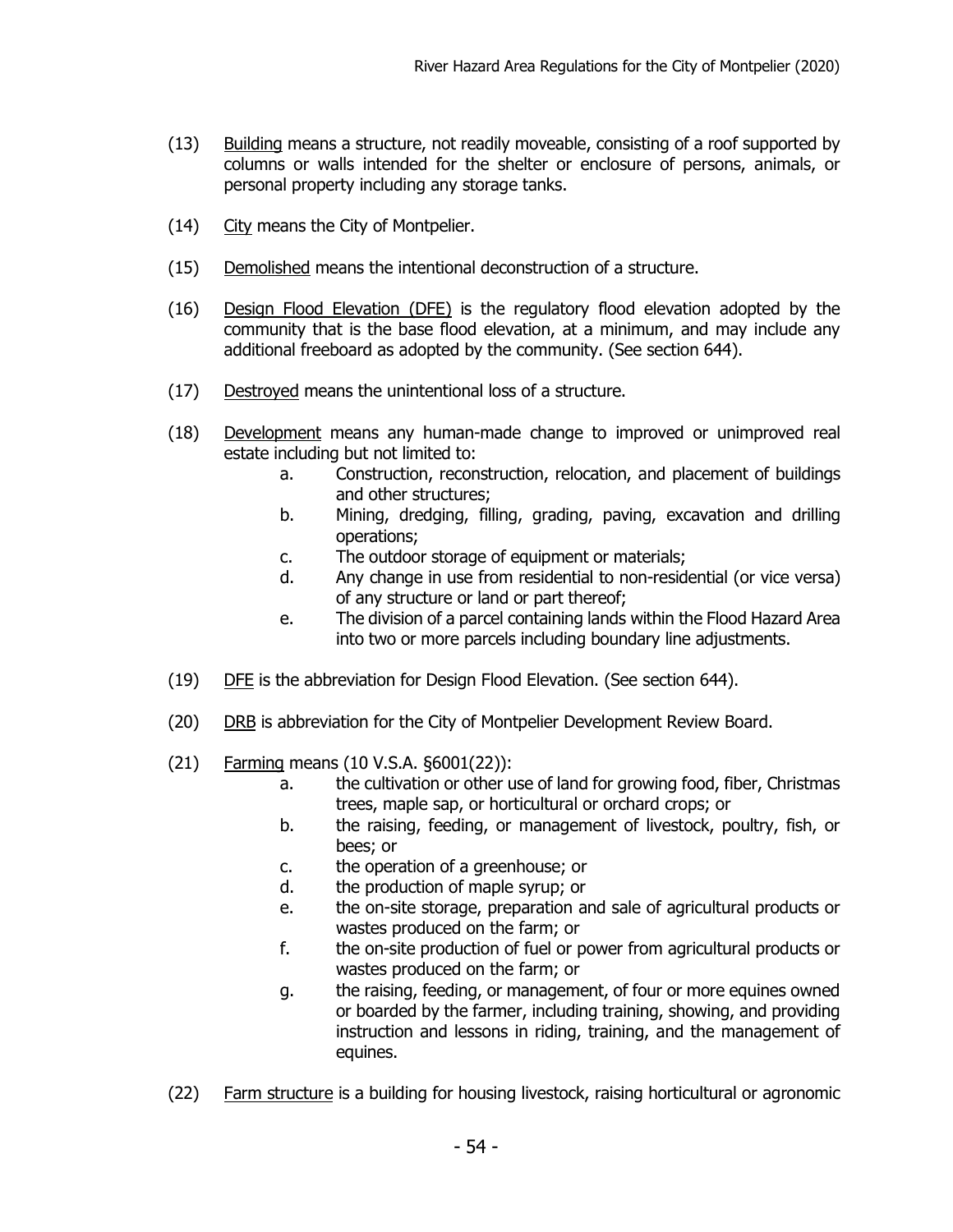plants, or carrying out other practices associated with farming but excluding a dwelling for human habitation [§4413(d)].

- (23) FBFM is abbreviation for Flood Boundary and Floodway Map.
- (24) FEMA is abbreviation for Federal Emergency Management Agency.
- (25) Fill means any placed material that changes the natural grade or increases the elevation of a structure on a site.
- (26) FIRM is abbreviation for Flood Insurance Rate Map.
- (27) Flood means (a) a general and temporary condition of partial or complete inundation of normally dry land from: the overflow of inland or tidal waters; the unusual and rapid accumulation or runoff of surface waters from any source; and mudslides which are proximately caused by flooding and are akin to a river of liquid and flowing mud on the surfaces of normally dry land areas, as when earth is carried by a current of water and deposited along the path of the current. (b) The collapse or subsidence of land along the shore of a lake or other body of water as a result of erosion or undermining caused by the waves or currents of water exceeding anticipated cyclical levels or suddenly caused by an unusually high water level in a natural body of water, accompanied by a severe storm or by an unanticipated force of nature, such as a flash flood or abnormal tidal surge, or by some similarly unusual and unforeseeable event which results in flooding.
- (28) Flood Boundary and Floodway Map (FBFM) means an official map of a community, issued by the Administrator, where the boundaries of the flood, and mudslide (i.e. mudflow) - related erosion areas having special hazards have been designated as Zones A, M, and/or E.
- (29) Flood Hazard Area is the land in the flood plain within a community subject to a one percent or greater chance of flooding in any given year. The area may be designated as Zone A on the Flood Hazard Area Map. After detailed ratemaking has been completed in preparation for publication of the FIRM, Zone A usually is refined into Zones A, AO, AH, Al-30, AE or A99. The term "flood hazard area" is synonymous in meaning with the terms "area of special flood hazard" and "special flood hazard area".
- (30) Flood Insurance Rate Map (FIRM) means an official map of a community, on which the Administrator has delineated both the special hazard areas and the risk premium zones applicable to the community.
- (31) Flood insurance study means an examination, evaluation, and determination of flood hazards and, if appropriate, corresponding water surface elevations.
- (32) Flood proofing means any combination of structural and non-structural additions, changes, or adjustments to structures that reduce or eliminate flood damage to real estate or improved real property, water and sanitary facilities, structures, and their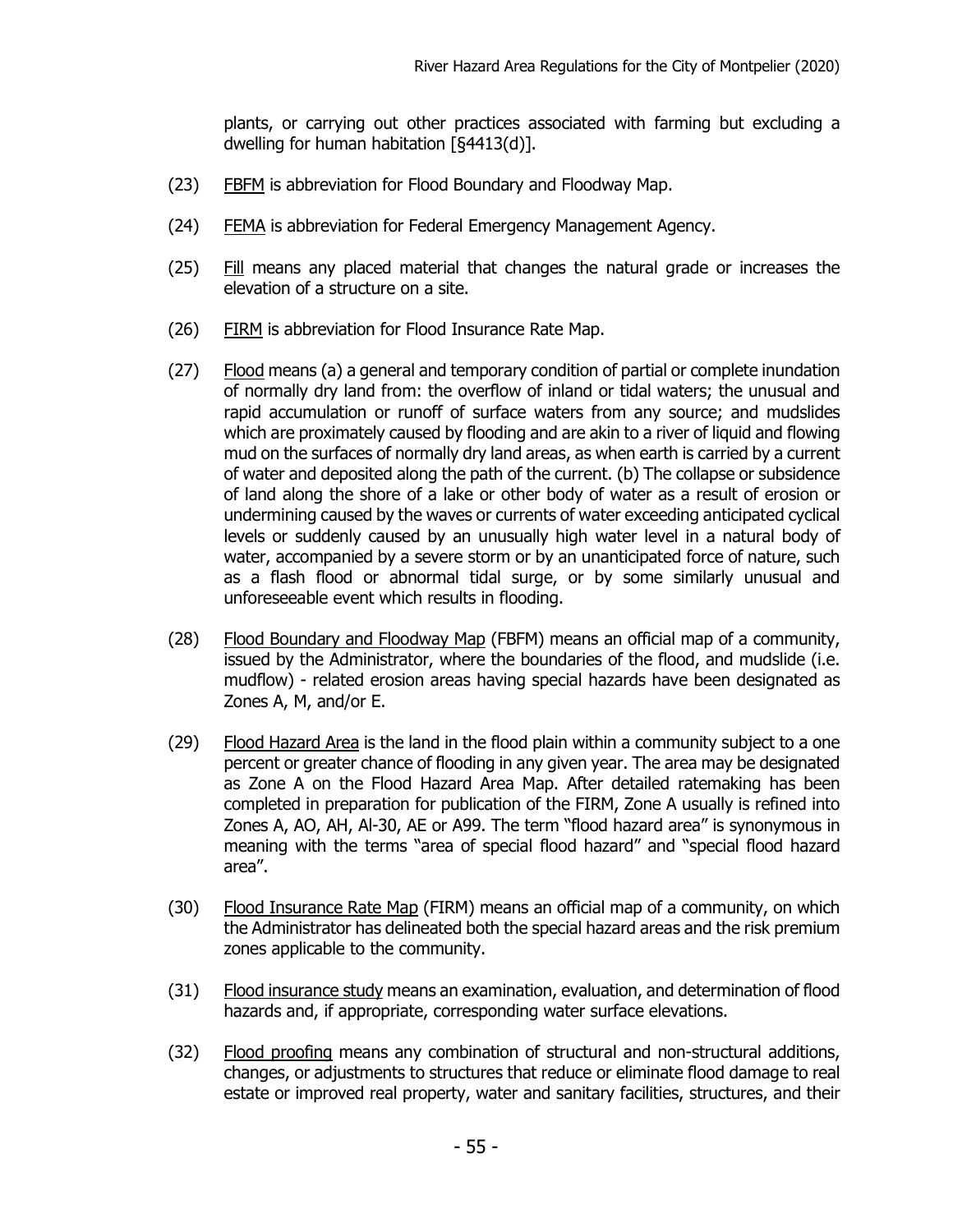contents.

- (33) Floodway means the channel of a river or other watercourse and the adjacent land areas that must be reserved in order to discharge the base flood without cumulatively increasing the water surface elevation more than one foot at any point. Also referred to as the regulatory Floodway.
- (34) Forestry is the use and management of woodlands for purposes of timber production, harvesting, and management for commercial, wildlife and/or conservation purposes. This definition specifically excludes permanent sawmills, lumber yards and other similar facilities used for the processing and/or manufacturing of wood and wood products; but may include, as accessory uses, portable sawmills and equipment used on-site in association with timber harvesting activities.
- (35) Functionally dependent use is a use that must be located or carried out close to water- such as a docking or port facility necessary for unloading of cargo or passengers, shipbuilding and ship repair.
- (36) Historic structure means any structure that is:
	- (a) listed individually in the National Register of Historic Places or preliminarily determined by the Secretary of the Interior as meeting the requirements for individual listing on the National Register;
	- (b) certified or preliminarily determined by the Secretary of the Interior as contributing to the historical significance of a registered historic district or district preliminarily determined by the Secretary of the Interior to qualify as a registered historic district;
	- (c) individually listed on the Vermont Register of Historic Places; or
	- (d) individually listed on a local inventory of historic places in communities with preservation programs that have been certified either:
		- i. by an approved state program as determined by the Secretary of the Interior; or
		- ii. directly by the Secretary of the Interior in states without approved programs.
- (37) Interested Person means anyone meeting the definition of the term as set forth in the Act [§4465(b)]. The definition includes the following:
	- a. A person owning title or property, or a municipality or solid waste management district empowered to condemn it or an interest in it, affected by law who alleges that such regulation imposes on such property unreasonable or inappropriate restrictions of present or potential use under the particular circumstances of the case.
	- b. The municipality in which the plan or a regulation of which is at issue in an appeal brought under this chapter or any municipality which adjoins such municipality.
	- c. A person owning or occupying property in the immediate neighborhood of a property that is the subject of any decision or act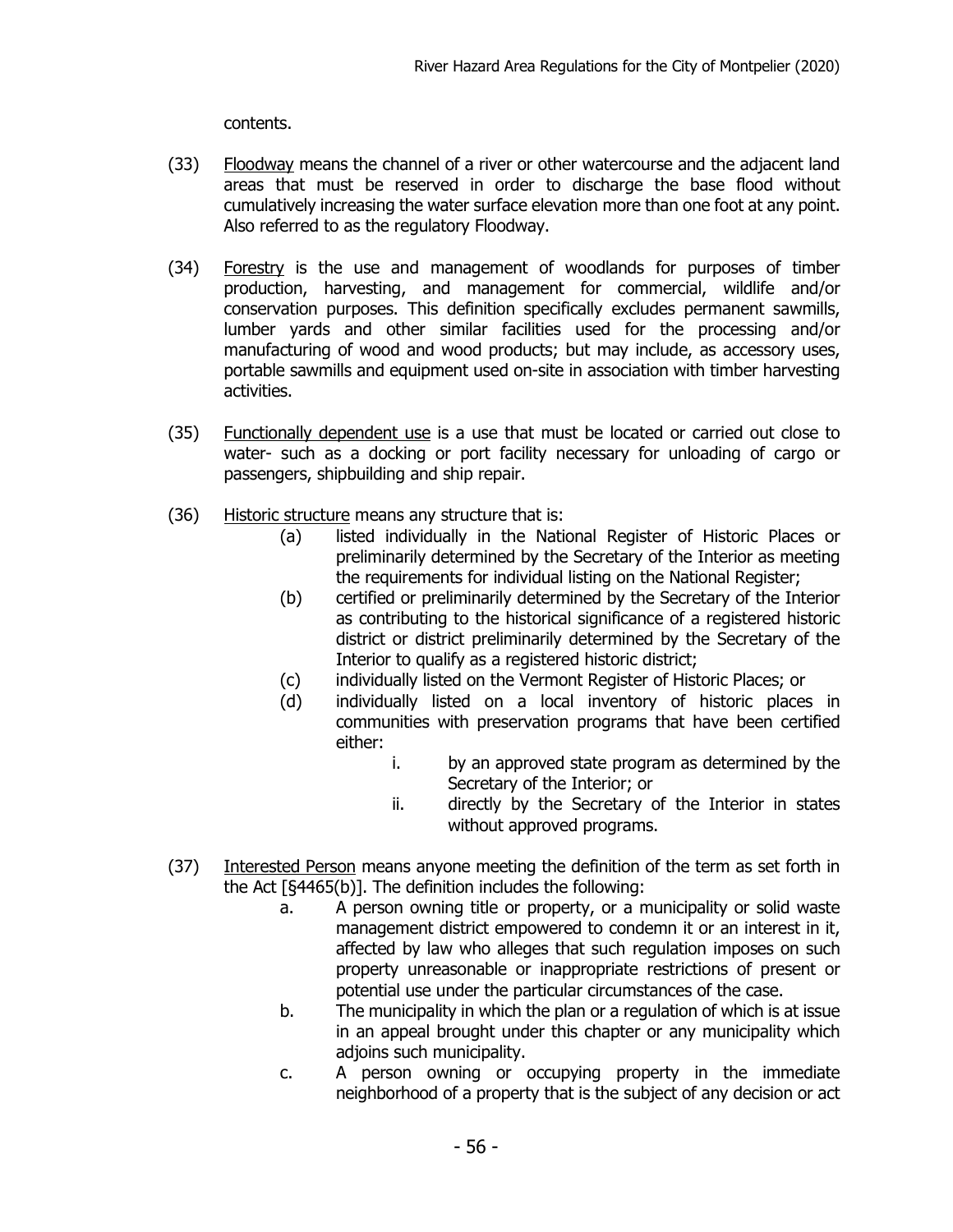taken under the regulation, who can demonstrate a physical or environmental impact on the person's interest under the criteria reviewed, and who alleges that the decision or act, if confirmed, will not be in accord with the policies, purposes, or terms of the plan or regulation of the municipality.

- d. Any ten (10) persons who may be any combination of voters or real property owners within a municipality listed in subdivision (b) above who, by signed petition to the DRB, the regulations of which is at issue in any appeal brought under the Act, allege that the relief requested by a person under the Act, if granted will not be in accordance with the policies, purposes or terms of the plan or regulation of that municipality. This petition to the DRB must designate one person to serve as the representative of the petitioners regarding all matters related to the appeal.
- e. Any department and administrative subdivision of the state owning property or any interest therein within a municipality listed in subdivision (b) of this subsection, and the agency of commerce and community development.
- (38) Lowest Floor means the lowest floor of the lowest enclosed area (including basement). An unfinished or flood resistant enclosure, usable solely for parking of vehicle, building access, or storage in an area other than a basement area is not considered a structure's lowest floor; provided that such enclosure is not built so as to render the structure in violation of the applicable non-elevation design requirements of Section 60.3 of the Federal Register.
- (39) Manufactured home means a structure, transportable in one or more sections, which is built on a permanent chassis and is designed for use with or without a permanent foundation when connected to the required utilities. For flood plain management purposes the term "manufactured home" also includes park trailers, travel trailers, and other similar vehicles placed on a site for greater than 180 consecutive days.
- (40) Manufactured home park means a parcel of land containing two or more manufactured homes for use as residences.
- (41) Minor internal improvement is any development within an existing structure which does not otherwise require a zoning permit or building permit, and the cost of such improvement is less than \$500 in value.
- (42) New construction under these regulations means structures for which the start of construction commenced on or after the effective date of the floodplain management regulation adopted by the community and includes any subsequent improvements to such structures.
- (43) NFIP is abbreviation for National Flood Insurance Program.
- (44) Parcel is any contiguous piece of land in single ownership and not divided by a public or private highway, with defined boundaries created by an act of subdivision.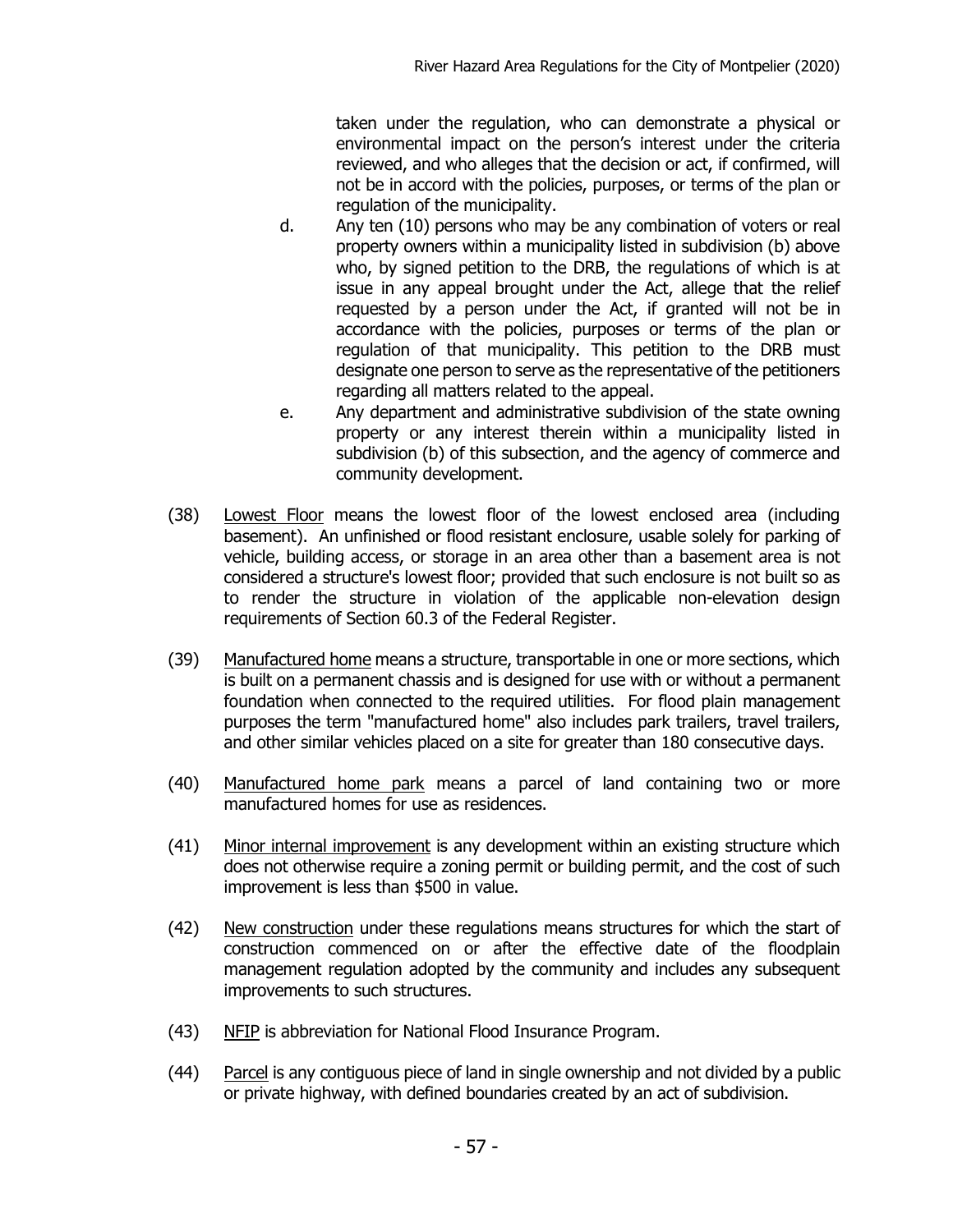- (45) Permit is same as River Hazard Area Development permit.
- (46) Public Highways means any state highway and any class l, 2, 3, or 4 city highway.
- (47) Recreational vehicle means a vehicle which is: (a) Built on a single chassis; (b) 400 square feet or less when measured at the largest horizontal projection; (c) Designed to be self-propelled or permanently towable by a light duty truck; and (d) Designed primarily not for use as a permanent dwelling but as a temporary living quarters for recreational, camping, travel, or seasonal use.
- (48) Regulatory Floodway in the City of Montpelier See Floodway
- (49) Repetitive loss means flood-related damage sustained by a structure on two separate occasions during a ten year period for which the cost of repairs at the time of each such flood event, on the average, equals or exceeds 25 percent of the market value of the structure before the damage occurred.
- (50) Special Flood Hazard Area See Flood Hazard Area
- (51) Start of construction includes substantial improvement and means the date the building permit was issued provided the actual start on construction or repair, reconstruction, rehabilitation, addition placement, or other improvement was within 180 days of the permit date. The actual start means either the first placement of permanent construction of a structure on a site, such as the pouring of slab or footings, the installation of piles, the construction of columns, or any work beyond the stage of excavation; or the placement of a manufactured home on a foundation. Permanent construction does not include land preparation, such as clearing, grading and filling; nor does it include the installation of roads and/or walkways; nor does it include excavation for a basement, footing, piers, or foundations or the erection of temporary forms; nor does it include the installation on the property of accessory buildings, such as garages or sheds not occupied as dwelling units or not part of the main structure. For a substantial improvement, the actual start of construction means the first alteration of any wall, ceiling, floor, or other structural part of a building, regardless whether that alteration affects the external dimension of the building.
- (52) Structure means an assembly of materials for occupancy or use, including but not limited to, a walled and roofed building, a gas or liquid storage tank (either above or below the ground), other buildings, manufactured home, billboard, sign, wall, or fence.
- (53) Substantial damage means damage of any origin sustained by a structure whereby the cost of restoring the structure to its before-damaged condition would equal or exceed 50 percent of the market value of the structure before the damage occurred (See Chapter 630).
- (54) Substantial improvement means any repair, reconstruction, or improvement of a